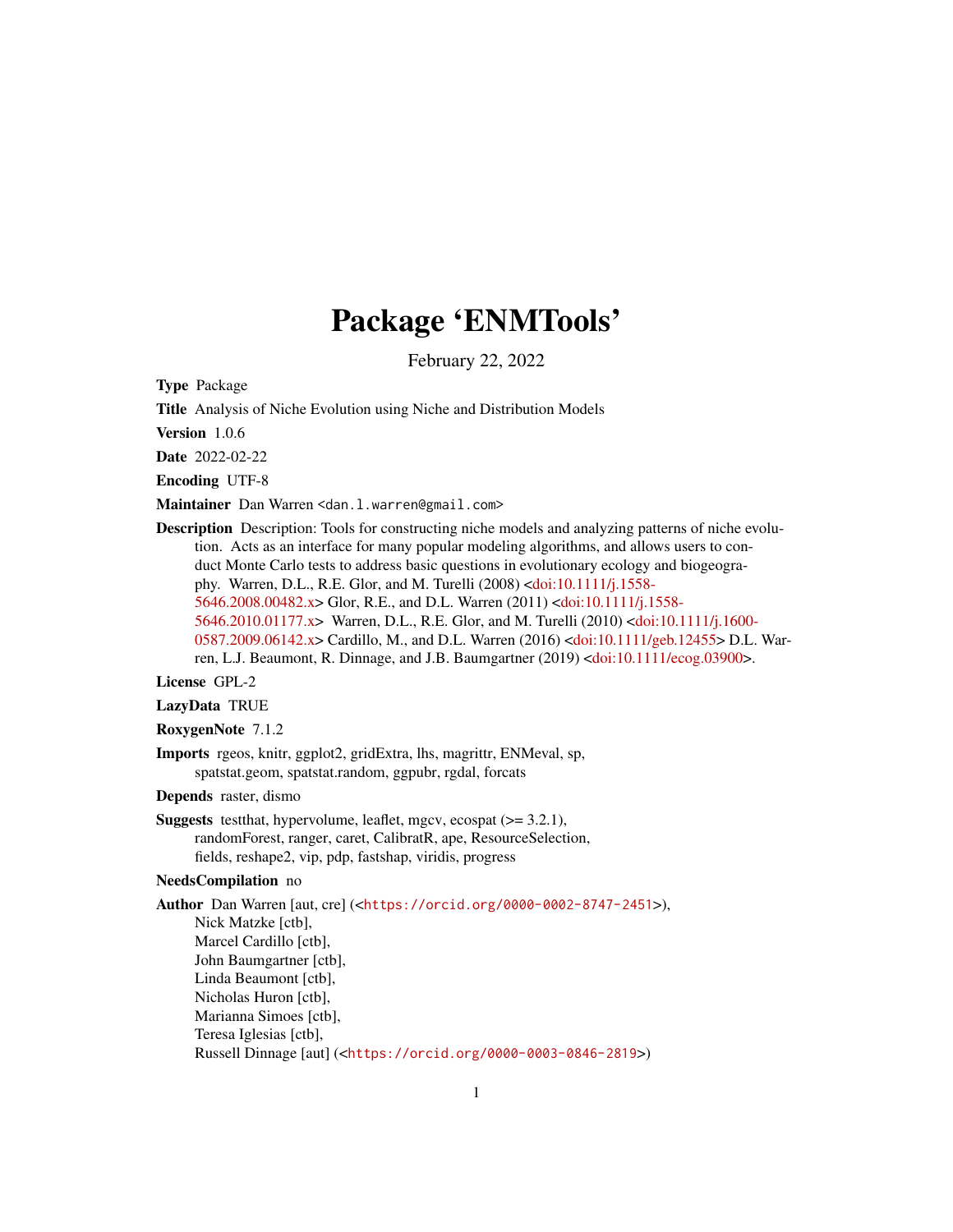Repository CRAN Date/Publication 2022-02-22 14:20:06 UTC

## R topics documented:

|                     | 3              |
|---------------------|----------------|
|                     | $\overline{4}$ |
|                     | 5              |
|                     | 5              |
|                     | 6              |
|                     | 6              |
|                     | 8              |
|                     | 9              |
|                     | 9              |
|                     | 10             |
|                     | 11             |
|                     | 11             |
|                     | 12             |
|                     | 13             |
|                     | 13             |
|                     | 14             |
|                     | 15             |
|                     | 16             |
|                     | 17             |
|                     | 18             |
| emntools.ecospat.bg | 19             |
|                     | 21             |
| $emntools.gam$      | 22             |
|                     | 24             |
|                     | 26             |
|                     | 27             |
|                     | 29             |
|                     | 30             |
|                     | 32             |
|                     | 33             |
|                     | 34             |
|                     | 35             |
|                     | 36             |
|                     | 37             |
|                     | 38             |
|                     | 38             |
|                     | 39             |
|                     | 40             |
|                     | 41             |
|                     | 42             |
|                     |                |
|                     | 44             |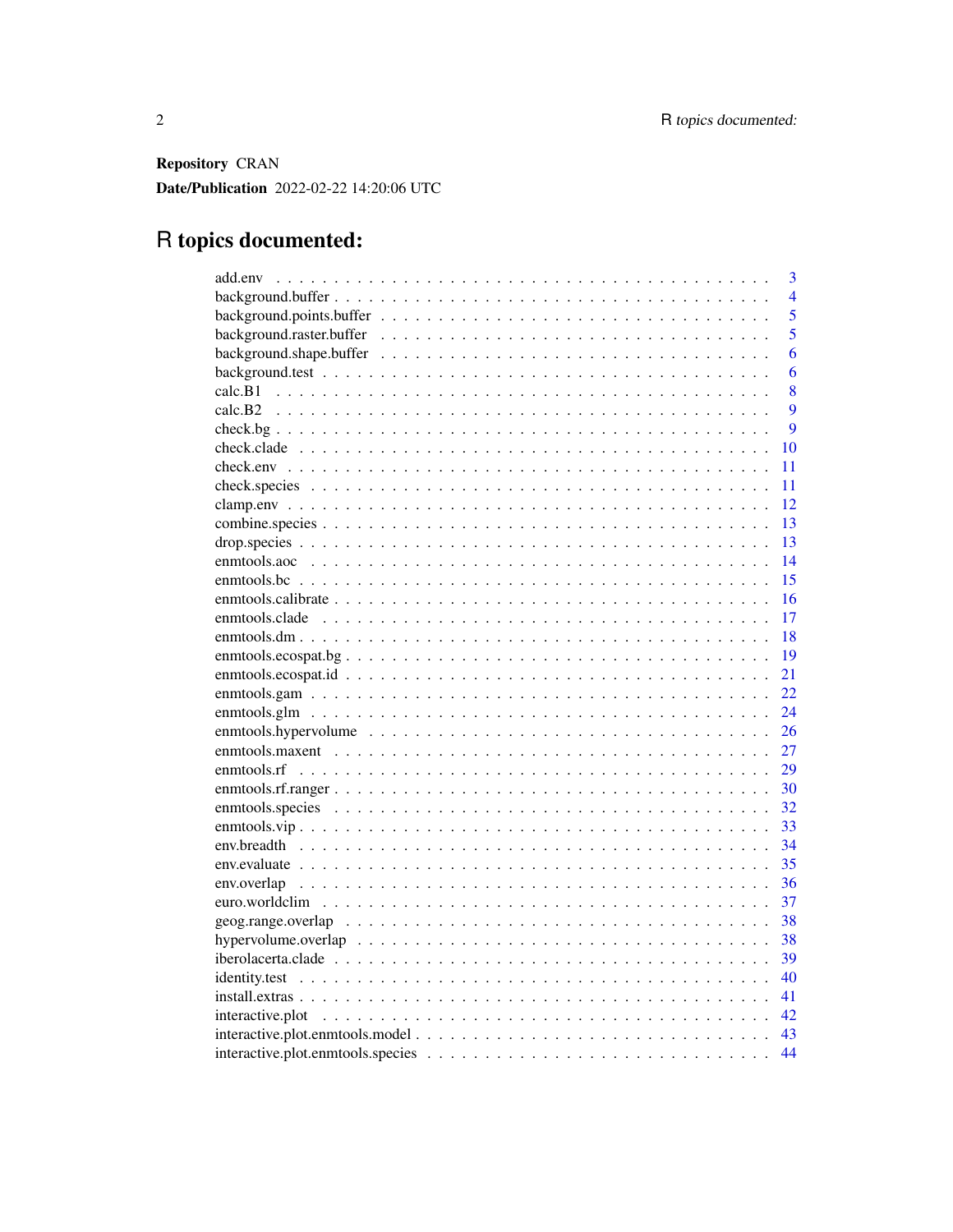#### <span id="page-2-0"></span>add.env 3

| 45   |
|------|
| 46   |
| 47   |
| 48   |
| 48   |
|      |
| - 51 |
|      |
|      |
| .54  |
| 55   |
|      |
| 56   |
| 57   |
| 58   |
| 58   |
| 59   |
| 60   |
| 60   |
| 61   |
| 62   |
|      |

#### **Index** [64](#page-63-0)

add.env *Takes an enmtools.species object and a set of environment layers, and adds the environmental predictor values to the occurrence data. Typically not called by the user directly. Code modified from Elith and Hijmans SDM with R tutorial*

#### Description

Takes an enmtools.species object and a set of environment layers, and adds the environmental predictor values to the occurrence data. Typically not called by the user directly. Code modified from Elith and Hijmans SDM with R tutorial

#### Usage

add.env(species, env, verbose = TRUE)

| species | An enmtools.species or enmtools.clade object |
|---------|----------------------------------------------|
| env     | A raster stack of environmental variables    |
| verbose | Controls printing of progress messages       |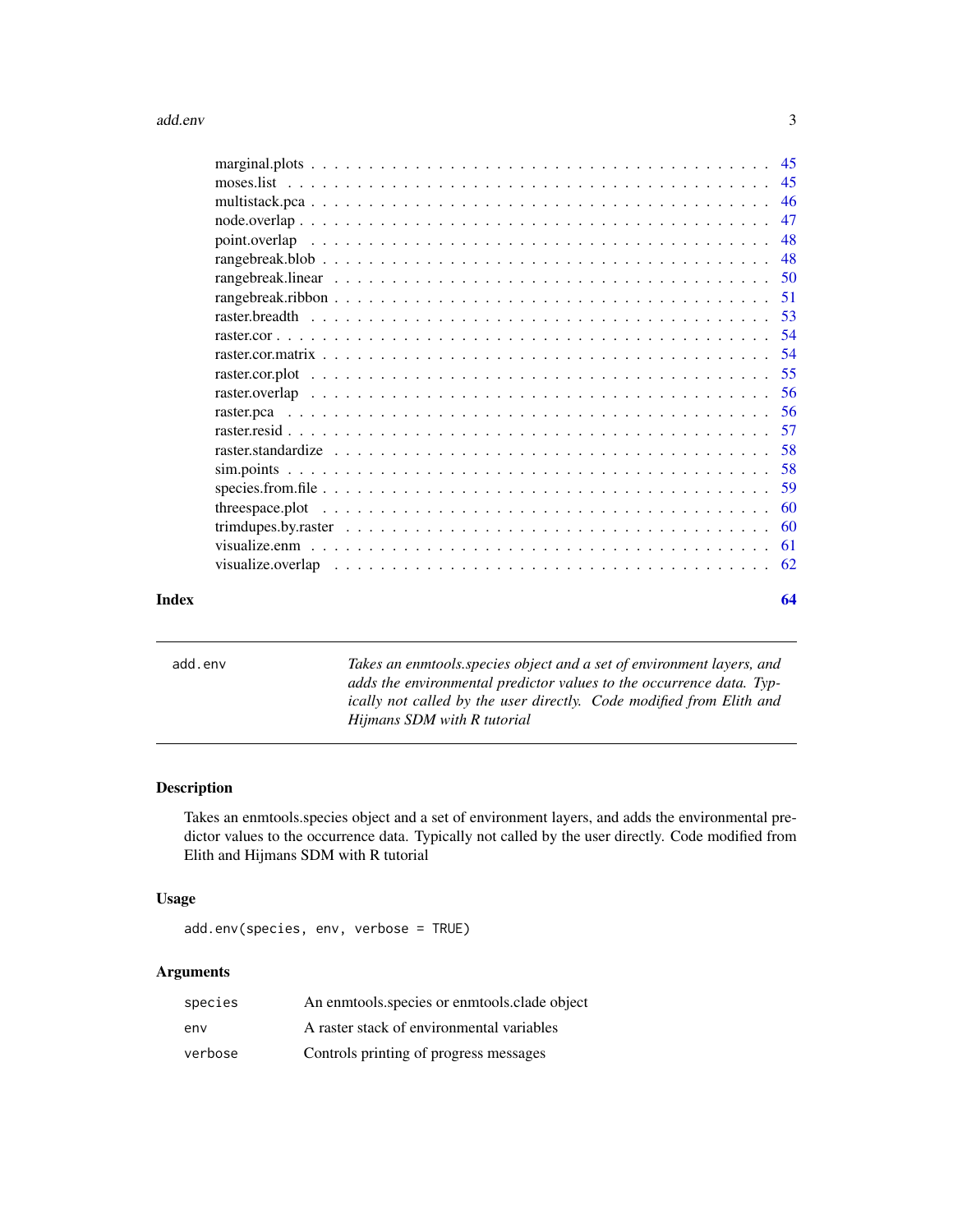#### <span id="page-3-0"></span>Value

An enmtools.species object with environmental data attached to it.

| background.buffer | Takes a set of points, a buffer radius, a buffer type, and a mask and |
|-------------------|-----------------------------------------------------------------------|
|                   | returns either a raster, a polygon, or background points representing |
|                   | the species background. Code modified from Elith and Hijmans SDM      |
|                   | with R tutorial                                                       |
|                   |                                                                       |

#### Description

Takes a set of points, a buffer radius, a buffer type, and a mask and returns either a raster, a polygon, or background points representing the species background. Code modified from Elith and Hijmans SDM with R tutorial

#### Usage

```
background.buffer(
 points,
 buffer.width,
 buffer.type = "circles",
 mask = NA,
  return.type = "raster",
 n = 1000
)
```
#### Arguments

| points       | A two column data frame with X and Y coordinates                                                                                                                                                                                                                                                                                                                                                                                                            |
|--------------|-------------------------------------------------------------------------------------------------------------------------------------------------------------------------------------------------------------------------------------------------------------------------------------------------------------------------------------------------------------------------------------------------------------------------------------------------------------|
| buffer.width | Radius for circular buffers to draw around points, for buffer type $=$ circular. If<br>buffer.type = "convhull", denotes the amount to which the initial polygon should<br>be buffered. It's worth noting that this argument may in some cases be treated<br>as map units (e.g., lat and long), but in other caess may be treated as meters. If<br>you're getting weird behavior, you might try changing the units you're using to<br>specify buffer.width. |
| buffer.type  | Which method to use for buffering species occurrence points. Currently accepts<br>"circles" and "convhull".                                                                                                                                                                                                                                                                                                                                                 |
| mask         | A raster to use as a mask for trimming the buffer if the return type is "raster" or<br>"points"                                                                                                                                                                                                                                                                                                                                                             |
| return.type  | What type of object to return. Can be "raster", "polygon", or "points".                                                                                                                                                                                                                                                                                                                                                                                     |
| n            | Sample size for number of background points to return, for return.type = "points".                                                                                                                                                                                                                                                                                                                                                                          |

#### Value

Either a raster, a polygon, or a data frame of points representing the species background.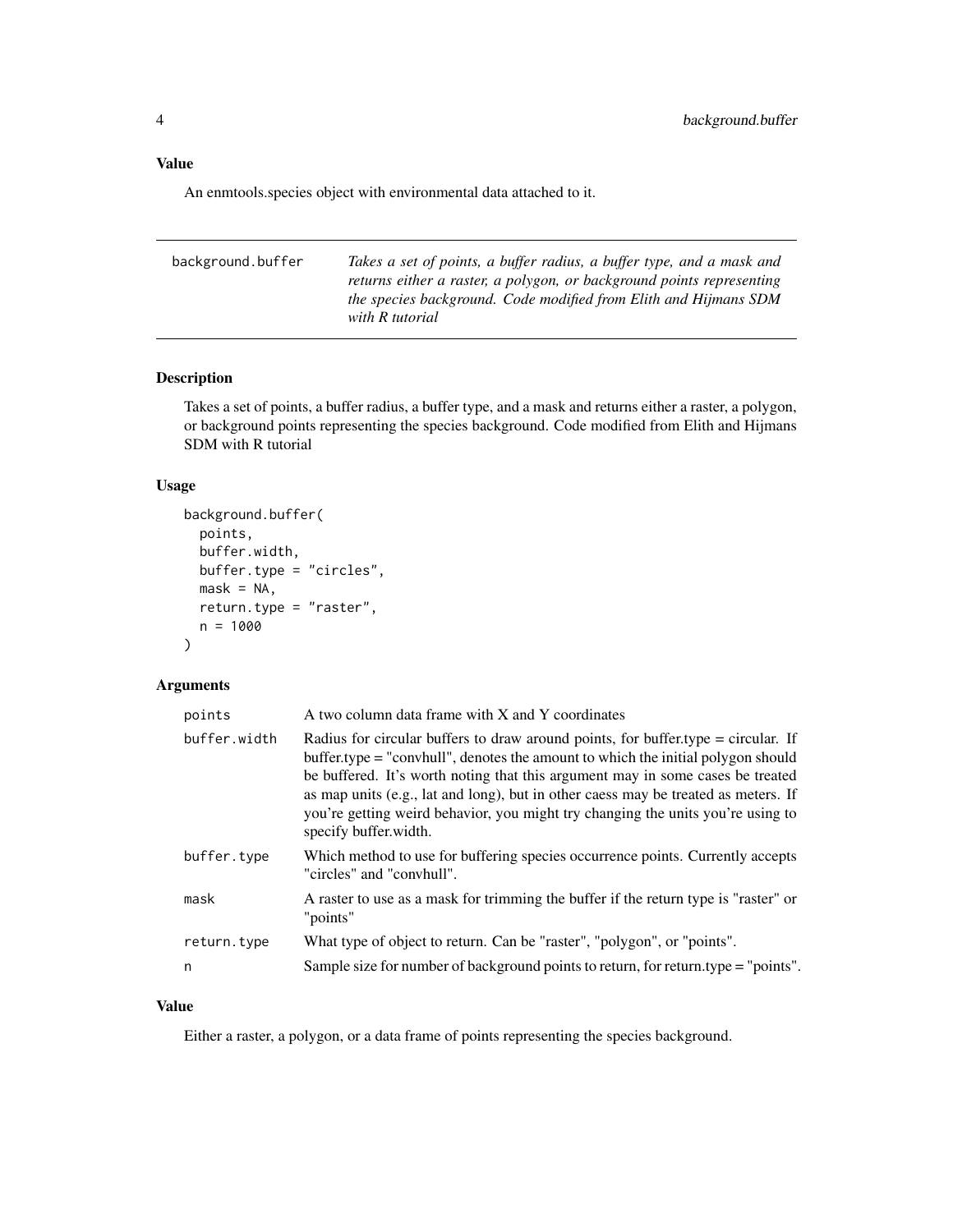<span id="page-4-0"></span>background.points.buffer

*Takes a set of points, a buffer radius, a sample size, and a mask and returns randomly sampled points from within that buffer radius. Code modified from Elith and Hijmans SDM with R tutorial*

#### Description

NOTE: This function has been replaced by background.buffer.

#### Usage

background.points.buffer(points, radius, n, mask)

#### Arguments

| points | A two column data frame with X and Y coordinates              |
|--------|---------------------------------------------------------------|
| radius | Radius for circular buffers to draw around points, in meters. |
| n      | Sample size for number of background points to return         |
| mask   | A raster to use as a mask for drawing points                  |

#### Value

A data frame of points drawn at random from circular buffers around the occurrence points.

```
background.raster.buffer
```
*Takes a set of points, a buffer radius, and a mask and returns a raster based on that buffer radius. Code modified from Elith and Hijmans SDM with R tutorial*

#### Description

NOTE: This function has been replaced by background.buffer.

#### Usage

background.raster.buffer(points, radius, mask)

| points | A two column data frame with X and Y coordinates              |
|--------|---------------------------------------------------------------|
| radius | Radius for circular buffers to draw around points, in meters. |
| mask   | A raster to use as a mask                                     |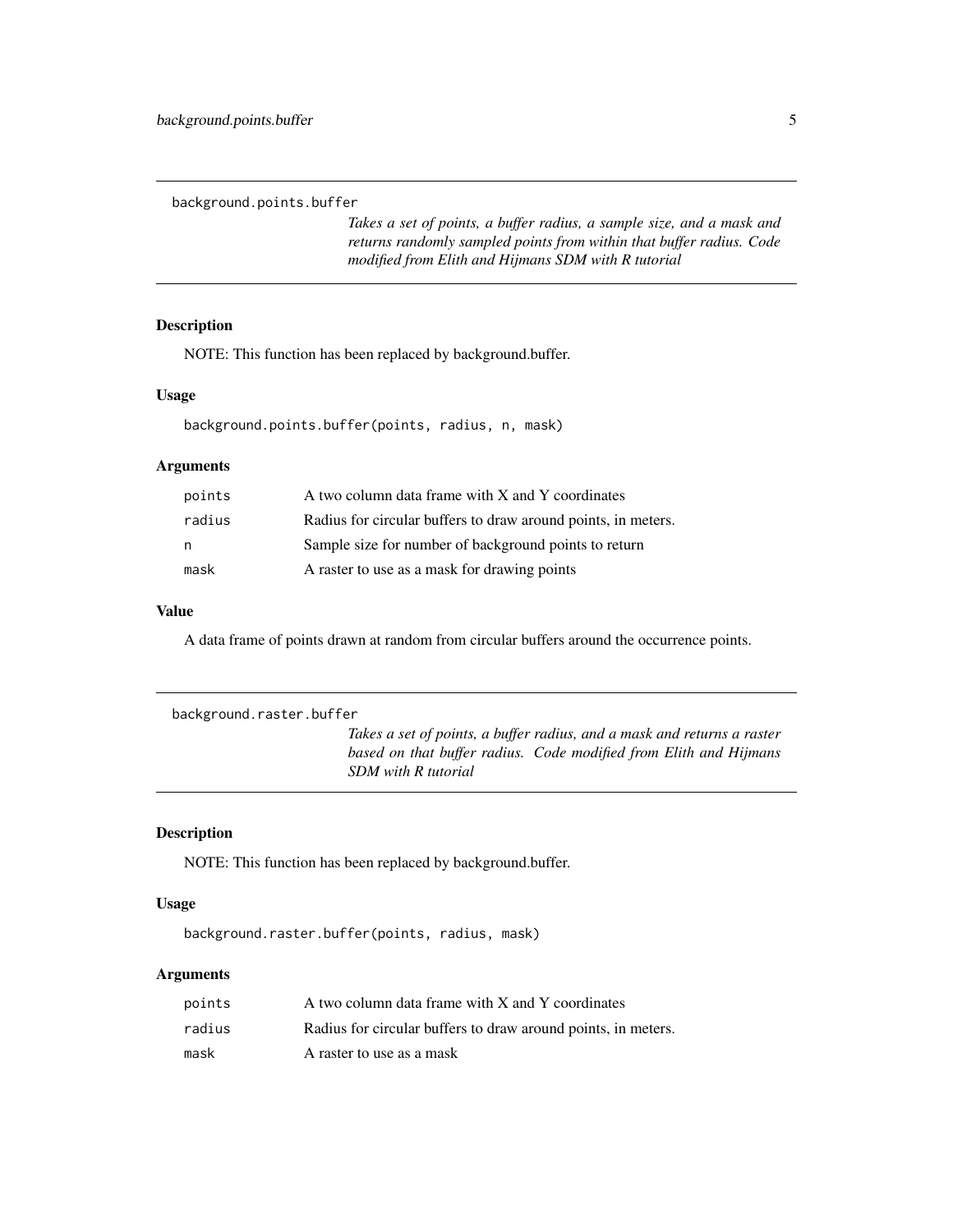<span id="page-5-0"></span>A raster object with values of 1 in every grid cell falling within the buffer.

#### Examples

```
data(iberolacerta.clade)
data(euro.worldclim)
background.raster.buffer(iberolacerta.clade$species$cyreni$presence.points, 100000, euro.worldclim)
```
background.shape.buffer

*Takes a set of points and a buffer radius, and returns a polygon. Code modified from Elith and Hijmans SDM with R tutorial*

#### Description

NOTE: This function has been replaced by background.buffer.

#### Usage

background.shape.buffer(points, radius)

#### Arguments

| points | A two column data frame with X and Y coordinates              |
|--------|---------------------------------------------------------------|
| radius | Radius for circular buffers to draw around points, in meters. |

#### Value

A polygon shapefile.

| background.test | background.test Conduct a background test (also called a similarity       |
|-----------------|---------------------------------------------------------------------------|
|                 | test), as described in Warren et al. 2008. This test can either be run as |
|                 | an asymmetric test (species.1 vs background of species.2) or as a sym-    |
|                 | metric test (background of species.1 vs background of species.2). For     |
|                 | GLM, Bioclim, and Domain models the replicates will be constructed        |
|                 | from the background points supplied for each species. For Maxent,         |
|                 | the replicates will be constructed from the range rasters stored in the   |
|                 | enmtools.species objects.                                                 |
|                 |                                                                           |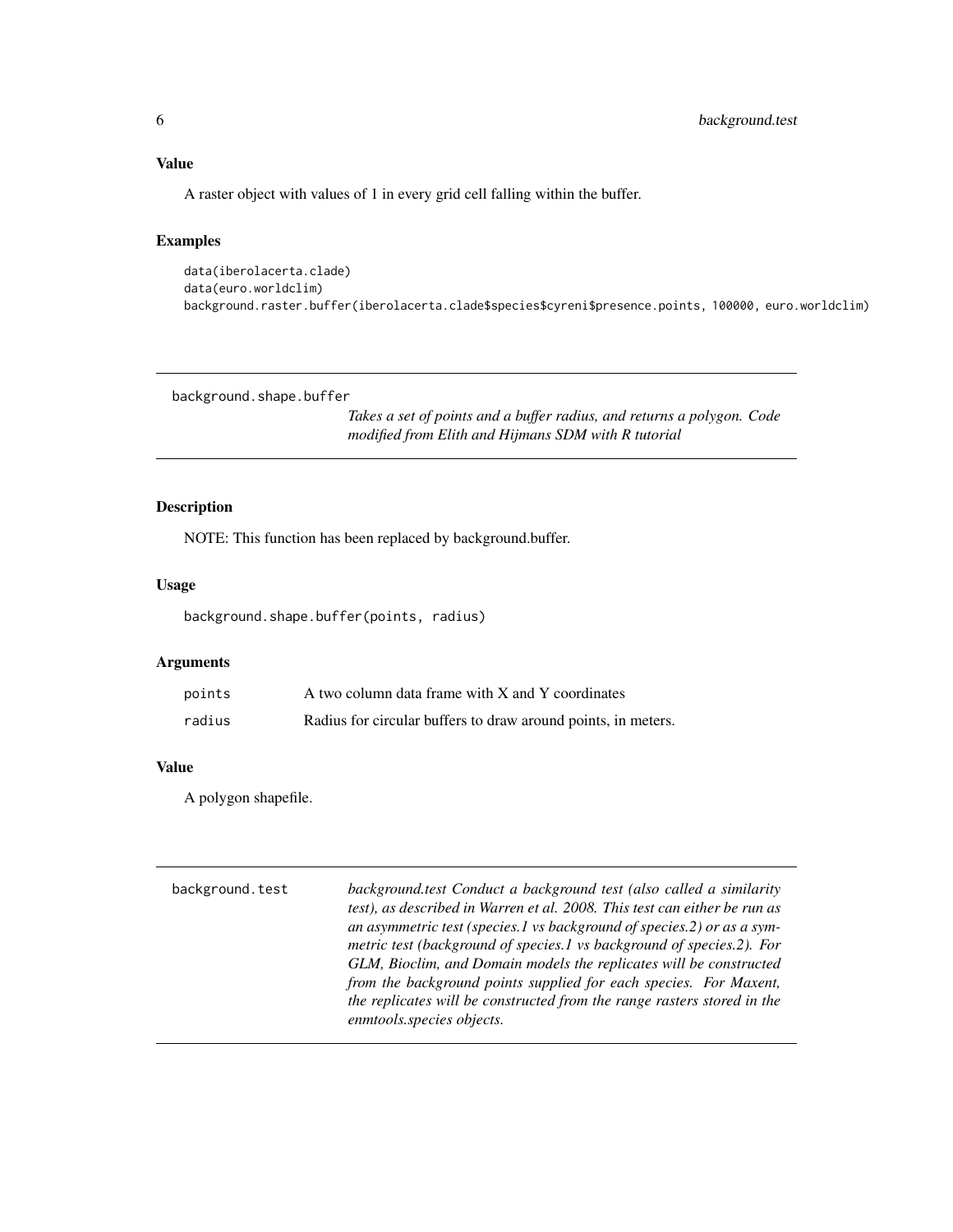#### background.test 7

#### Description

background.test Conduct a background test (also called a similarity test), as described in Warren et al. 2008. This test can either be run as an asymmetric test (species.1 vs background of species.2) or as a symmetric test (background of species.1 vs background of species.2). For GLM, Bioclim, and Domain models the replicates will be constructed from the background points supplied for each species. For Maxent, the replicates will be constructed from the range rasters stored in the enmtools.species objects.

#### Usage

```
background.test(
  species.1,
  species.2,
  env,
  type,
  f = NULL,nreps = 99,
  test.type = "asymmetric",
  nback = 1000,
  bg.source = "default",
  low.memory = FALSE,
  rep.dir = NA,
  verbose = FALSE,
  clamp = TRUE,
  ...
)
```

| species.1 | An emtools species object from which presence points (asymmetric) or back-<br>ground (symmetric) will be sampled.                                                                                                                                                                       |
|-----------|-----------------------------------------------------------------------------------------------------------------------------------------------------------------------------------------------------------------------------------------------------------------------------------------|
| species.2 | An enmotols species object from which background will be sampled.                                                                                                                                                                                                                       |
| env       | A RasterLayer or RasterStack object containing environmental data                                                                                                                                                                                                                       |
| type      | The type of model to construct, currently accepts "glm", "mx", "bc", "gam", or<br>"dm"                                                                                                                                                                                                  |
| f         | A function to use for model fitting. Only required for GLM models at the mo-<br>ment.                                                                                                                                                                                                   |
| nreps     | Number of replicates to perform                                                                                                                                                                                                                                                         |
| test.type | Controls whether the background test will be "symmetric" or "asymmetric"                                                                                                                                                                                                                |
| nback     | Number of background points for models                                                                                                                                                                                                                                                  |
| bg.source | Source for drawing background points. If "points", it just uses the background<br>points that are already in the species object. If "range", it uses the range raster.<br>If "env", it draws points at randome from the entire study area outlined by the<br>first environmental layer. |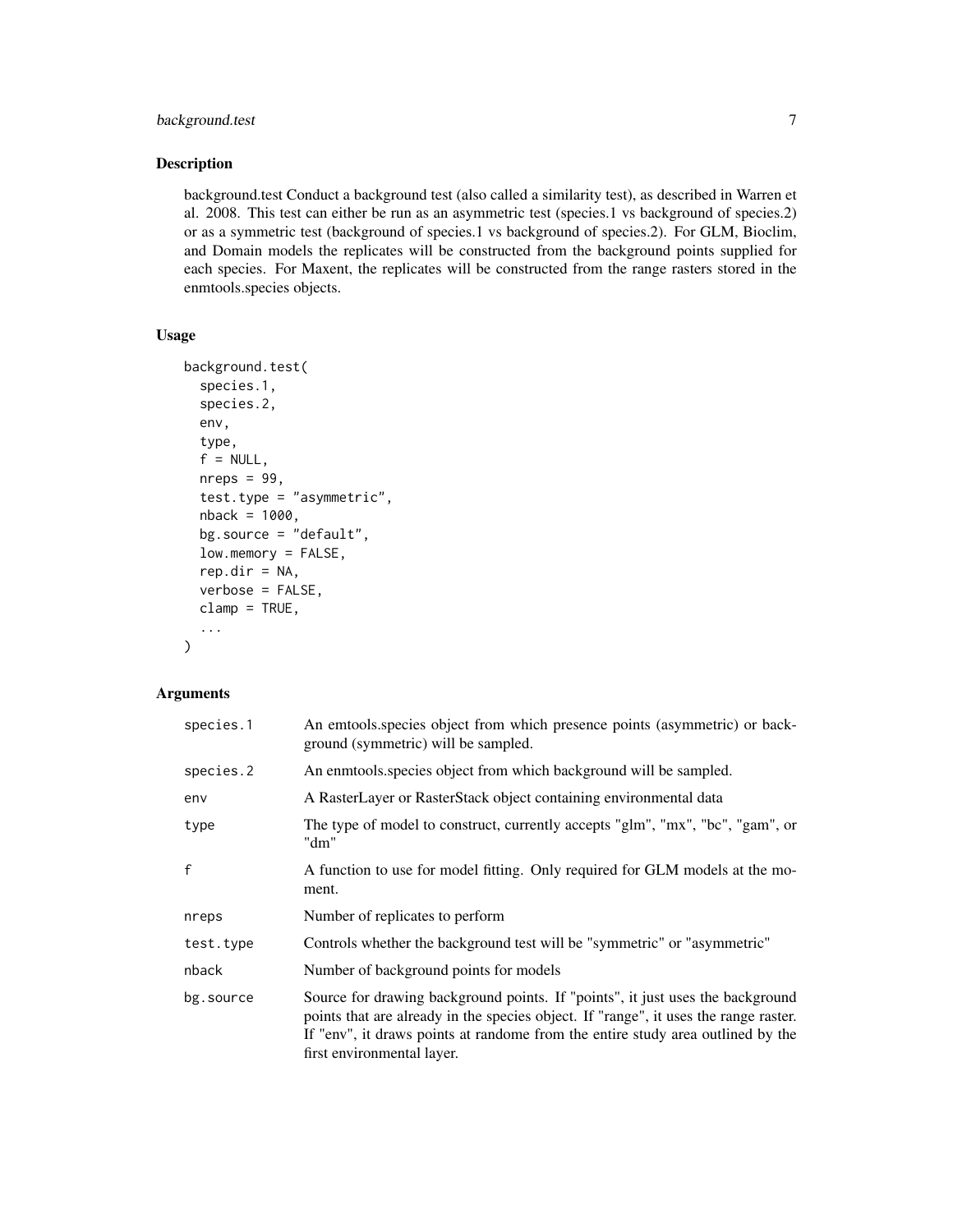<span id="page-7-0"></span>

| low.memory | When set to TRUE, replicate models are written to disc instead of being stored<br>in the output object. Replicate models stored in the output object contain paths<br>to the replicate models on disk instead of the rasters themselves. |
|------------|------------------------------------------------------------------------------------------------------------------------------------------------------------------------------------------------------------------------------------------|
| rep.dir    | Directory for storing replicate models when low memory is set to TRUE. If not<br>specified, the working directory will be used.                                                                                                          |
| verbose    | Controls printing of various messages progress reports. Defaults to FALSE.                                                                                                                                                               |
| clamp      | Controls whether empirical and replicate models should be clamped to the envi-<br>ronment space used for training.                                                                                                                       |
| $\cdot$    | Additional arguments to be passed to model fitting functions.                                                                                                                                                                            |

#### Value

results A list containing replicates, models for the empirical data, and summary statistics and plots.

#### Examples

```
data(iberolacerta.clade)
data(euro.worldclim)
cyreni <- iberolacerta.clade$species$cyreni
monticola <- iberolacerta.clade$species$monticola
cyreni$range <- background.raster.buffer(cyreni$presence.points, 100000, euro.worldclim)
monticola$range <- background.raster.buffer(monticola$presence.points, 100000, euro.worldclim)
background.test(cyreni, monticola, env = euro.worldclim, type = "glm",
f = pres ~ ~ ~ bio1 + bio12, nreps = 10)
```
calc.B1 *calc.B1, Calculates standardized version of Levins (1968) B1 measure of niche breadth given a vector of suitabilities*

#### Description

calc.B1, Calculates standardized version of Levins (1968) B1 measure of niche breadth given a vector of suitabilities

#### Usage

calc.B1(x)

#### Arguments

x A numeric vector

#### Value

B1 A calculation of Levins (1968) B1 metric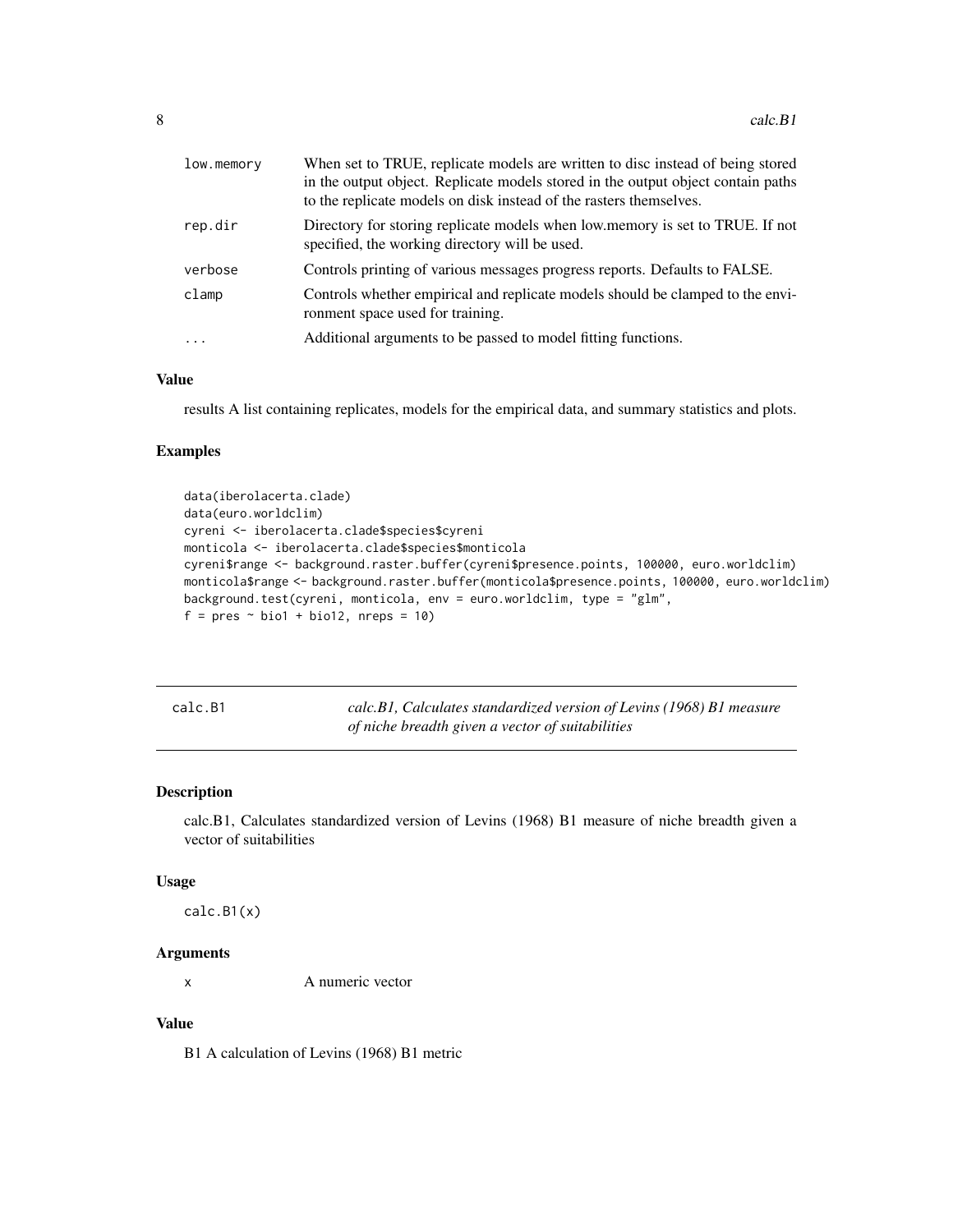#### <span id="page-8-0"></span> $\text{calc.B2}$  9

#### Examples

calc.B1(c(1, .001, .001))

| calc.B2 | calc.B2, Calculates standardized version of Levins (1968) B2 measure |
|---------|----------------------------------------------------------------------|
|         | of niche breadth given a vector of suitabilities                     |

#### Description

calc.B2, Calculates standardized version of Levins (1968) B2 measure of niche breadth given a vector of suitabilities

#### Usage

calc.B2(x)

#### Arguments

x A numeric vector

#### Value

B2 A calculation of Levins (1968) B2 metric

#### Examples

calc.B2(c(1, .001, .001))

| check.bg | Takes an emtools, species object and adds background points if they're  |
|----------|-------------------------------------------------------------------------|
|          | missing. Looks for range raster first, then goes for environmental lay- |
|          | ers.                                                                    |

#### Description

Takes an emtools.species object and adds background points if they're missing. Looks for range raster first, then goes for environmental layers.

#### Usage

```
check.bg(
  species,
  env = NA,
 nback = 1000,
 bg.source = "default",
  verbose = FALSE,
  bias = NA
)
```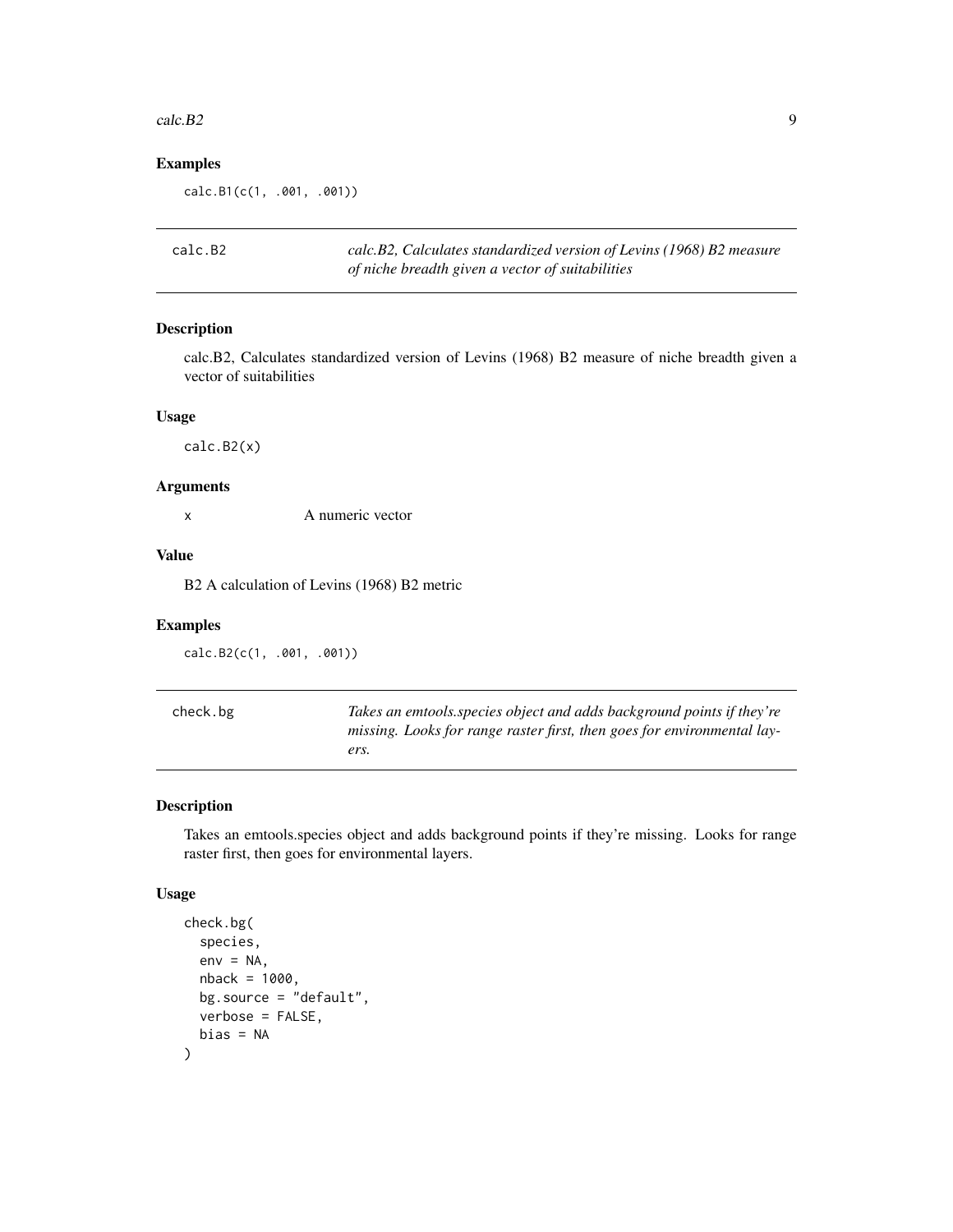#### <span id="page-9-0"></span>Arguments

| species   | An enmotols species object                                                                                                                                                                                                                                                              |
|-----------|-----------------------------------------------------------------------------------------------------------------------------------------------------------------------------------------------------------------------------------------------------------------------------------------|
| env       | A raster or raster stack of environmental data.                                                                                                                                                                                                                                         |
| nback     | Number of background points to generate, if any                                                                                                                                                                                                                                         |
| bg.source | Source for drawing background points. If "points", it just uses the background<br>points that are already in the species object. If "range", it uses the range raster.<br>If "env", it draws points at randome from the entire study area outlined by the<br>first environmental layer. |
| verbose   | Controls printing of various messages progress reports. Defaults to FALSE.                                                                                                                                                                                                              |
| bias      | A raster representing estimated relative sampling bias. Used when bg.source is<br>either "range" or "env".                                                                                                                                                                              |

#### Value

An enmtools.species object with background points.

check.clade *Checking for complians of an enmtools.clade object*

#### Description

Checking for complians of an enmtools.clade object

#### Usage

```
check.clade(this.clade)
```
#### Arguments

this.clade An enmtools.clade object

#### Value

An enmtools.clade object with appropriate formatting.

```
data(iberolacerta.clade)
check.clade(iberolacerta.clade)
```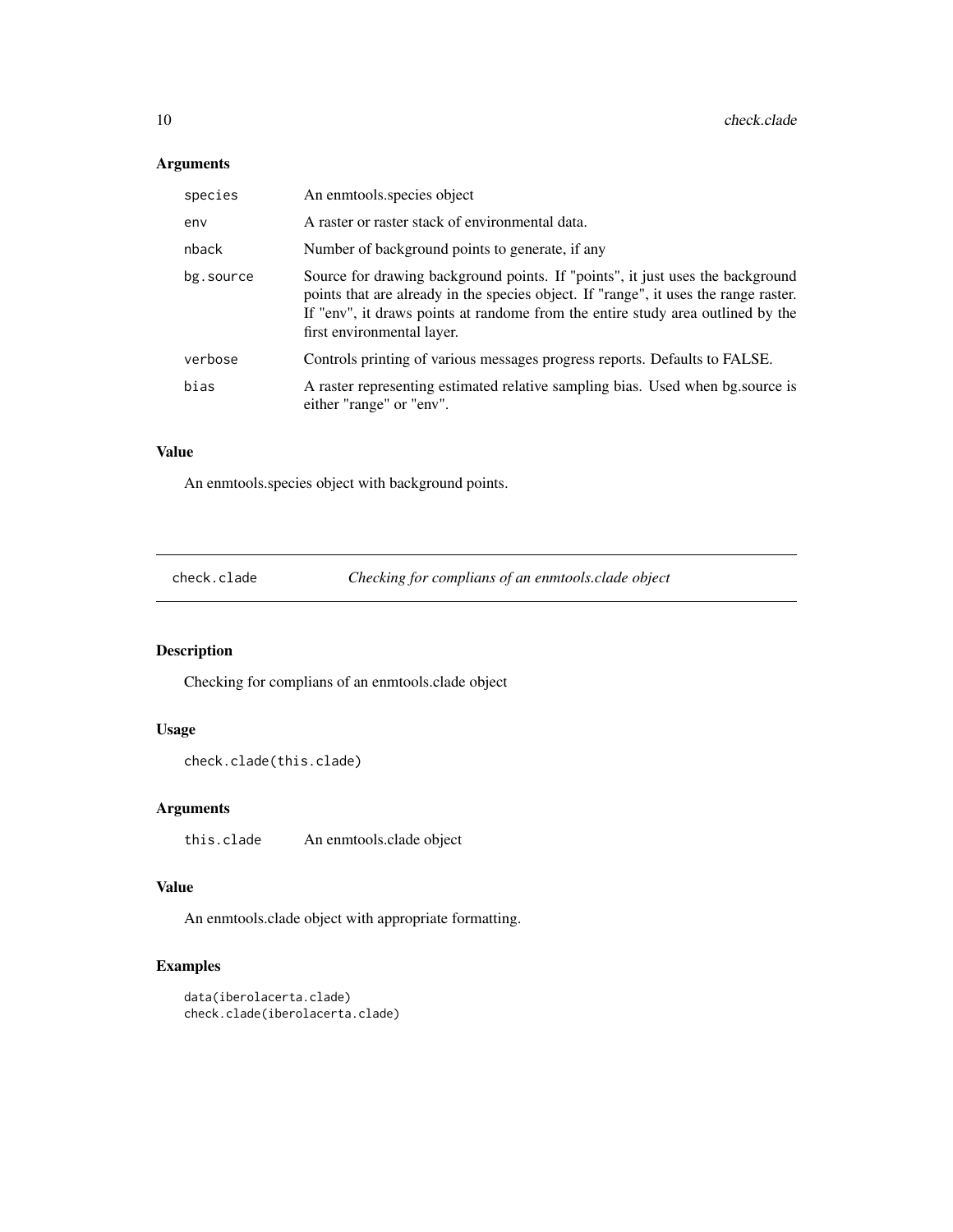<span id="page-10-0"></span>check.env *Automating some basic tasks for using a raster stack for modeling. Checks rasters for same extent and resolution, and sets values in each layer to NA if there is an NA in any other layer.*

#### Description

Automating some basic tasks for using a raster stack for modeling. Checks rasters for same extent and resolution, and sets values in each layer to NA if there is an NA in any other layer.

#### Usage

check.env(env, verbose = FALSE)

#### Arguments

| env     | A stack of environmental rasters       |
|---------|----------------------------------------|
| verbose | Controls printing of progress messages |

#### Value

A raster stack.

#### Examples

```
data(euro.worldclim)
check.env(euro.worldclim)
```
check.species *Checking compliance for an object of class enmtools.species.*

#### Description

Checking compliance for an object of class enmtools.species.

#### Usage

```
check.species(this.species)
```
#### Arguments

this.species An enmtools.species object to be checked.

#### Value

An enmtools.species object with appropriate formatting.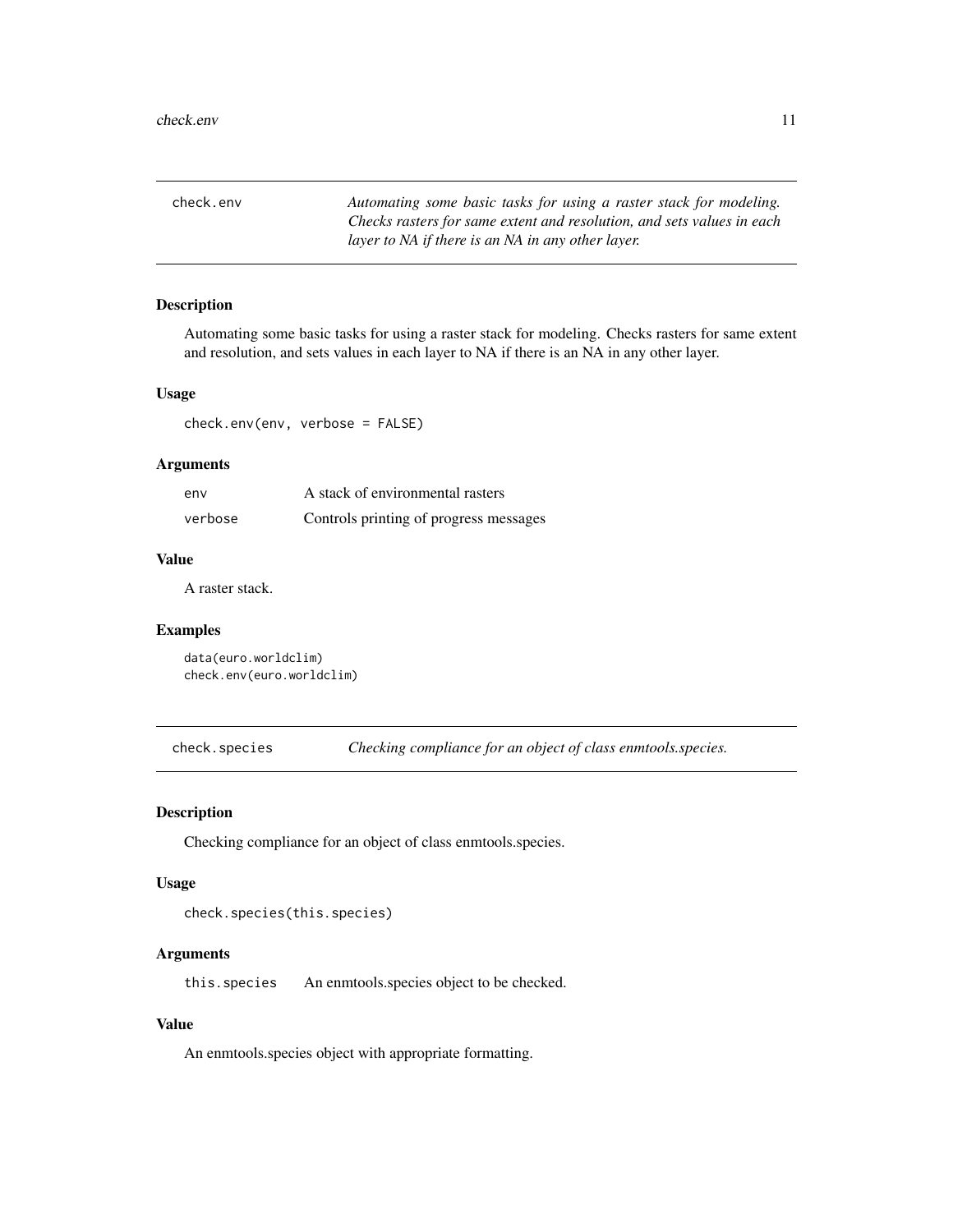#### Examples

```
data(iberolacerta.clade)
check.species(iberolacerta.clade$species$monticola)
```

| clamp.env | Takes an emtools, model object and a set of environment layers and     |
|-----------|------------------------------------------------------------------------|
|           | clamps the environment layers so that no variable falls outside of the |
|           | range available in the training data.                                  |
|           |                                                                        |

#### Description

Takes an emtools.model object and a set of environment layers and clamps the environment layers so that no variable falls outside of the range available in the training data.

#### Usage

```
clamp.env(model, env)
```
#### Arguments

| model | An enmodely object. Alternatively the analysis of component of an enm-<br>tools model object. |
|-------|-----------------------------------------------------------------------------------------------|
| env   | A raster or raster stack of environmental data.                                               |

#### Value

An enmtools model object containing species name, model formula (if any), model object, suitability raster, marginal response plots, and any evaluation objects that were created.

```
data(euro.worldclim)
data(iberolacerta.clade)
monticola.gam <- enmtools.gam(iberolacerta.clade$species$monticola, euro.worldclim[[c(1,5,9,13)]])
euro.clamped <- clamp.env(monticola.gam, euro.worldclim)
clamped.prediction <- predict(monticola.gam, euro.clamped)
raster::plot(clamped.prediction$suitability - monticola.gam$suitability)
```
<span id="page-11-0"></span>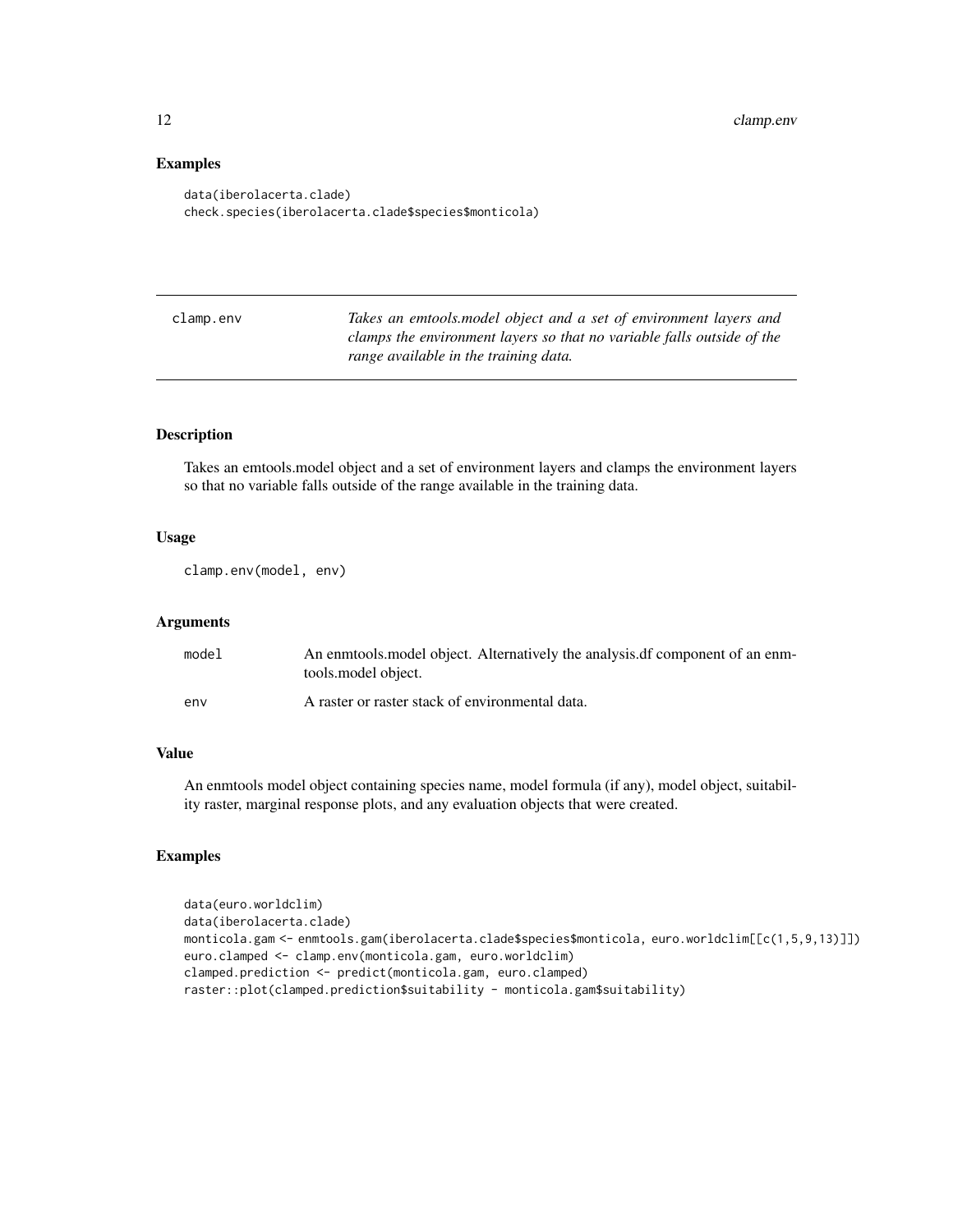<span id="page-12-0"></span>combine.species *Takes a list of enmtools.species objects and combines them into a single enmtools.species object*

#### Description

Takes a list of enmtools.species objects and combines them into a single enmtools.species object

#### Usage

```
combine.species(species.list)
```
#### Arguments

species.list List of enmtools.species objects that you want to combine together

#### Value

An enmtools.species object with the occurrence data, names, and range rasters for the species list combined into one.

#### Examples

```
data(iberolacerta.clade)
combine.species(iberolacerta.clade$species)
```
drop.species *Takes a an ENMTools clade object and a vector of species names. Drops the species from the tree and removes data from the clade object.*

#### Description

Takes a an ENMTools clade object and a vector of species names. Drops the species from the tree and removes data from the clade object.

#### Usage

```
drop.species(clade, species)
```

| clade   | An ENMTools clade object                                               |
|---------|------------------------------------------------------------------------|
| species | A name or vector of names of species within the enmotols clade object. |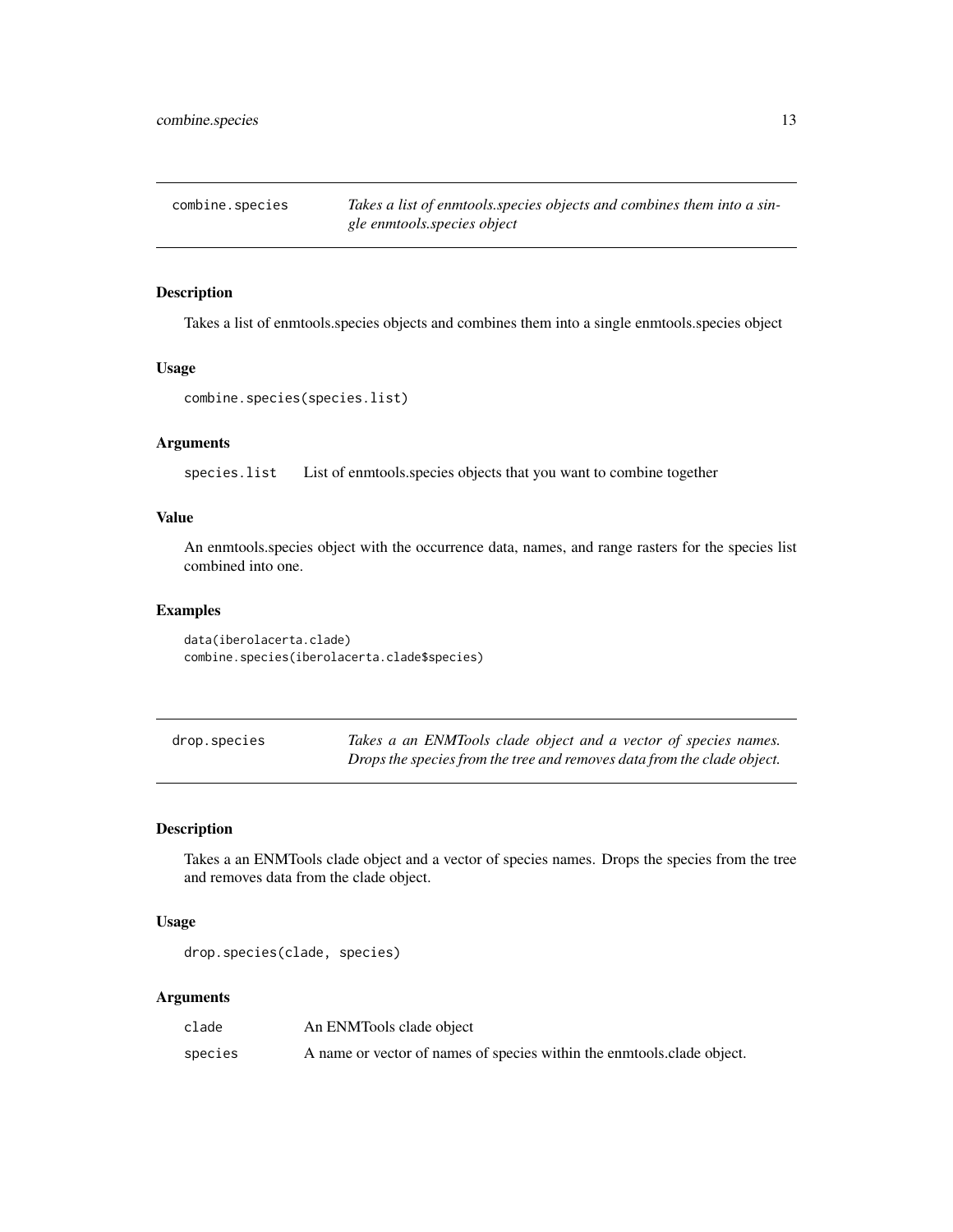#### <span id="page-13-0"></span>Value

An enmtools.clade object with the provided species dropped both from the tree and from the set of enmtools.species objects.

#### Examples

```
## Not run:
data(iberolacerta.clade)
if(requireNamespace("ape", quietly = TRUE)) {
   new.clade <- drop.species(iberolacerta.clade, c("cyreni", "monticola"))
}
## End(Not run)
```

| enmtools.aoc | Takes an overlap matrix and a tree and runs permutation tests to de-            |
|--------------|---------------------------------------------------------------------------------|
|              | <i>termine the statistical significance of the relationship between overlap</i> |
|              | and time                                                                        |

#### Description

Takes an overlap matrix and a tree and runs permutation tests to determine the statistical significance of the relationship between overlap and time

#### Usage

```
enmtools.aoc(
  clade,
  env = NULL,
  overlap.source,
  nreps = 100,
  f = NULL,overlap.matrix = NULL,
  metric = "D"
\mathcal{L}
```

| clade        | An enmtools clade object containing species data and a phylogeny                                                                                                                         |
|--------------|------------------------------------------------------------------------------------------------------------------------------------------------------------------------------------------|
| env          | Environmental layers for use when overlap is calculated using niche models.                                                                                                              |
|              | overlap source The source of the overlaps to calculate. Choices are "bc", "dm", "gam", "glm",<br>"mx", "range", and "point"                                                              |
| nreps        | A number of reps to do                                                                                                                                                                   |
| $\mathsf{f}$ | The model to be used for GLM and GAM comparisons                                                                                                                                         |
|              | overlap matrix A matrix of overlaps to use, for option overlap source $=$ "matrix"                                                                                                       |
| metric       | The overlap metric to use. For ENM sources, this can be any combination of<br>"D", "I", "cor", "env.D", "env.I", and "env.cor". for range and point overlap this<br>argument is ignored. |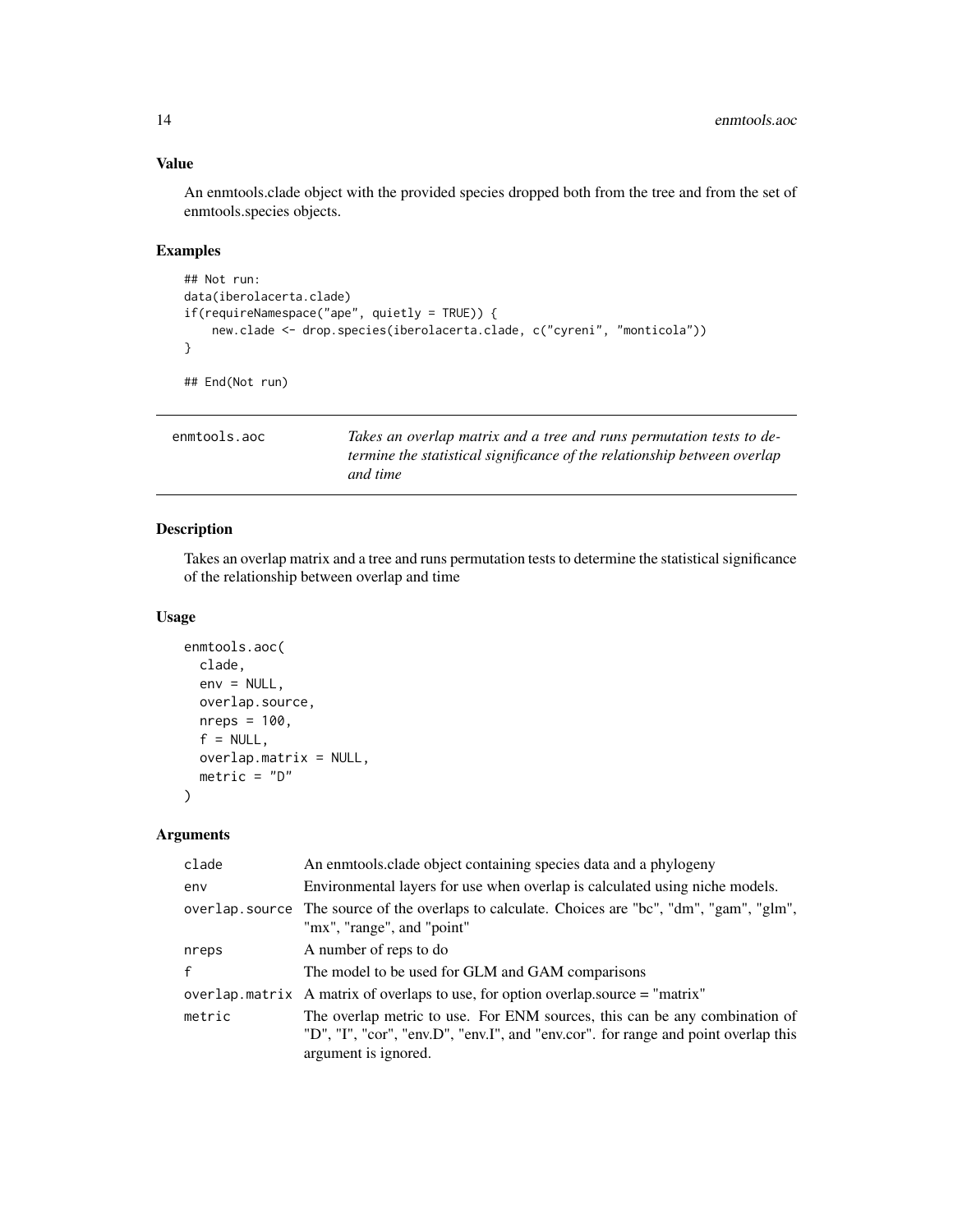#### <span id="page-14-0"></span>enmtools.bc 15

#### Value

A list containing a data frame of coefficients from the empirical regression of overlap on time along with the coefficients from all Monte Carlo replicates, along with plots and p values for the accompanying statistical tests.

| enmtools.bc | Takes an emtools.species object with presence and background points, |
|-------------|----------------------------------------------------------------------|
|             | and builds a Bioclim model                                           |

#### Description

Takes an emtools.species object with presence and background points, and builds a Bioclim model

#### Usage

```
enmtools.bc(
  species,
  env = NA,
  test.prop = 0,
  report = NULL,overwrite = FALSE,
  nback = 1000,
  env.nback = 10000,
  rts.reps = 0,
  bg.source = "default",
  verbose = FALSE,
  clamp = TRUE,
  corner = NA,
 bias = NA,
  ...
)
```

| species   | An enmtools species object                                                                                       |
|-----------|------------------------------------------------------------------------------------------------------------------|
| env       | A raster or raster stack of environmental data.                                                                  |
| test.prop | Proportion of data to withhold randomly for model evaluation, or "block" for<br>spatially structured evaluation. |
| report    | Optional name of an html file for generating reports                                                             |
| overwrite | <b>TRUE/FALSE</b> whether to overwrite a report file if it already exists                                        |
| nback     | Number of background points for models. In the case of bioclim models these<br>are only used for evaluation.     |
| env.nback | Number of points to draw from environment space for environment space dis-<br>crimination metrics.               |
| rts.reps  | The number of replicates to do for a Raes and ter Steege-style test of significance                              |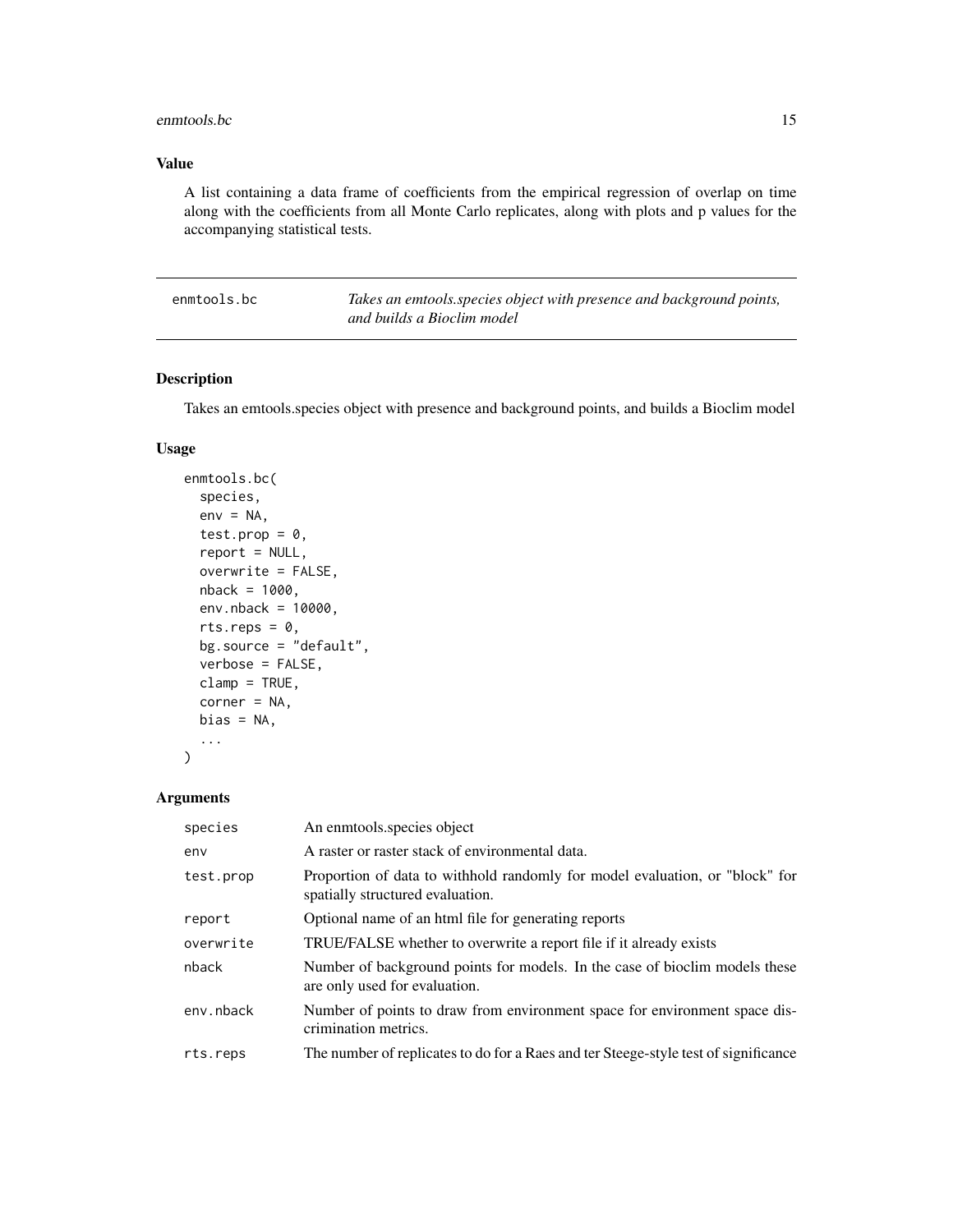<span id="page-15-0"></span>

| bg.source | Source for drawing background points. If "points", it just uses the background<br>points that are already in the species object. If "range", it uses the range raster.<br>If "env", it draws points at randome from the entire study area outlined by the<br>first environmental layer.                                                                                                                                                                    |
|-----------|------------------------------------------------------------------------------------------------------------------------------------------------------------------------------------------------------------------------------------------------------------------------------------------------------------------------------------------------------------------------------------------------------------------------------------------------------------|
| verbose   | Controls printing of various messages progress reports. Defaults to FALSE.                                                                                                                                                                                                                                                                                                                                                                                 |
| clamp     | When set to TRUE, clamps the environmental layers so that predictions made<br>outside the min/max of the training data for each predictor are set to the value for<br>the min/max for that predictor. Prevents the model from extrapolating beyond<br>the min/max bounds of the predictor space the model was trained in, although<br>there could still be projections outside the multivariate training space if predic-<br>tors are strongly correlated. |
| corner    | An integer from 1 to 4. Selects which corner to use for "block" test data. By<br>default the corner is selected randomly.                                                                                                                                                                                                                                                                                                                                  |
| bias      | An optional raster estimating relative sampling effort per grid cell. Will be used<br>for drawing background data.                                                                                                                                                                                                                                                                                                                                         |
| $\ddots$  | Arguments to be passed to bioclim()                                                                                                                                                                                                                                                                                                                                                                                                                        |

#### Value

An enmtools model object containing species name, model formula (if any), model object, suitability raster, marginal response plots, and any evaluation objects that were created.

#### Examples

```
data(euro.worldclim)
data(iberolacerta.clade)
enmtools.bc(iberolacerta.clade$species$monticola, env = euro.worldclim)
```

| enmtools.calibrate | Takes an emtools, model object, and reformats it to run through the  |
|--------------------|----------------------------------------------------------------------|
|                    | CalibratR package, calculates Continuous Boyce Index, and runs a     |
|                    | Hosmer-Lemeshow goodness-of-fit test. Can either do a full CalibratR |
|                    | run or just return ECE/MCE statistics and plots.                     |

#### Description

Takes an emtools.model object, and reformats it to run through the CalibratR package, calculates Continuous Boyce Index, and runs a Hosmer-Lemeshow goodness-of-fit test. Can either do a full CalibratR run or just return ECE/MCE statistics and plots.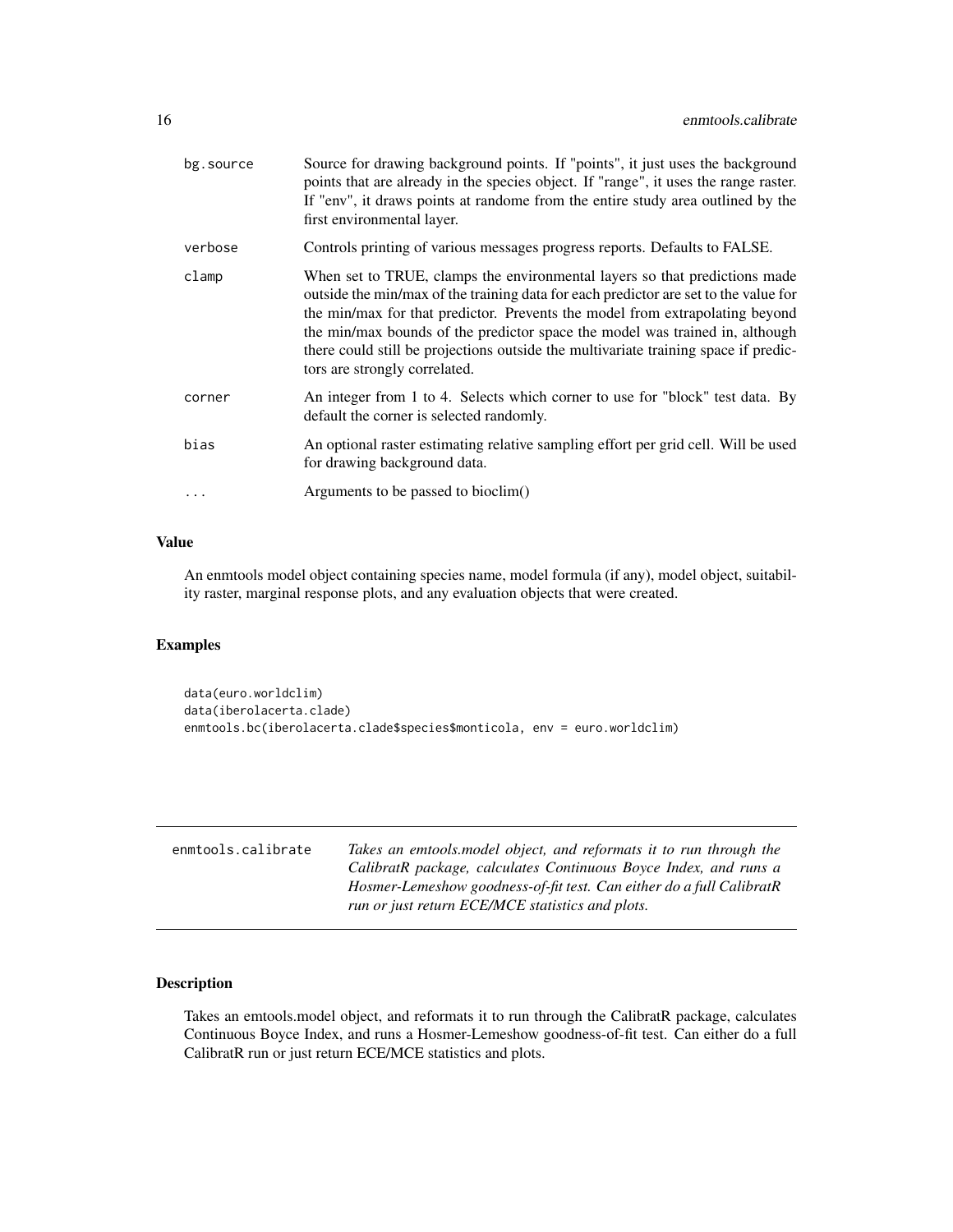#### <span id="page-16-0"></span>enmtools.clade 17

#### Usage

```
enmtools.calibrate(
  model,
  recalibrate = FALSE,
  cuts = 11,env = NA,
  n.background = 10000,...
\mathcal{L}
```
#### Arguments

| model        | An enmtools, model object                                                                                                                                             |
|--------------|-----------------------------------------------------------------------------------------------------------------------------------------------------------------------|
| recalibrate  | When TRUE, does a full CalibratR "calibrate" run to recalibrate the model.<br>When FALSE, just returns metrics and plots measuring calibration of the model<br>as is. |
| cuts         | The number of bins to split suitability scores into for calculating calibration.                                                                                      |
| env          | A set of environment layers to be used for optional env space metrics                                                                                                 |
| n.background | Number of background points to be used for env space metrics                                                                                                          |
| $\ddotsc$    | Further arguments to be passed to Calibrat R's "calibrate" function.                                                                                                  |

#### Value

An enmtools.calibrate object containing calibration and classificaction plots, metrics of model calibration, and (optionally) versions of the model that were recalibrated using various methods.

#### Examples

```
install.extras(repos='http://cran.us.r-project.org')
data(euro.worldclim)
data(iberolacerta.clade)
monticola.glm <- enmtools.glm(iberolacerta.clade$species$monticola,
                              env = euro.worldclim,
                               f = pres ~ ~ ~ bio1 ~ + ~ bio9,test.pop = 0.3)enmtools.calibrate(monticola.glm)
```
enmtools.clade *Defining a class for enmtools.clade. Each clade gets:*

#### Description

Defining a class for enmtools.clade. Each clade gets: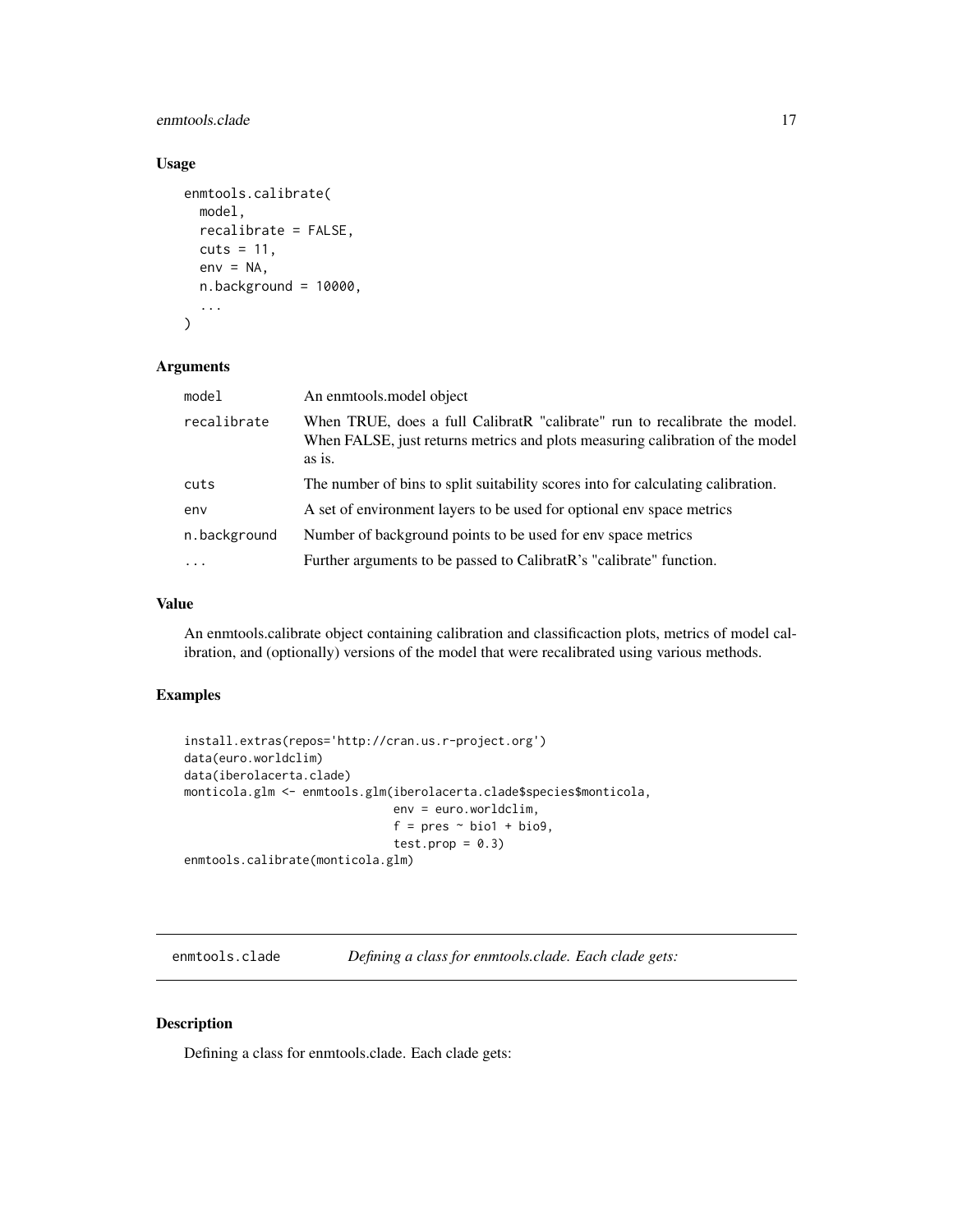#### <span id="page-17-0"></span>Usage

```
enmtools.clade(species = NA, tree = NA)
```
#### Arguments

| species | A list of enmotols species objects                   |
|---------|------------------------------------------------------|
| tree    | A tree showing the relationships between the species |

#### Value

An enmtools.clade object, either empty or containing a formatted version of the data that was passed into the function.

| enmtools.dm | Takes an emtools species object with presence and background points, |
|-------------|----------------------------------------------------------------------|
|             | and builds a Domain model                                            |

#### Description

Takes an emtools.species object with presence and background points, and builds a Domain model

#### Usage

```
enmtools.dm(
 species,
  env = NA,
  test.prop = 0,
  report = NULL,
 nback = 1000,
  env.nback = 10000,
 overwrite = FALSE,
  rts.reps = 0,
 bg.source = "default",
  verbose = FALSE,
 clamp = TRUE,corner = NA,
 bias = NA,
  ...
\mathcal{L}
```

| species   | An enmtools species object                                                                                       |
|-----------|------------------------------------------------------------------------------------------------------------------|
| env       | A raster or raster stack of environmental data.                                                                  |
| test.prop | Proportion of data to withhold randomly for model evaluation, or "block" for<br>spatially structured evaluation. |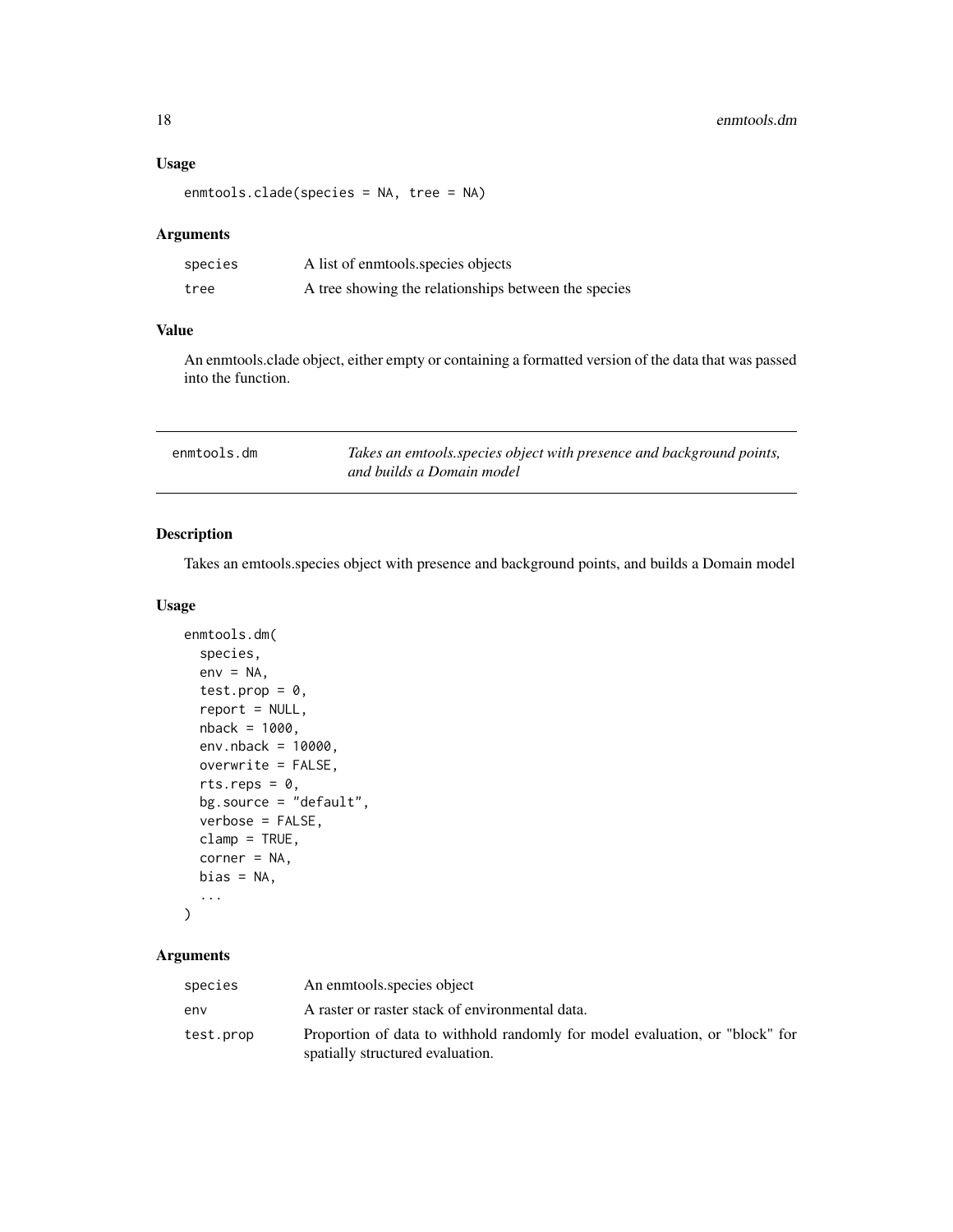<span id="page-18-0"></span>

| report    | Optional name of an html file for generating reports                                                                                                                                                                                                                                                                                                                                                                                                       |
|-----------|------------------------------------------------------------------------------------------------------------------------------------------------------------------------------------------------------------------------------------------------------------------------------------------------------------------------------------------------------------------------------------------------------------------------------------------------------------|
| nback     | Number of background points for models. In the case of Domain, these are only<br>used for evaluation.                                                                                                                                                                                                                                                                                                                                                      |
| env.nback | Number of points to draw from environment space for environment space dis-<br>crimination metrics.                                                                                                                                                                                                                                                                                                                                                         |
| overwrite | TRUE/FALSE whether to overwrite a report file if it already exists                                                                                                                                                                                                                                                                                                                                                                                         |
| rts.reps  | The number of replicates to do for a Raes and ter Steege-style test of significance                                                                                                                                                                                                                                                                                                                                                                        |
| bg.source | Source for drawing background points. If "points", it just uses the background<br>points that are already in the species object. If "range", it uses the range raster.<br>If "env", it draws points at randome from the entire study area outlined by the<br>first environmental layer.                                                                                                                                                                    |
| verbose   | Controls printing of various messages progress reports. Defaults to FALSE.                                                                                                                                                                                                                                                                                                                                                                                 |
| clamp     | When set to TRUE, clamps the environmental layers so that predictions made<br>outside the min/max of the training data for each predictor are set to the value for<br>the min/max for that predictor. Prevents the model from extrapolating beyond<br>the min/max bounds of the predictor space the model was trained in, although<br>there could still be projections outside the multivariate training space if predic-<br>tors are strongly correlated. |
| corner    | An integer from 1 to 4. Selects which corner to use for "block" test data. By<br>default the corner is selected randomly.                                                                                                                                                                                                                                                                                                                                  |
| bias      | An optional raster estimating relative sampling effort per grid cell. Will be used<br>for drawing background data.                                                                                                                                                                                                                                                                                                                                         |
| $\cdots$  | Arguments to be passed to domain()                                                                                                                                                                                                                                                                                                                                                                                                                         |

#### Value

An enmtools model object containing species name, model formula (if any), model object, suitability raster, marginal response plots, and any evaluation objects that were created.

#### Examples

```
data(euro.worldclim)
data(iberolacerta.clade)
enmtools.dm(iberolacerta.clade$species$monticola, env = euro.worldclim)
```

| enmtools.ecospat.bg | enmtools.ecospat.bg, Runs an ecospat background/similarity test us- |
|---------------------|---------------------------------------------------------------------|
|                     | ing enmtool species objects.                                        |

#### Description

enmtools.ecospat.bg, Runs an ecospat background/similarity test using enmtool.species objects.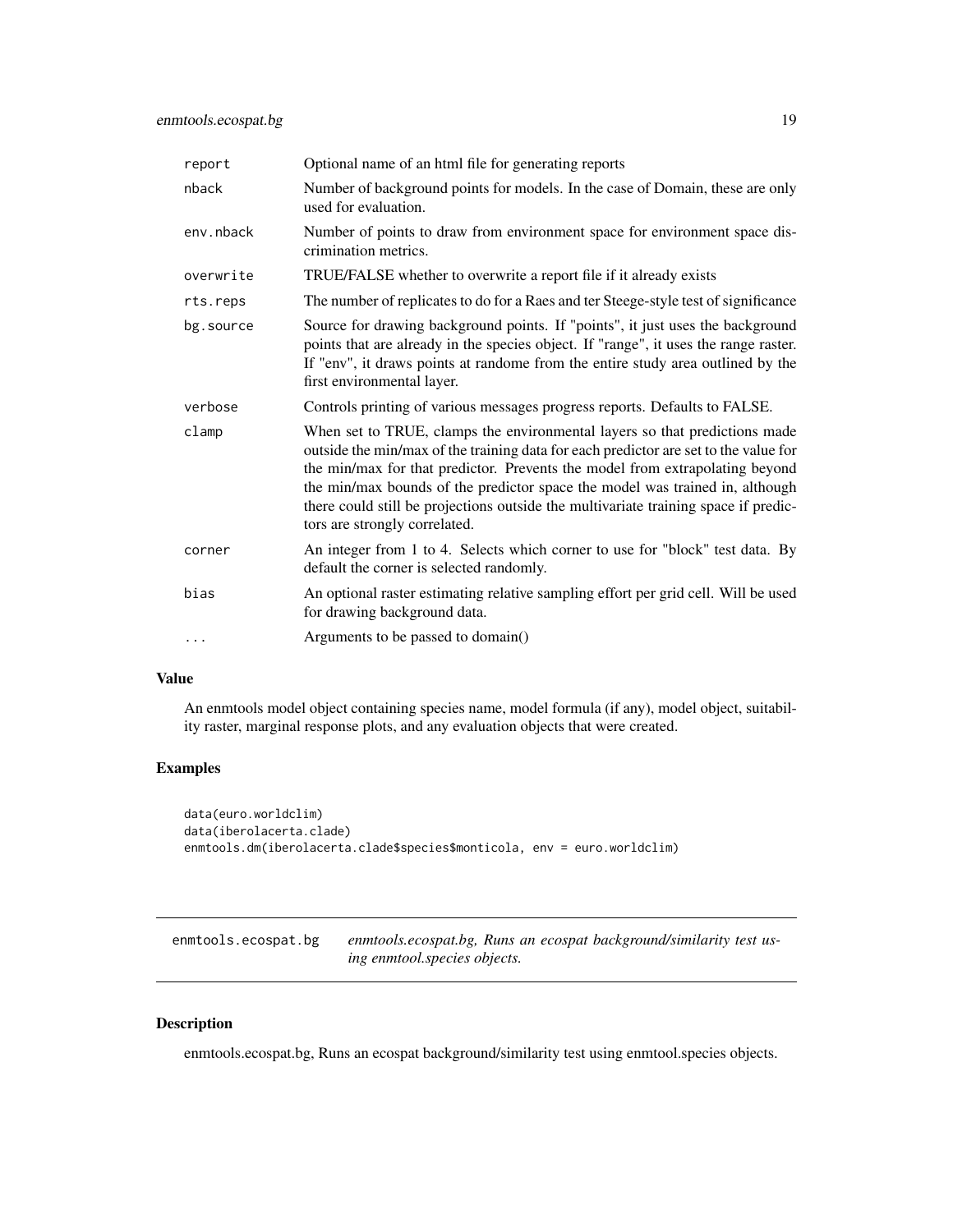#### Usage

```
enmtools.ecospat.bg(
  species.1,
  species.2,
  env,
  nreps = 99,layers = NULL,
  test.type = "asymmetric",
  th.sp = \theta,
  th.env = \theta,
  R = 100,nback = 1000,
  bg.source = "default",
  verbose = FALSE,
  ...
\mathcal{L}
```
## Arguments

| species.1 | An enmtools species object                                                                                                                                                                                                                                                              |
|-----------|-----------------------------------------------------------------------------------------------------------------------------------------------------------------------------------------------------------------------------------------------------------------------------------------|
| species.2 | An enmtools.species object                                                                                                                                                                                                                                                              |
| env       | A set of environmental layers                                                                                                                                                                                                                                                           |
| nreps     | The number of pseudoreplicates to perform                                                                                                                                                                                                                                               |
| layers    | A vector of length 2 containing the names of the layers to be used. If no layer<br>names are provided and there are more than two layers in env, enmtools will<br>perform a pca and use the top two layers from that.                                                                   |
| test.type | Symmetric or asymmetric test. An asymmetric test is bguivalent to the "one sided"<br>option in the ecospat documentation, while a symmetric one would be two-<br>sided.                                                                                                                 |
| th.sp     | Quantile of species densities used as a threshold to exclude low species density<br>values. See documentation for ecospat.grid.clim.dyn.                                                                                                                                                |
| th.env    | Quantile of environmental densities across study sites used as threshold to ex-<br>clude low environmental density values. See documentation for ecospat.grid.clim.dyn.                                                                                                                 |
| R         | Resolution of the grid. See documentation for ecospat.grid.clim.dyn.                                                                                                                                                                                                                    |
| nback     | Number of background points to use for density calculations.                                                                                                                                                                                                                            |
| bg.source | Source for drawing background points. If "points", it just uses the background<br>points that are already in the species object. If "range", it uses the range raster.<br>If "env", it draws points at randome from the entire study area outlined by the<br>first environmental layer. |
| verbose   | Controls printing of various messages progress reports. Defaults to FALSE.                                                                                                                                                                                                              |
| $\cdots$  | Further arguments to be passed to check.bg                                                                                                                                                                                                                                              |
|           |                                                                                                                                                                                                                                                                                         |

#### Value

A list containing the ecospat output kernel density estimates for each species and their background, as well as the results of hypothesis tests and their accompanying plots.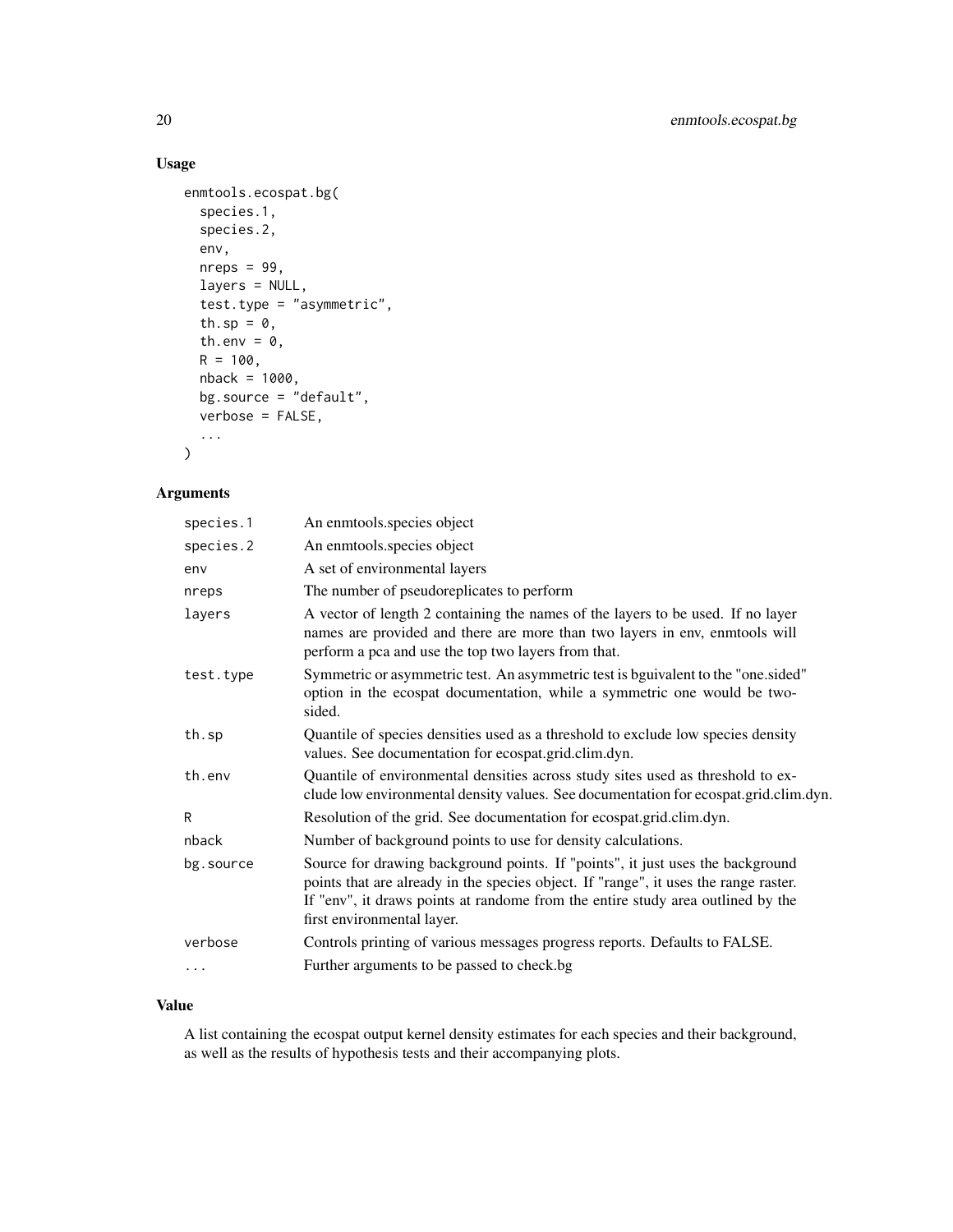#### <span id="page-20-0"></span>enmtools.ecospat.id 21

#### Examples

```
install.extras(repos='http://cran.us.r-project.org')
data(iberolacerta.clade)
data(euro.worldclim)
monticola <- iberolacerta.clade$species$monticola
cyreni <- iberolacerta.clade$species$cyreni
enmtools.ecospat.bg(monticola, cyreni, euro.worldclim[[1:2]], nback = 500)
```
enmtools.ecospat.id *enmtools.ecospat.id, Runs an ecospat identity test using enmtool.species objects.*

#### Description

enmtools.ecospat.id, Runs an ecospat identity test using enmtool.species objects.

#### Usage

```
enmtools.ecospat.id(
  species.1,
  species.2,
  env,
  nreps = 99,
  layers = NULL,
  th.sp = \theta,
  th.env = \theta,
  R = 100,
  nback = 1000,
  bg.source = "default",
  verbose = FALSE
)
```

| species.1 | An enmtools species object                                                                                                                                                                                            |
|-----------|-----------------------------------------------------------------------------------------------------------------------------------------------------------------------------------------------------------------------|
| species.2 | An enmotols species object                                                                                                                                                                                            |
| env       | A set of environmental layers                                                                                                                                                                                         |
| nreps     | The number of pseudoreplicates to perform                                                                                                                                                                             |
| layers    | A vector of length 2 containing the names of the layers to be used. If no layer<br>names are provided and there are more than two layers in env, enmtools will<br>perform a pca and use the top two layers from that. |
| th.sp     | Quantile of species densities used as a threshold to exclude low species density<br>values. See documentation for ecospat.grid.clim.dyn.                                                                              |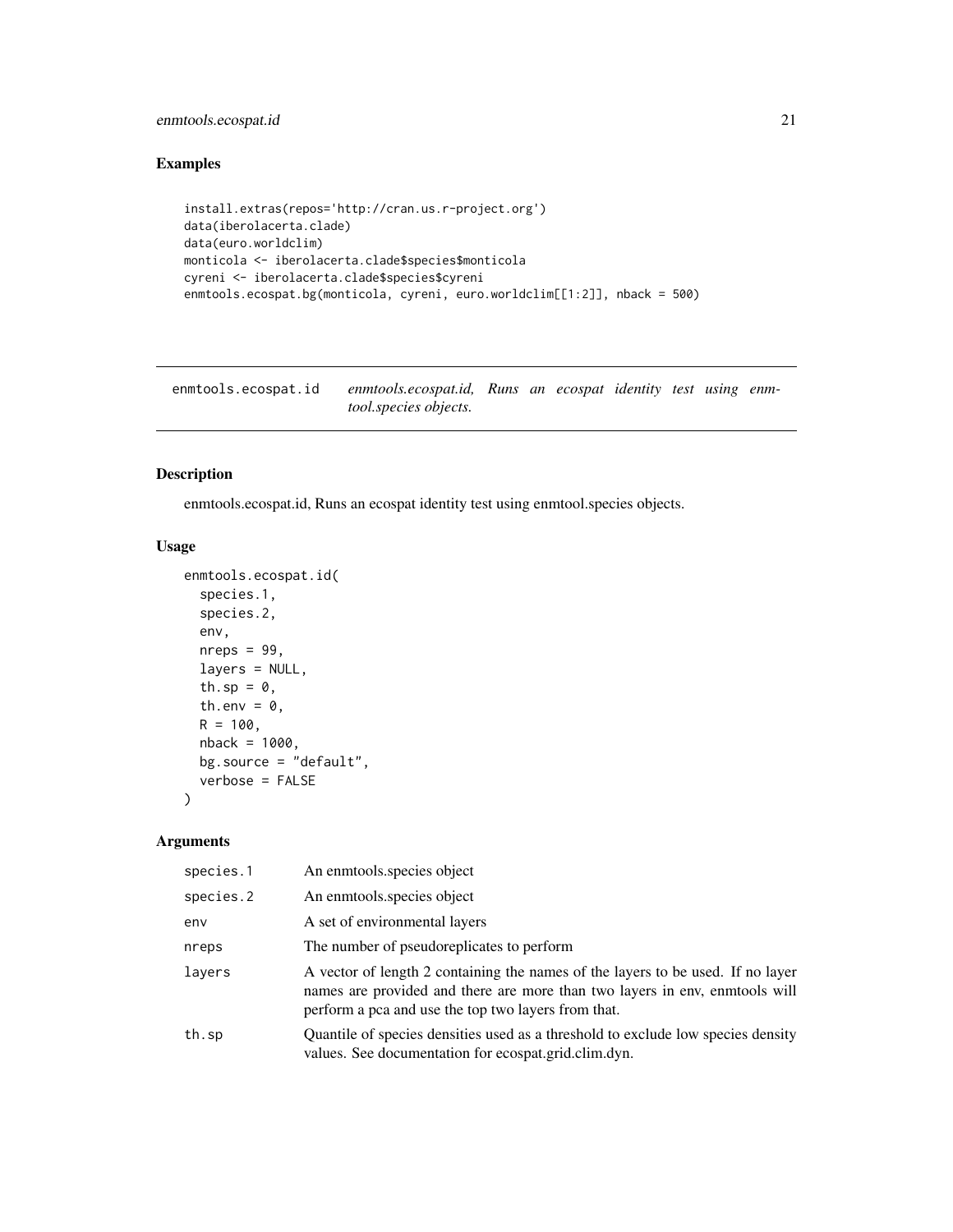<span id="page-21-0"></span>

| Quantile of environmental densities across study sites used as threshold to ex-<br>clude low environmental density values. See documentation for ecospat.grid.clim.dyn.                                                                                   |
|-----------------------------------------------------------------------------------------------------------------------------------------------------------------------------------------------------------------------------------------------------------|
|                                                                                                                                                                                                                                                           |
|                                                                                                                                                                                                                                                           |
| Source for drawing background points. If "points", it just uses the background<br>points that are already in the species object. If "range", it uses the range raster.<br>If "env", it draws points at randome from the entire study area outlined by the |
|                                                                                                                                                                                                                                                           |
|                                                                                                                                                                                                                                                           |

#### Value

A list containing the ecospat output kernel density estimates for each species and their background, as well as the results of hypothesis tests and their accompanying plots.

#### Examples

```
install.extras(repos='http://cran.us.r-project.org')
data(iberolacerta.clade)
data(euro.worldclim)
monticola <- iberolacerta.clade$species$monticola
cyreni <- iberolacerta.clade$species$cyreni
enmtools.ecospat.id(monticola, cyreni, euro.worldclim[[1:2]], nback = 500)
```

| enmtools.gam | Takes an emtools.species object with presence and background points, |
|--------------|----------------------------------------------------------------------|
|              | and builds a gam                                                     |

#### Description

Takes an emtools.species object with presence and background points, and builds a gam

#### Usage

```
enmtools.gam(
  species,
  env,
  f = NULL,test.prop = 0,
  k = 4,
 nback = 1000,
  env.nback = 10000,
  report = NULL,overwrite = FALSE,
  rts.reps = 0,
```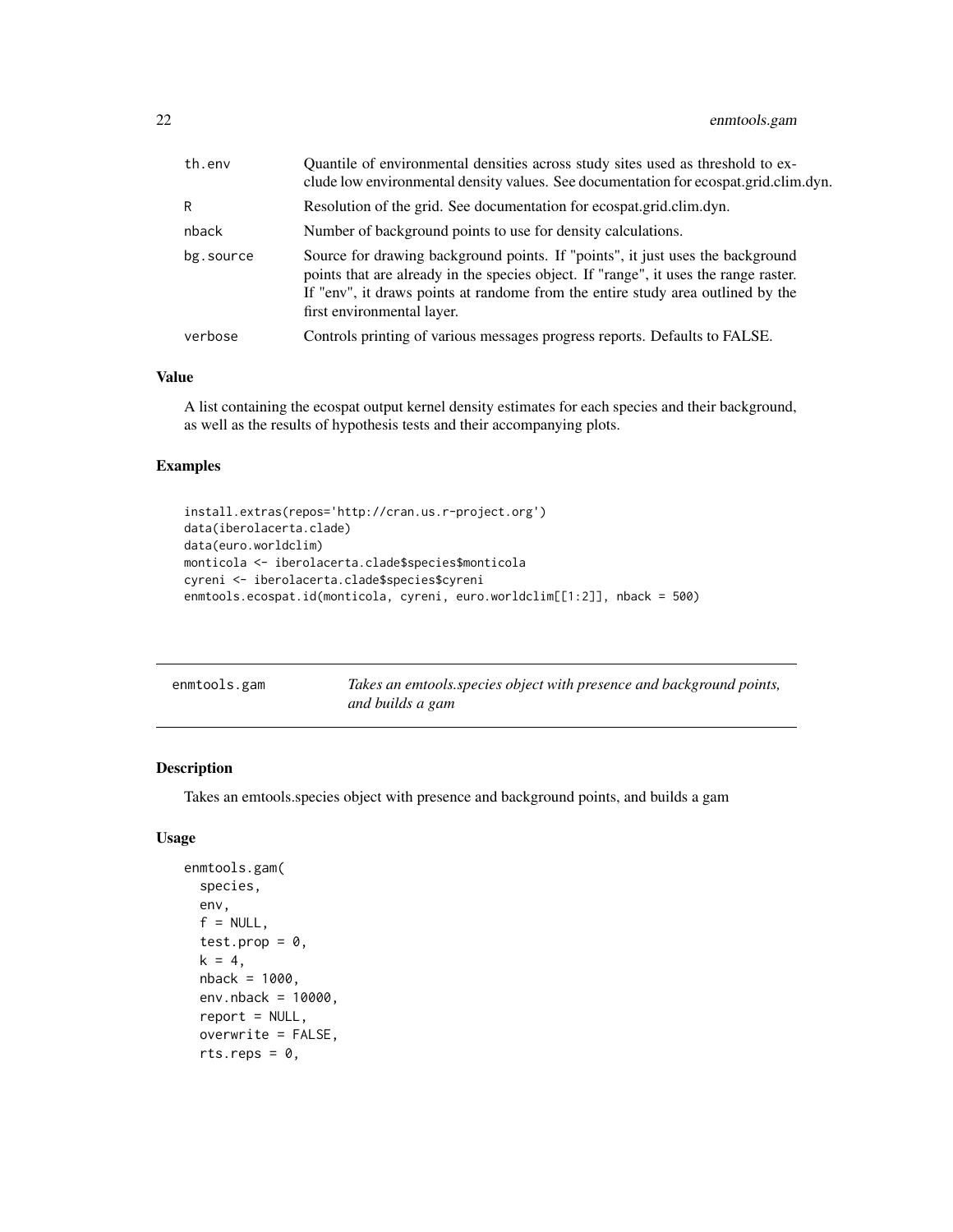#### enmtools.gam 23

```
weights = "equal",
  gam.method = "REML",
  gam.setlect = TRUE,bg.source = "default",verbose = FALSE,
  clamp = TRUE,corner = NA,
  bias = NA,
  ...
\overline{\phantom{a}}
```

| species    | An enmtools.species object                                                                                                                                                                                                                                                                                                                                                                                                                                 |
|------------|------------------------------------------------------------------------------------------------------------------------------------------------------------------------------------------------------------------------------------------------------------------------------------------------------------------------------------------------------------------------------------------------------------------------------------------------------------|
| env        | A raster or raster stack of environmental data.                                                                                                                                                                                                                                                                                                                                                                                                            |
| f          | Standard gam formula                                                                                                                                                                                                                                                                                                                                                                                                                                       |
| test.prop  | Proportion of data to withhold randomly for model evaluation, or "block" for<br>spatially structured evaluation.                                                                                                                                                                                                                                                                                                                                           |
| k          | Dimension of the basis used to represent the smooth term. See documentation<br>for s() for details.                                                                                                                                                                                                                                                                                                                                                        |
| nback      | Number of background points to draw from range or env, if background points<br>aren't provided                                                                                                                                                                                                                                                                                                                                                             |
| env.nback  | Number of points to draw from environment space for environment space dis-<br>crimination metrics.                                                                                                                                                                                                                                                                                                                                                         |
| report     | Optional name of an html file for generating reports                                                                                                                                                                                                                                                                                                                                                                                                       |
| overwrite  | TRUE/FALSE whether to overwrite a report file if it already exists                                                                                                                                                                                                                                                                                                                                                                                         |
| rts.reps   | The number of replicates to do for a Raes and ter Steege-style test of significance                                                                                                                                                                                                                                                                                                                                                                        |
| weights    | If this is set to "equal", presences and background data will be assigned weights<br>so that the sum of all presence points weights equals the sum of all background<br>point weights. Otherwise, weights are not provided to the model.                                                                                                                                                                                                                   |
| gam.method | Defaults to restricted maximum likelihood to facilitate predictor selection, but if<br>you want to use another method you can pass anything here that gam's "method"<br>argument understands.                                                                                                                                                                                                                                                              |
| gam.select | Controls whether gam algorithm attempts to optimize smoothness and reduce<br>model complexity. See help("gam.selection") for details.                                                                                                                                                                                                                                                                                                                      |
| bg.source  | Source for drawing background points. If "points", it just uses the background<br>points that are already in the species object. If "range", it uses the range raster.<br>If "env", it draws points at randome from the entire study area outlined by the<br>first environmental layer.                                                                                                                                                                    |
| verbose    | Controls printing of various messages progress reports. Defaults to FALSE.                                                                                                                                                                                                                                                                                                                                                                                 |
| clamp      | When set to TRUE, clamps the environmental layers so that predictions made<br>outside the min/max of the training data for each predictor are set to the value for<br>the min/max for that predictor. Prevents the model from extrapolating beyond<br>the min/max bounds of the predictor space the model was trained in, although<br>there could still be projections outside the multivariate training space if predic-<br>tors are strongly correlated. |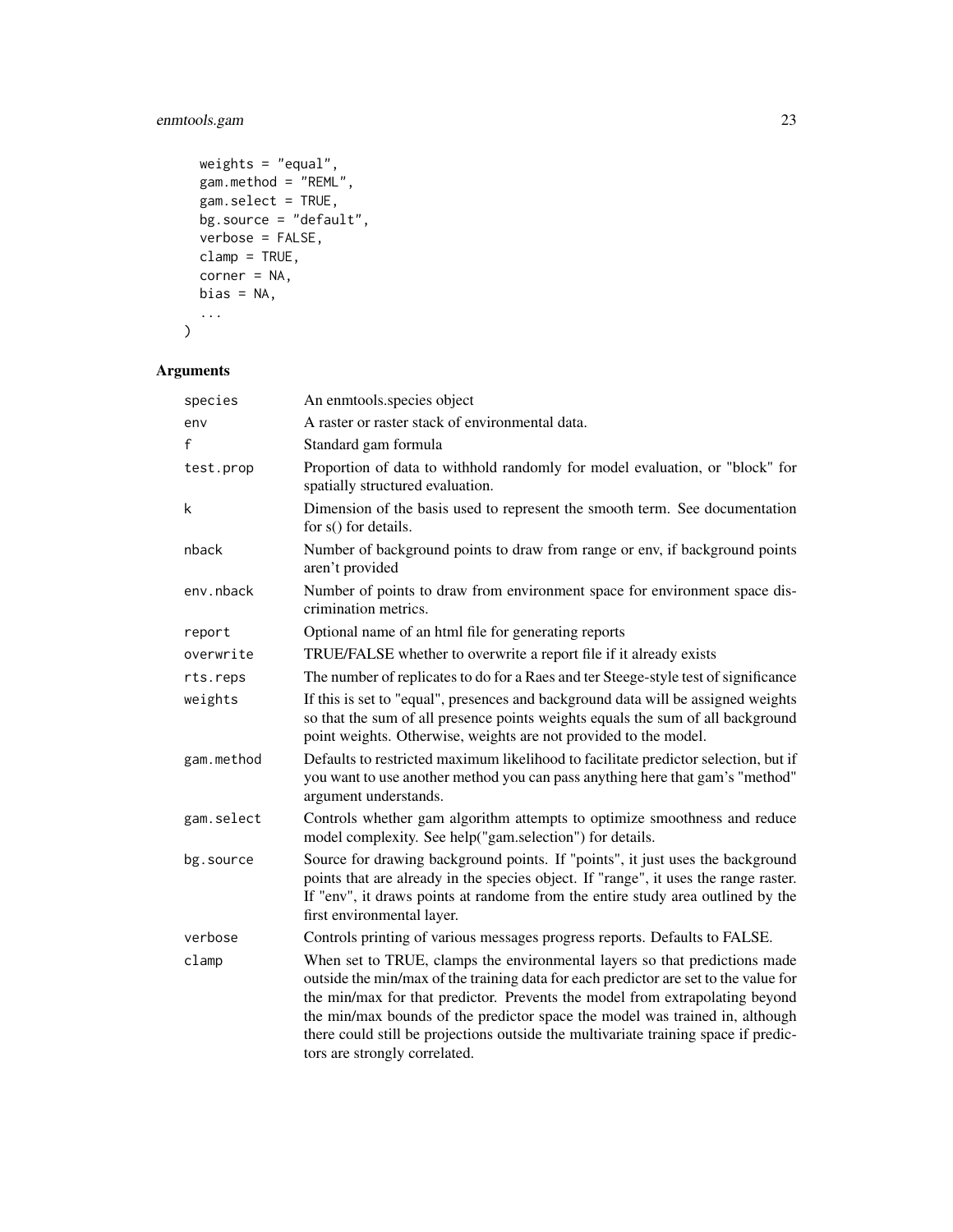<span id="page-23-0"></span>

| corner | An integer from 1 to 4. Selects which corner to use for "block" test data. By<br>default the corner is selected randomly. |
|--------|---------------------------------------------------------------------------------------------------------------------------|
| bias   | An optional raster estimating relative sampling effort per grid cell. Will be used<br>for drawing background data.        |
| .      | Arguments to be passed to gam()                                                                                           |

#### Value

An enmtools model object containing species name, model formula (if any), model object, suitability raster, marginal response plots, and any evaluation objects that were created.

#### Examples

```
data(euro.worldclim)
data(iberolacerta.clade)
if(requireNamespace("mgcv", quietly = TRUE)) {
  enmtools.gam(iberolacerta.clade$species$monticola, env = euro.worldclim, f = pres ~ bio1 + bio9)
}
```

| enmtools.glm | Takes an emtools.species object with presence and background points, |
|--------------|----------------------------------------------------------------------|
|              | and builds a GLM                                                     |

#### Description

Takes an emtools.species object with presence and background points, and builds a GLM

#### Usage

```
enmtools.glm(
  species,
  env,
  f = NULL,test.prop = \theta,
  eval = TRUE,nback = 1000,
  env.nback = 10000,
  report = NULL,overwrite = FALSE,
  rts.reps = 0.
  weights = "equal",bg.source = "default",
  verbose = FALSE,
  clamp = TRUE,
  corner = NA,
```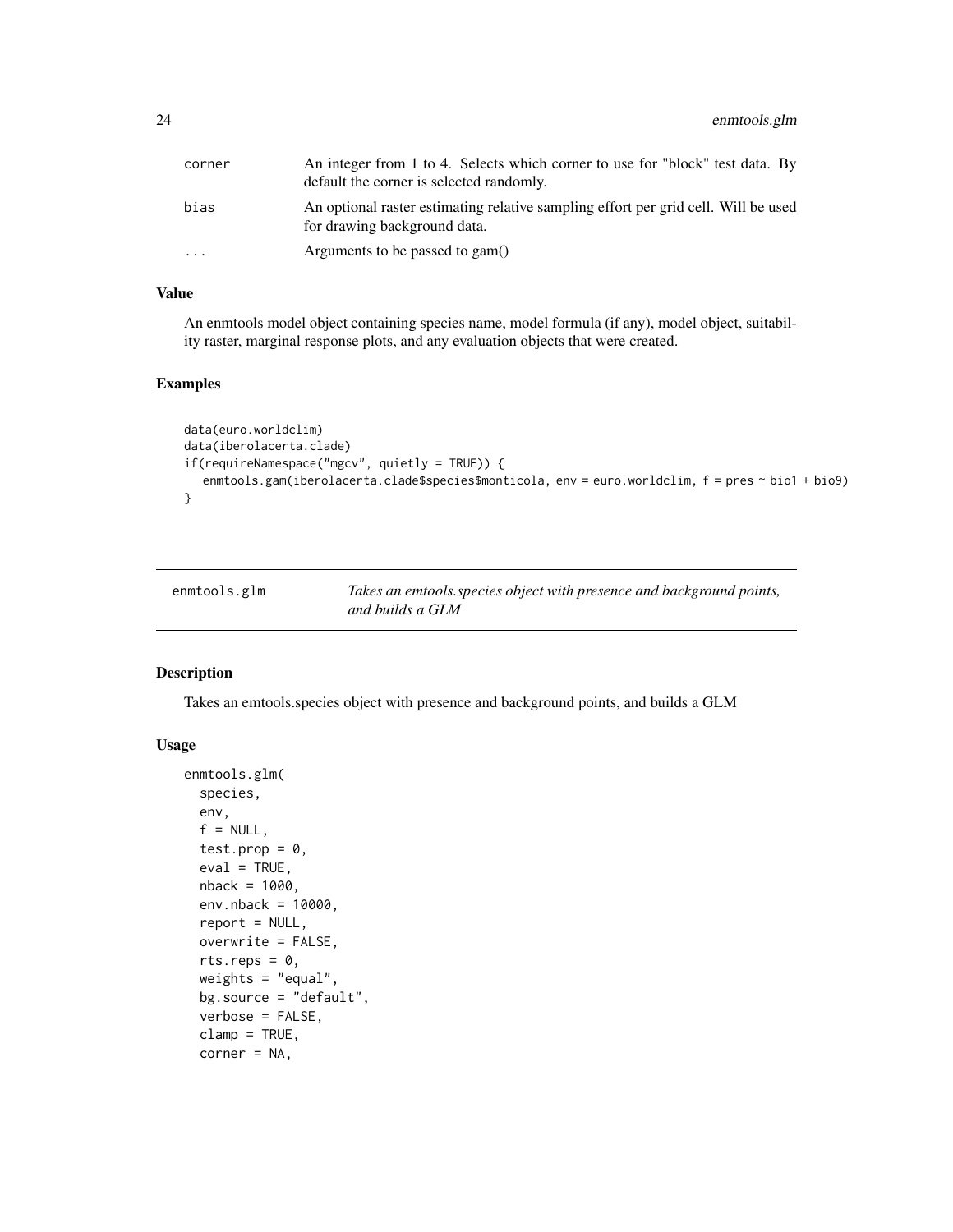#### enmtools.glm 25

```
bias = NA,
...
```
### Arguments

 $\mathcal{L}$ 

| species   | An enmtools.species object                                                                                                                                                                                                                                                                                                                                                                                                                                 |
|-----------|------------------------------------------------------------------------------------------------------------------------------------------------------------------------------------------------------------------------------------------------------------------------------------------------------------------------------------------------------------------------------------------------------------------------------------------------------------|
| env       | A raster or raster stack of environmental data.                                                                                                                                                                                                                                                                                                                                                                                                            |
| f         | Standard GLM formula                                                                                                                                                                                                                                                                                                                                                                                                                                       |
| test.prop | Proportion of data to withhold randomly for model evaluation, or "block" for<br>spatially structured evaluation.                                                                                                                                                                                                                                                                                                                                           |
| eval      | Determines whether model evaluation should be done. Turned on by default,<br>but moses turns it off to speed things up.                                                                                                                                                                                                                                                                                                                                    |
| nback     | Number of background points to draw from range or env, if background points<br>aren't provided                                                                                                                                                                                                                                                                                                                                                             |
| env.nback | Number of points to draw from environment space for environment space dis-<br>crimination metrics.                                                                                                                                                                                                                                                                                                                                                         |
| report    | Optional name of an html file for generating reports                                                                                                                                                                                                                                                                                                                                                                                                       |
| overwrite | TRUE/FALSE whether to overwrite a report file if it already exists                                                                                                                                                                                                                                                                                                                                                                                         |
| rts.reps  | The number of replicates to do for a Raes and ter Steege-style test of significance                                                                                                                                                                                                                                                                                                                                                                        |
| weights   | If this is set to "equal", presences and background data will be assigned weights<br>so that the sum of all presence points weights equals the sum of all background<br>point weights. Otherwise, weights are not provided to the model.                                                                                                                                                                                                                   |
| bg.source | Source for drawing background points. If "points", it just uses the background<br>points that are already in the species object. If "range", it uses the range raster.<br>If "env", it draws points at randome from the entire study area outlined by the<br>first environmental layer.                                                                                                                                                                    |
| verbose   | Controls printing of various messages progress reports. Defaults to FALSE.                                                                                                                                                                                                                                                                                                                                                                                 |
| clamp     | When set to TRUE, clamps the environmental layers so that predictions made<br>outside the min/max of the training data for each predictor are set to the value for<br>the min/max for that predictor. Prevents the model from extrapolating beyond<br>the min/max bounds of the predictor space the model was trained in, although<br>there could still be projections outside the multivariate training space if predic-<br>tors are strongly correlated. |
| corner    | An integer from 1 to 4. Selects which corner to use for "block" test data. By<br>default the corner is selected randomly.                                                                                                                                                                                                                                                                                                                                  |
| bias      | An optional raster estimating relative sampling effort per grid cell. Will be used<br>for drawing background data.                                                                                                                                                                                                                                                                                                                                         |
| $\cdots$  | Arguments to be passed to glm()                                                                                                                                                                                                                                                                                                                                                                                                                            |

#### Value

An enmtools model object containing species name, model formula (if any), model object, suitability raster, marginal response plots, and any evaluation objects that were created.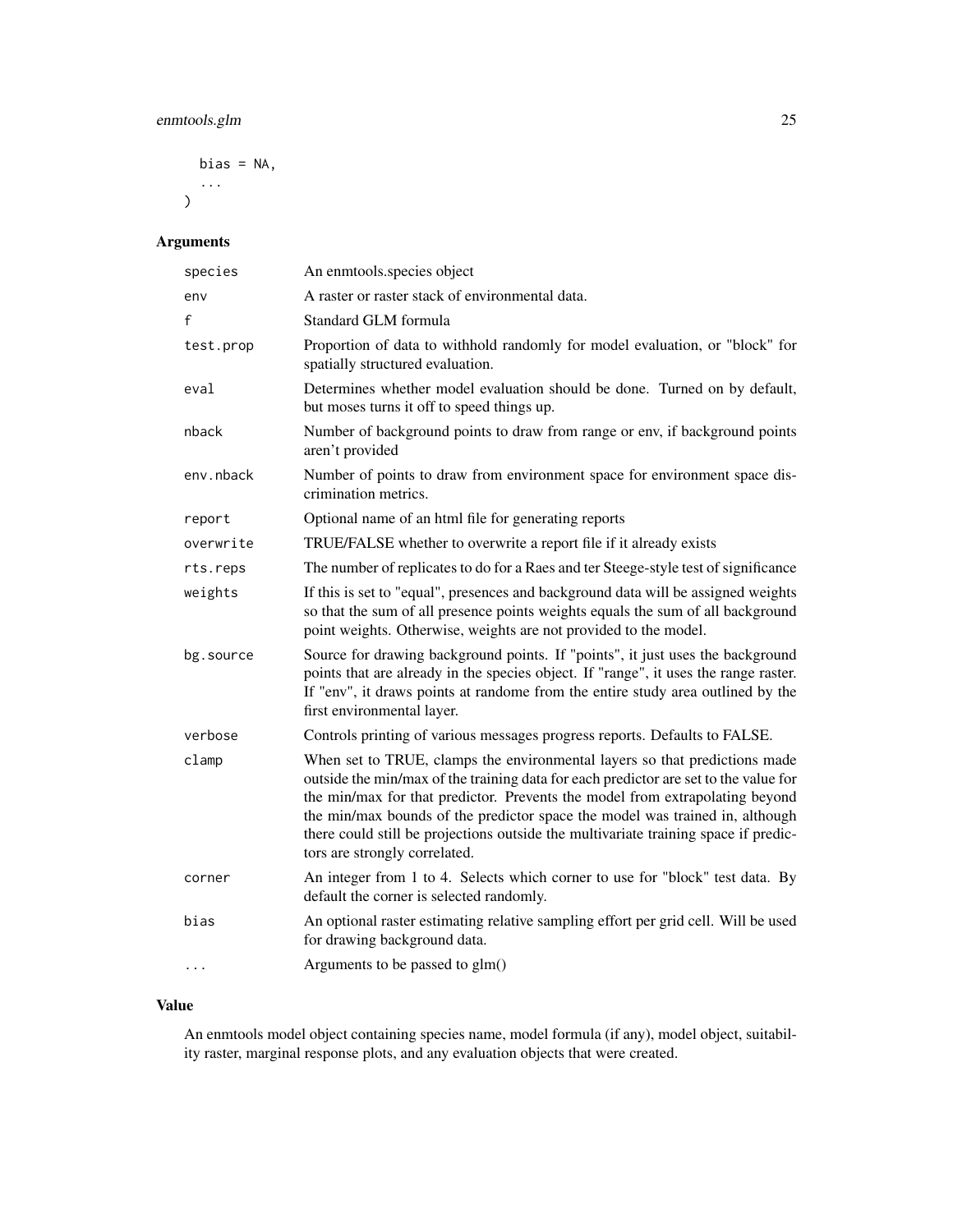#### Examples

```
data(euro.worldclim)
data(iberolacerta.clade)
enmtools.glm(iberolacerta.clade$species$monticola, env = euro.worldclim, f = pres ~ bio1 + bio9)
```
enmtools.hypervolume *Takes an emtools.species object and environmental layers, and constructs a hypervolume using the R package hypervolume*

#### Description

Takes an emtools.species object and environmental layers, and constructs a hypervolume using the R package hypervolume

#### Usage

```
enmtools.hypervolume(
  species,
  env,
  samples.per.point = 10,
  reduction.factor = 0.1,
 method = "gaussian",
 verbose = FALSE,
  clamp = TRUE,
  ...
\mathcal{L}
```

| species           | An enmtools.species object                                                                                                                                                                                                                                                                                                                                                                                                                                 |
|-------------------|------------------------------------------------------------------------------------------------------------------------------------------------------------------------------------------------------------------------------------------------------------------------------------------------------------------------------------------------------------------------------------------------------------------------------------------------------------|
| env               | A stack of environmental rasters                                                                                                                                                                                                                                                                                                                                                                                                                           |
| samples.per.point |                                                                                                                                                                                                                                                                                                                                                                                                                                                            |
|                   | To be passed to hypervolume_gaussian                                                                                                                                                                                                                                                                                                                                                                                                                       |
| reduction.factor  |                                                                                                                                                                                                                                                                                                                                                                                                                                                            |
|                   | To be passed to hypervolume_project                                                                                                                                                                                                                                                                                                                                                                                                                        |
| method            | Method for constructing hypervolumes, defaults to "gaussian"                                                                                                                                                                                                                                                                                                                                                                                               |
| verbose           | Controls printing of various messages progress reports. Defaults to FALSE.                                                                                                                                                                                                                                                                                                                                                                                 |
| clamp             | When set to TRUE, clamps the environmental layers so that predictions made<br>outside the min/max of the training data for each predictor are set to the value for<br>the min/max for that predictor. Prevents the model from extrapolating beyond<br>the min/max bounds of the predictor space the model was trained in, although<br>there could still be projections outside the multivariate training space if predic-<br>tors are strongly correlated. |
| $\cdots$          | Extra parameters to be passed to hypervolume_gaussian                                                                                                                                                                                                                                                                                                                                                                                                      |

<span id="page-25-0"></span>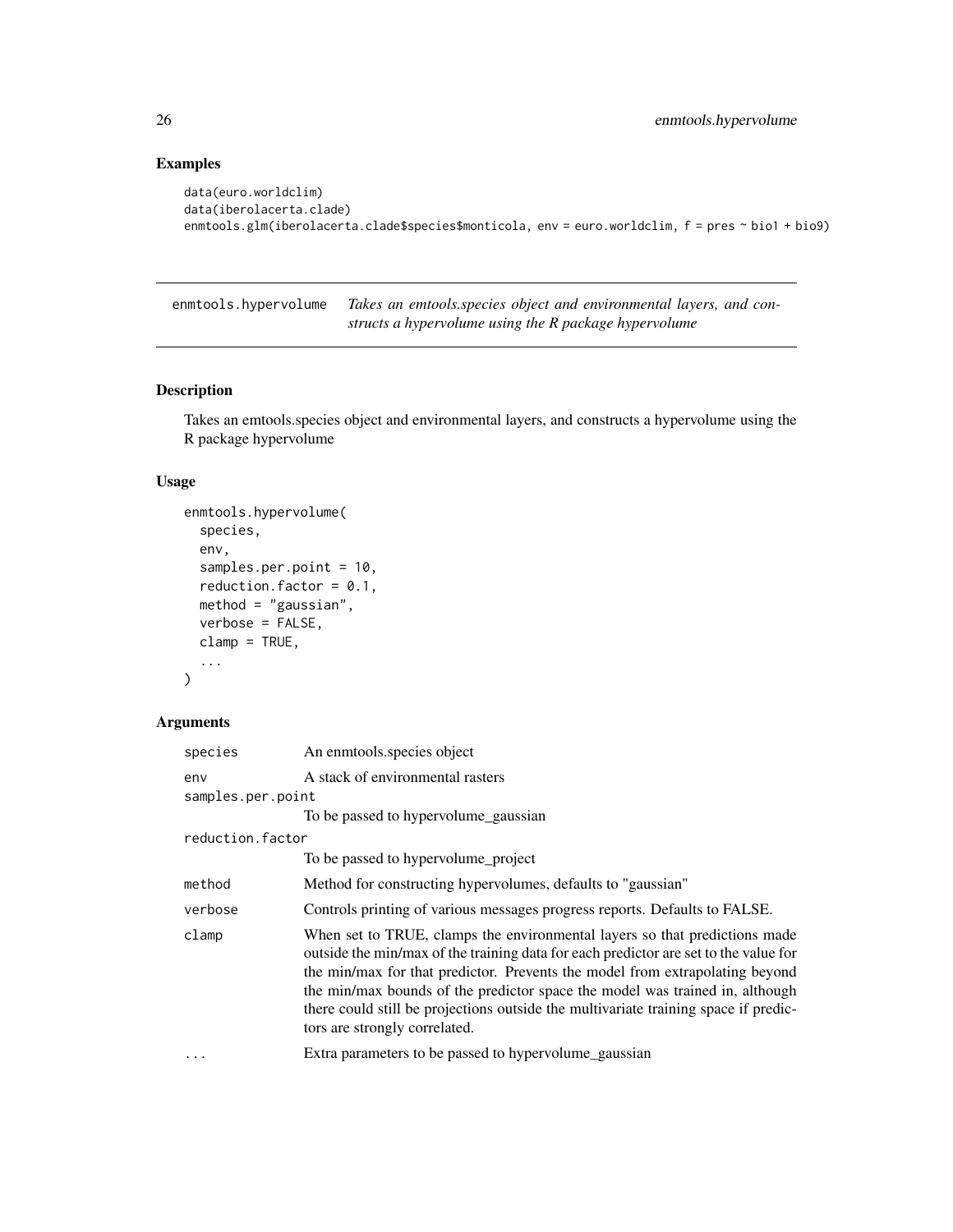#### <span id="page-26-0"></span>enmtools.maxent 27

#### Value

An enmtools hypvervolume object containing a hypervolume object, a raster of suitability scores, the species name, and the occurrence data frame.

#### Examples

```
## Not run:
install.extras(repos='http://cran.us.r-project.org')
data(euro.worldclim)
data(iberolacerta.clade)
env <- euro.worldclim[[c(1,8,12,17)]]
if(requireNamespace("hypervolume", quietly = TRUE)) {
   monticola.hv <- enmtools.hypervolume(iberolacerta.clade$species$monticola, env = env)
}
```
## End(Not run)

enmtools.maxent *Takes an emtools.species object with presence and background points, and builds a maxent model*

#### Description

Takes an emtools.species object with presence and background points, and builds a maxent model

#### Usage

```
enmtools.maxent(
  species,
  env,
  test.prop = 0,
 nback = 1000,
  env.nback = 10000,
  report = NULL,overwrite = FALSE,
  rts.reps = 0,
 bg.source = "default",
  verbose = FALSE,
  clamp = TRUE,
  corner = NA,
 bias = NA,
  ...
)
```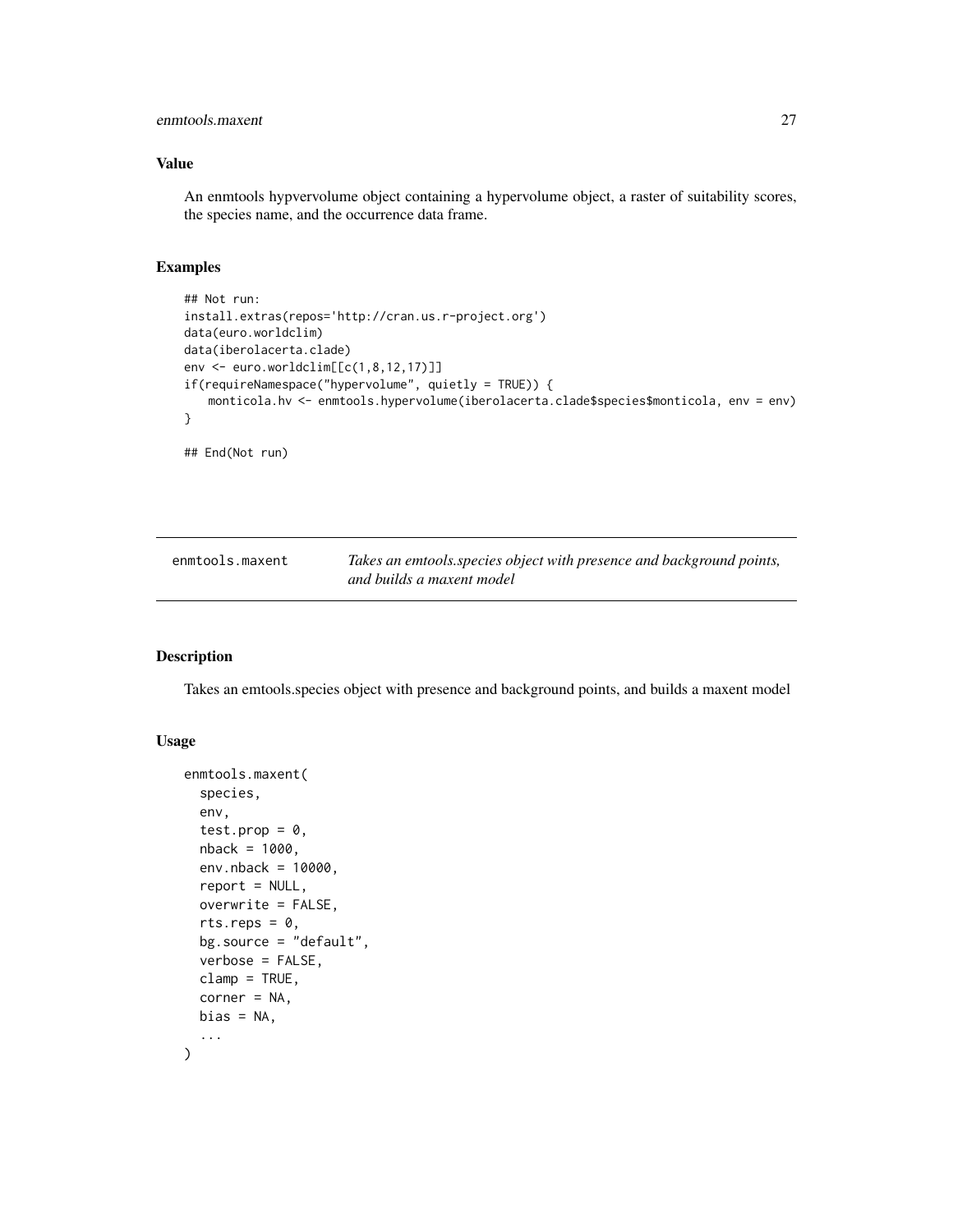#### Arguments

| species   | An enmtools.species object                                                                                                                                                                                                                                                                                                                                                                                                                                 |
|-----------|------------------------------------------------------------------------------------------------------------------------------------------------------------------------------------------------------------------------------------------------------------------------------------------------------------------------------------------------------------------------------------------------------------------------------------------------------------|
| env       | A raster or raster stack of environmental data.                                                                                                                                                                                                                                                                                                                                                                                                            |
| test.prop | Proportion of data to withhold randomly for model evaluation, or "block" for<br>spatially structured evaluation.                                                                                                                                                                                                                                                                                                                                           |
| nback     | Number of background points to draw from range or env, if background points<br>aren't provided                                                                                                                                                                                                                                                                                                                                                             |
| env.nback | Number of points to draw from environment space for environment space dis-<br>crimination metrics.                                                                                                                                                                                                                                                                                                                                                         |
| report    | Optional name of an html file for generating reports                                                                                                                                                                                                                                                                                                                                                                                                       |
| overwrite | TRUE/FALSE whether to overwrite a report file if it already exists                                                                                                                                                                                                                                                                                                                                                                                         |
| rts.reps  | The number of replicates to do for a Raes and ter Steege-style test of significance                                                                                                                                                                                                                                                                                                                                                                        |
| bg.source | Source for drawing background points. If "points", it just uses the background<br>points that are already in the species object. If "range", it uses the range raster.<br>If "env", it draws points at randome from the entire study area outlined by the<br>first environmental layer.                                                                                                                                                                    |
| verbose   | Controls printing of various messages progress reports. Defaults to FALSE.                                                                                                                                                                                                                                                                                                                                                                                 |
| clamp     | When set to TRUE, clamps the environmental layers so that predictions made<br>outside the min/max of the training data for each predictor are set to the value for<br>the min/max for that predictor. Prevents the model from extrapolating beyond<br>the min/max bounds of the predictor space the model was trained in, although<br>there could still be projections outside the multivariate training space if predic-<br>tors are strongly correlated. |
| corner    | An integer from 1 to 4. Selects which corner to use for "block" test data. By<br>default the corner is selected randomly.                                                                                                                                                                                                                                                                                                                                  |
| bias      | An optional raster estimating relative sampling effort per grid cell. Will be used<br>for drawing background data.                                                                                                                                                                                                                                                                                                                                         |
| $\cdots$  | Arguments to be passed to maxent()                                                                                                                                                                                                                                                                                                                                                                                                                         |

#### Value

An enmtools model object containing species name, model formula (if any), model object, suitability raster, marginal response plots, and any evaluation objects that were created.

#### Examples

```
## Not run:
install.extras(repos='http://cran.us.r-project.org')
data(euro.worldclim)
data(iberolacerta.clade)
if(requireNamespace("rJava", quietly = TRUE)) {
    enmtools.maxent(iberolacerta.clade$species$monticola, env = euro.worldclim)
}
```
## End(Not run)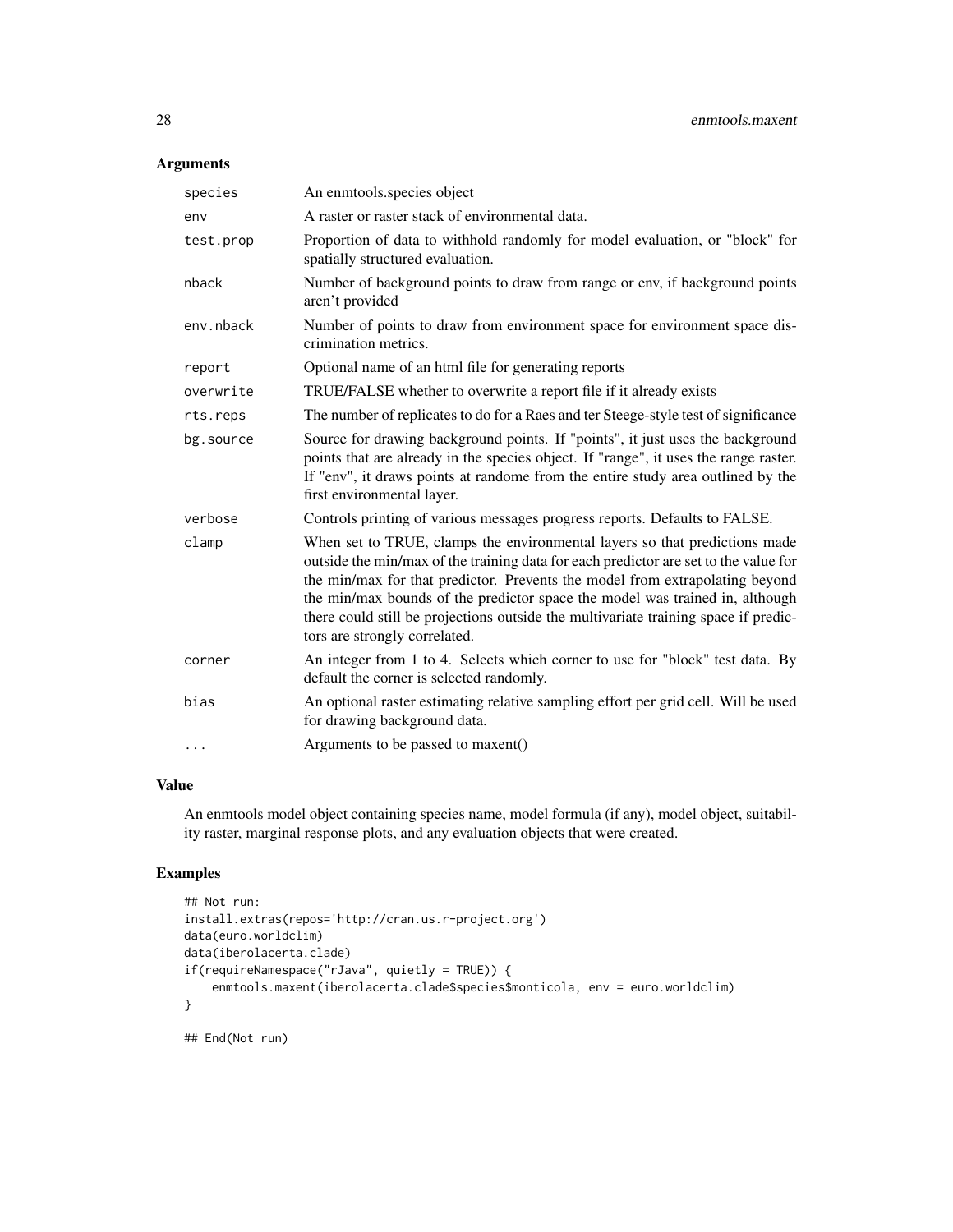<span id="page-28-0"></span>enmtools.rf *Takes an emtools.species object with presence and background points, and builds a random forest model*

#### Description

Takes an emtools.species object with presence and background points, and builds a random forest model

#### Usage

```
enmtools.rf(
  species,
 env,
  f = NULL,
  test.prop = 0,
 eval = TRUE,nback = 1000,
 env.nback = 10000,
  report = NULL,
 overwrite = FALSE,
  rts.reps = 0,
 bg.source = "default",
  verbose = FALSE,
 clamp = TRUE,
 corner = NA,
 bias = NA,
  ...
)
```

| species   | An enmtools species object                                                                                              |
|-----------|-------------------------------------------------------------------------------------------------------------------------|
| env       | A raster or raster stack of environmental data.                                                                         |
| f         | A formula for fitting the model                                                                                         |
| test.prop | Proportion of data to withhold randomly for model evaluation, or "block" for<br>spatially structured evaluation.        |
| eval      | Determines whether model evaluation should be done. Turned on by default,<br>but moses turns it off to speed things up. |
| nback     | Number of background points to draw from range or env, if background points<br>aren't provided                          |
| env.nback | Number of points to draw from environment space for environment space dis-<br>crimination metrics.                      |
| report    | Optional name of an html file for generating reports                                                                    |
| overwrite | TRUE/FALSE whether to overwrite a report file if it already exists                                                      |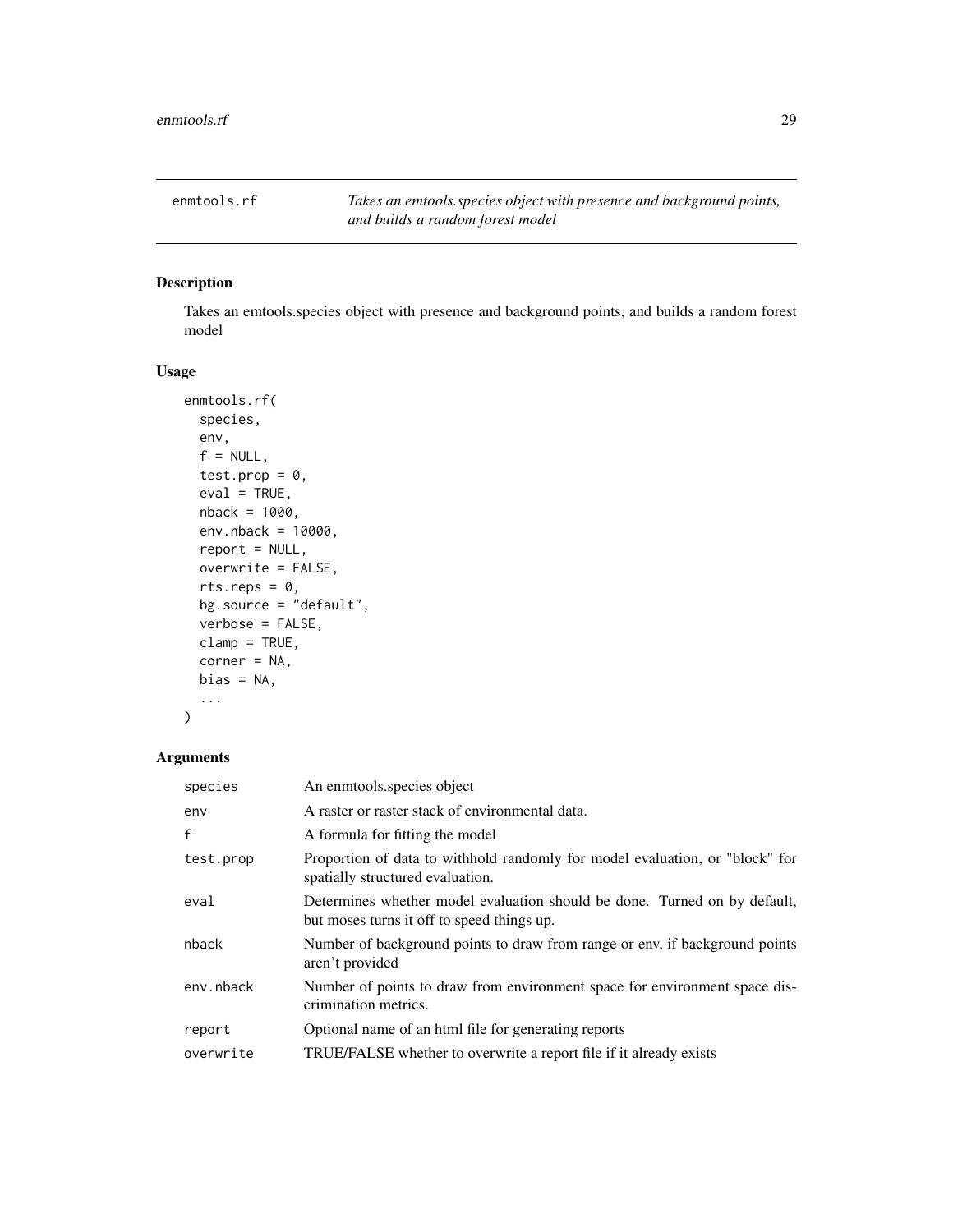<span id="page-29-0"></span>

| rts.reps  | The number of replicates to do for a Raes and ter Steege-style test of significance                                                                                                                                                                                                                                                                                                                                                                        |
|-----------|------------------------------------------------------------------------------------------------------------------------------------------------------------------------------------------------------------------------------------------------------------------------------------------------------------------------------------------------------------------------------------------------------------------------------------------------------------|
| bg.source | Source for drawing background points. If "points", it just uses the background<br>points that are already in the species object. If "range", it uses the range raster.<br>If "env", it draws points at randome from the entire study area outlined by the<br>first environmental layer.                                                                                                                                                                    |
| verbose   | Controls printing of various messages progress reports. Defaults to FALSE.                                                                                                                                                                                                                                                                                                                                                                                 |
| clamp     | When set to TRUE, clamps the environmental layers so that predictions made<br>outside the min/max of the training data for each predictor are set to the value for<br>the min/max for that predictor. Prevents the model from extrapolating beyond<br>the min/max bounds of the predictor space the model was trained in, although<br>there could still be projections outside the multivariate training space if predic-<br>tors are strongly correlated. |
| corner    | An integer from 1 to 4. Selects which corner to use for "block" test data. By<br>default the corner is selected randomly.                                                                                                                                                                                                                                                                                                                                  |
| bias      | An optional raster estimating relative sampling effort per grid cell. Will be used<br>for drawing background data.                                                                                                                                                                                                                                                                                                                                         |
| $\ddots$  | Arguments to be passed to rf()                                                                                                                                                                                                                                                                                                                                                                                                                             |

#### Value

An enmtools model object containing species name, model formula (if any), model object, suitability raster, marginal response plots, and any evaluation objects that were created.

#### Examples

```
data(euro.worldclim)
data(iberolacerta.clade)
enmtools.rf(iberolacerta.clade$species$monticola, env = euro.worldclim, nback = 500)
```

| enmtools.rf.ranger | Takes an emtools species object with presence and background points,<br>and builds a random forest model using the 'probability mode' in pack-<br>age 'ranger' |
|--------------------|----------------------------------------------------------------------------------------------------------------------------------------------------------------|
|                    |                                                                                                                                                                |

#### Description

Takes an emtools.species object with presence and background points, and builds a random forest model using the 'probability mode' in package 'ranger'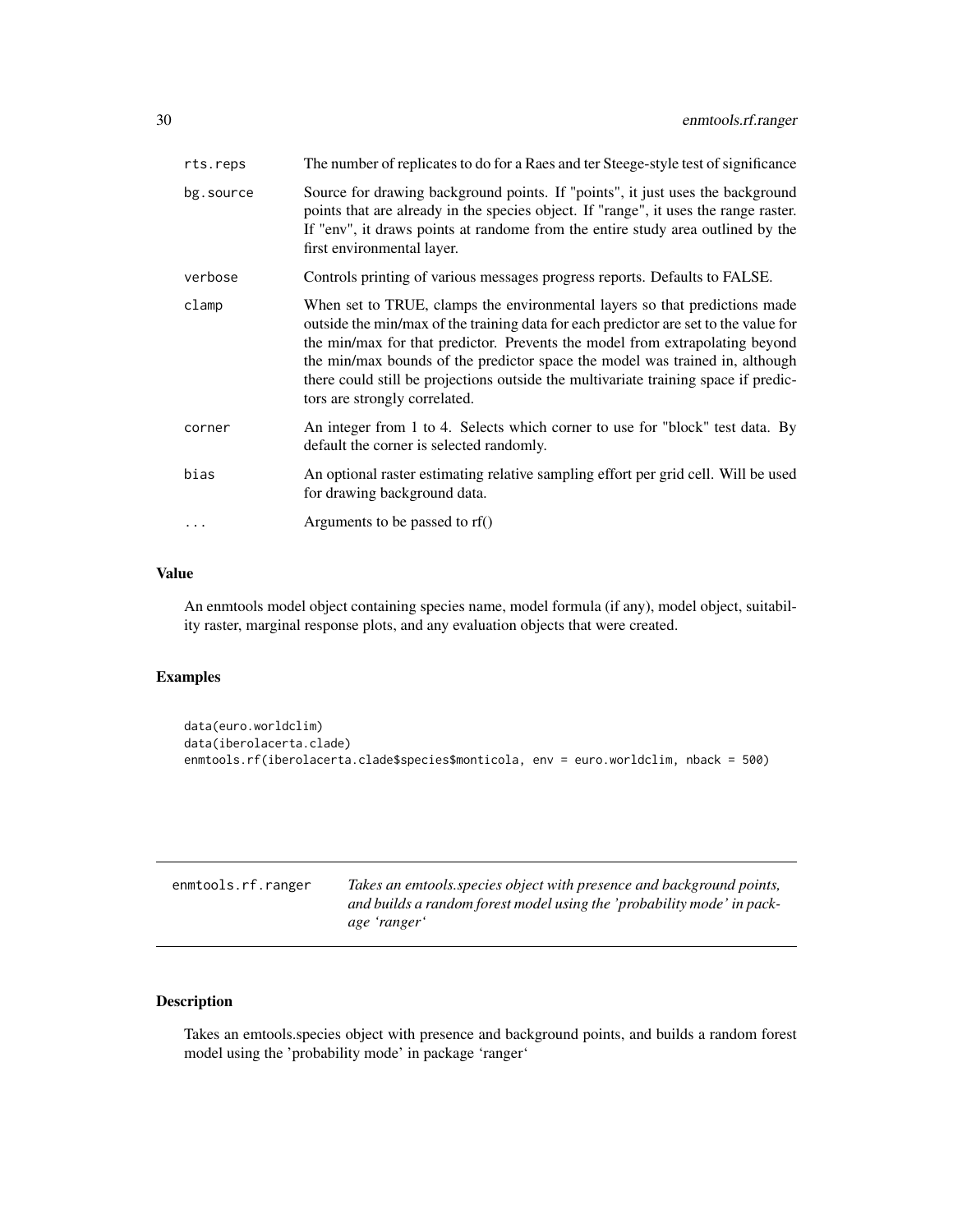enmtools.rf.ranger 31

#### Usage

```
enmtools.rf.ranger(
 species,
  env,
  f = NULL,test.prop = 0,
 eval = TRUE,nback = 1000,
 env.nback = 10000,
 report = NULL,
 overwrite = FALSE,
 rts.reps = 0,
 bg.source = "default",
 verbose = FALSE,
 clamp = TRUE,
 corner = NA,
 bias = NA,
  ...
```
## $\mathcal{L}$

| species   | An enmtools.species object                                                                                                                                                                                                                                                                                                         |
|-----------|------------------------------------------------------------------------------------------------------------------------------------------------------------------------------------------------------------------------------------------------------------------------------------------------------------------------------------|
| env       | A raster or raster stack of environmental data.                                                                                                                                                                                                                                                                                    |
| f         | A formula for fitting the model                                                                                                                                                                                                                                                                                                    |
| test.prop | Proportion of data to withhold randomly for model evaluation, or "block" for<br>spatially structured evaluation.                                                                                                                                                                                                                   |
| eval      | Determines whether model evaluation should be done. Turned on by default,<br>but moses turns it off to speed things up.                                                                                                                                                                                                            |
| nback     | Number of background points to draw from range or env, if background points<br>aren't provided                                                                                                                                                                                                                                     |
| env.nback | Number of points to draw from environment space for environment space dis-<br>crimination metrics.                                                                                                                                                                                                                                 |
| report    | Optional name of an html file for generating reports                                                                                                                                                                                                                                                                               |
| overwrite | TRUE/FALSE whether to overwrite a report file if it already exists                                                                                                                                                                                                                                                                 |
| rts.reps  | The number of replicates to do for a Raes and ter Steege-style test of significance                                                                                                                                                                                                                                                |
| bg.source | Source for drawing background points. If "points", it just uses the background<br>points that are already in the species object. If "range", it uses the range raster.<br>If "env", it draws points at randome from the entire study area outlined by the<br>first environmental layer.                                            |
| verbose   | Controls printing of various messages progress reports. Defaults to FALSE.                                                                                                                                                                                                                                                         |
| clamp     | When set to TRUE, clamps the environmental layers so that predictions made<br>outside the min/max of the training data for each predictor are set to the value for<br>the min/max for that predictor. Prevents the model from extrapolating beyond<br>the min/max bounds of the predictor space the model was trained in, although |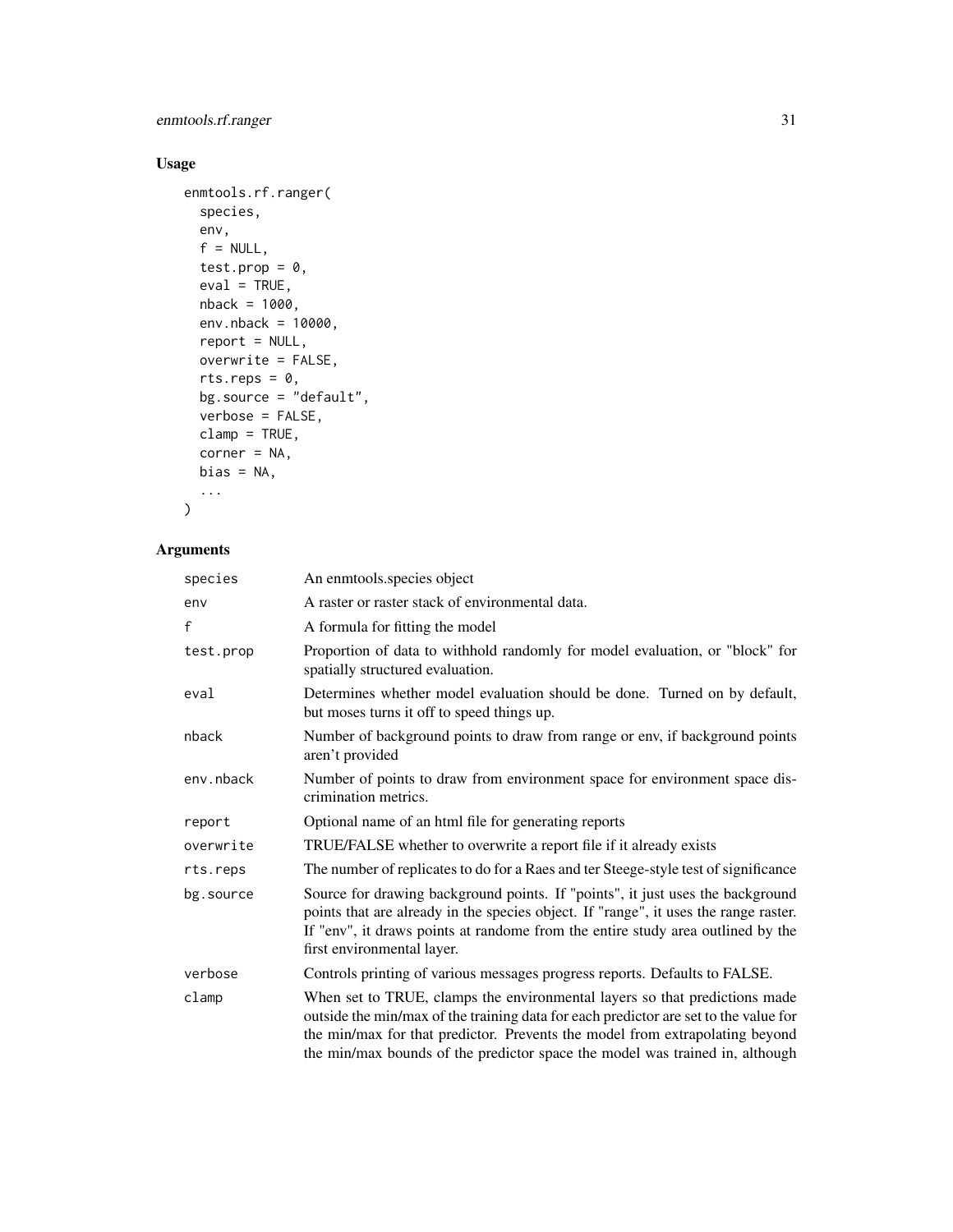<span id="page-31-0"></span>

|          | there could still be projections outside the multivariate training space if predic-<br>tors are strongly correlated.      |
|----------|---------------------------------------------------------------------------------------------------------------------------|
| corner   | An integer from 1 to 4. Selects which corner to use for "block" test data. By<br>default the corner is selected randomly. |
| bias     | An optional raster estimating relative sampling effort per grid cell. Will be used<br>for drawing background data.        |
| $\cdots$ | Arguments to be passed to ranger                                                                                          |

#### Value

An enmtools model object containing species name, model formula (if any), model object, suitability raster, marginal response plots, and any evaluation objects that were created.

#### Examples

```
data(euro.worldclim)
data(iberolacerta.clade)
enmtools.rf.ranger(iberolacerta.clade$species$monticola, env = euro.worldclim, nback = 500)
```
<span id="page-31-1"></span>enmtools.species *Defining a class for enmtools.species.*

#### Description

Each species gets:

#### Usage

```
enmtools.species(
  range = NA,
  presence.points = NA,
  background.points = NA,
  species.name = NA,
  models = NA
\mathcal{L}
```

| range             | A raster or SpatialPolygon with the actual range they occur in                                                                                                                                                                            |
|-------------------|-------------------------------------------------------------------------------------------------------------------------------------------------------------------------------------------------------------------------------------------|
| presence.points   |                                                                                                                                                                                                                                           |
|                   | A data frame with sampled localities                                                                                                                                                                                                      |
| background.points |                                                                                                                                                                                                                                           |
|                   | A data frame with absence/pseudoabsence/background localities                                                                                                                                                                             |
| species.name      | A character vector with the species name                                                                                                                                                                                                  |
| models            | A list of models that are made for the species, which will be stuffed in there as<br>we go along to pass the check. This is used by internal enmotols functions to<br>make sure the necessary data is present before processing anything. |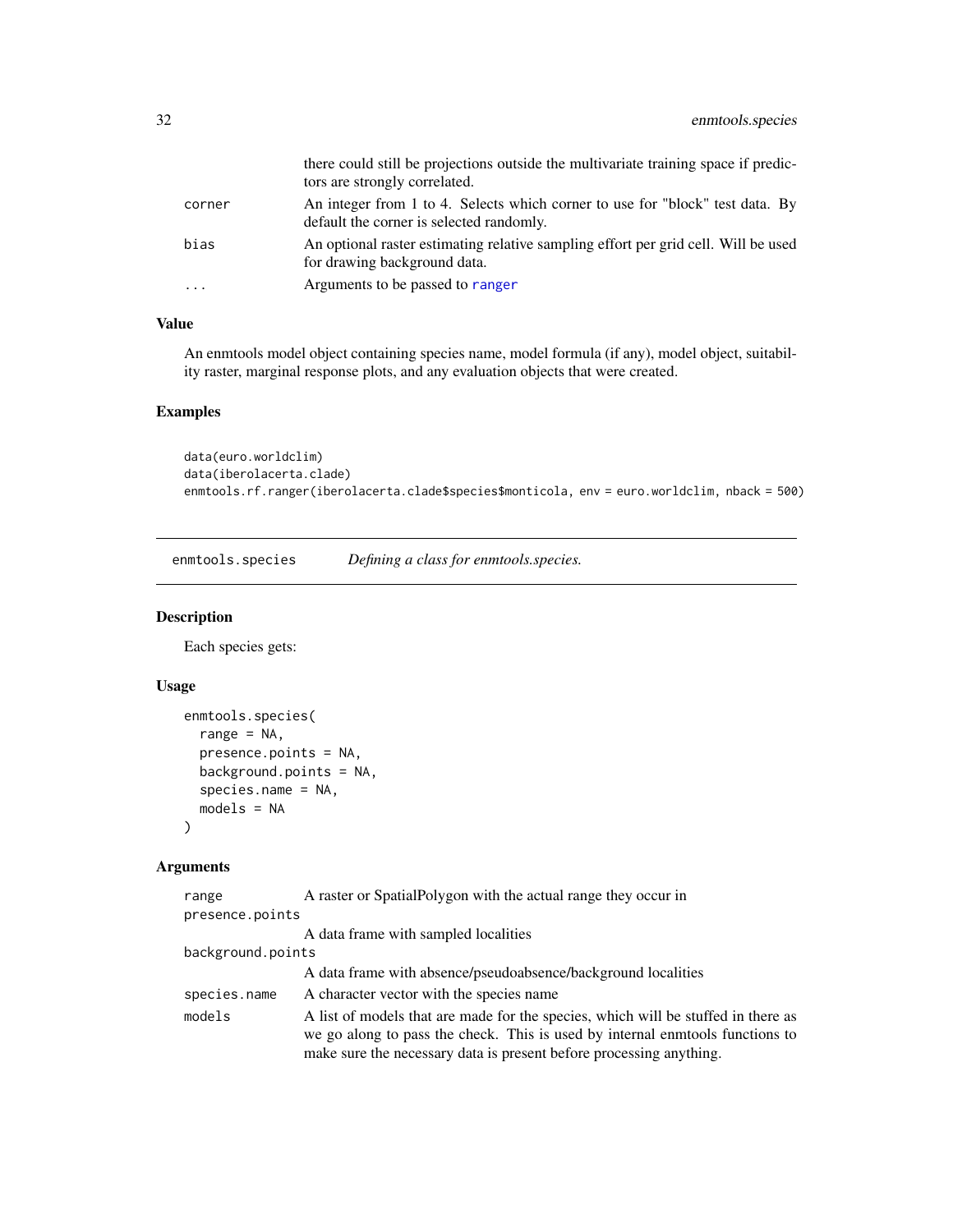<span id="page-32-0"></span>enmtools.vip 33

#### Value

Returns an enmtools.species object, either empty or populated with the parameter values that were passed into the function.

| enmtools.vip | Takes an enmtools model object, and performs variable importance |
|--------------|------------------------------------------------------------------|
|              | analyses on it using methods from the vip package                |

#### Description

Takes an enmtools.model object, and performs variable importance analyses on it using methods from the vip package

#### Usage

```
enmtools.vip(
  model,
  metric = "auc",
  nsim = 10,
  method = "permute",
  verbose = FALSE,
  ...
\mathcal{L}
```
#### Arguments

| model     | An enmtools, model object                                                                                                                                      |
|-----------|----------------------------------------------------------------------------------------------------------------------------------------------------------------|
| metric    | The metric to use for measuring how variables affect model predictions                                                                                         |
| nsim      | The number of simulations to be run for method "permute"                                                                                                       |
| method    | A character string or vector containing any combination of "model", "permute",<br>"shap", or "firm". For details on what these mean, see the vip package help. |
| verbose   | Controls printing of messages                                                                                                                                  |
| $\ddotsc$ | Further arguments to be passed to vip's "vi" functions.                                                                                                        |

#### Value

An enmtools.vip object

```
## Not run:
install.extras(repos='http://cran.us.r-project.org')
data(euro.worldclim)
data(iberolacerta.clade)
monticola.glm <- enmtools.glm(iberolacerta.clade$species$monticola,
                             env = euro.worldclim,
```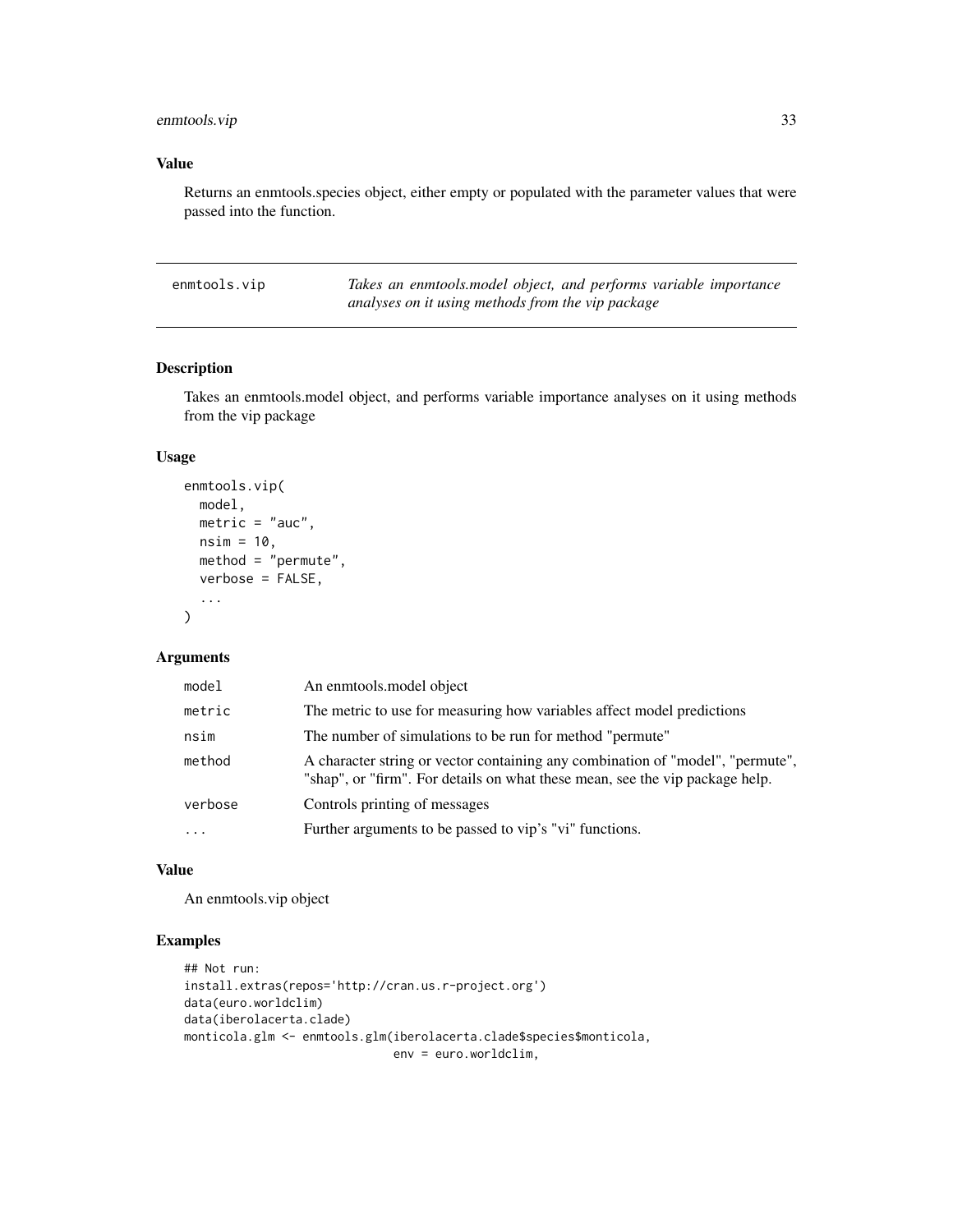#### <span id="page-33-0"></span>34 env.breadth

```
test.prop = 0.3)
```

```
enmtools.vip(monticola.glm)
```
## End(Not run)

env.breadth *Calculates breadth of a model in environment space using latin hypercube sampling*

#### Description

Calculates breadth of a model in environment space using latin hypercube sampling

#### Usage

env.breadth(model, env, tolerance = 1e-04, max.reps = 10, chunk.size = 1e+05)

#### Arguments

| model      | An enmtools model object or a model object that can be projected using the<br>predict() function                                                                               |
|------------|--------------------------------------------------------------------------------------------------------------------------------------------------------------------------------|
| env        | A raster, raster stack of environmental data, or a list of minima and maxima for<br>the environmental space to evaluate models over.                                           |
| tolerance  | How close do successive overlap metrics have to be before we decide we're<br>close enough to the final answer                                                                  |
| max.reps   | Maximum number of attempts that will be made to find suitable starting condi-<br>tions                                                                                         |
| chunk.size | How many combinations of environmental variables to try at a time. If your<br>niche breadth in environment space is small, increasing this value may help you<br>get a result. |

#### Value

A list containing the environmental space version of the B2 metric and a plot of B2 estimates as a function of sample size, used as a convergence diagnostic.

```
data(iberolacerta.clade)
data(euro.worldclim)
cyreni <- iberolacerta.clade$species$cyreni
cyreni.glm <- enmtools.glm(cyreni, euro.worldclim, test.prop = 0.2,
f = pres ~ bio1 + bio12, nback = 500)
env.breadth(cyreni.glm, euro.worldclim)
```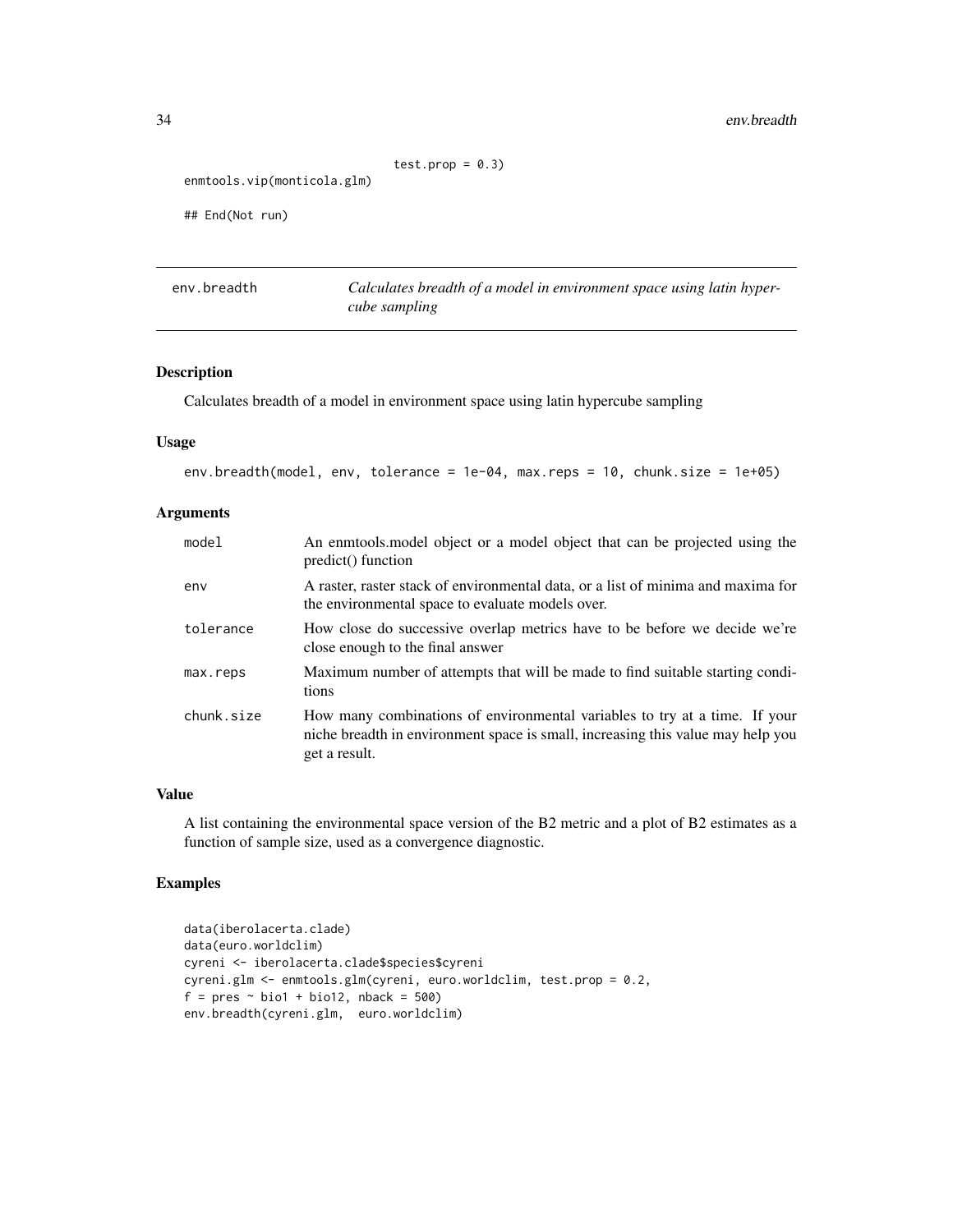<span id="page-34-0"></span>

#### Description

Calculates evaluation metrics (AUC, etc.) using latin hypercube sampling in environment space

#### Usage

```
env.evaluate(
  species,
 model,
  env,
 bg.source = "background",
  n.background = 10000,test.eval = FALSE,
  verbose = FALSE,
  ...
\lambda
```
#### Arguments

| species      | An enmtools.species object                                                                                                               |
|--------------|------------------------------------------------------------------------------------------------------------------------------------------|
| model        | An enmodely object or a model that can be projected using the predict()<br>function of dismo                                             |
| env          | A raster or raster stack of environmental data.                                                                                          |
| bg.source    | Determines whether minima and maxima of the environment space should be<br>picked using the environment layers or the background points. |
| n.background | The number of background points to sample from the environment space.                                                                    |
| test.eval    | When set to "true", env. evaluate evaluates the test data stored in the model object<br>instead of the training data.                    |
| verbose      | Controls printing of various messages progress reports. Defaults to FALSE.                                                               |
| $\cdots$     | Arguments to be passed to other functions                                                                                                |

#### Value

A dismo evaluate object measuring the performance of model predictions in environment space.

```
data(iberolacerta.clade)
data(euro.worldclim)
cyreni <- iberolacerta.clade$species$cyreni
cyreni.glm <- enmtools.glm(cyreni, euro.worldclim, test.prop = 0.2,
```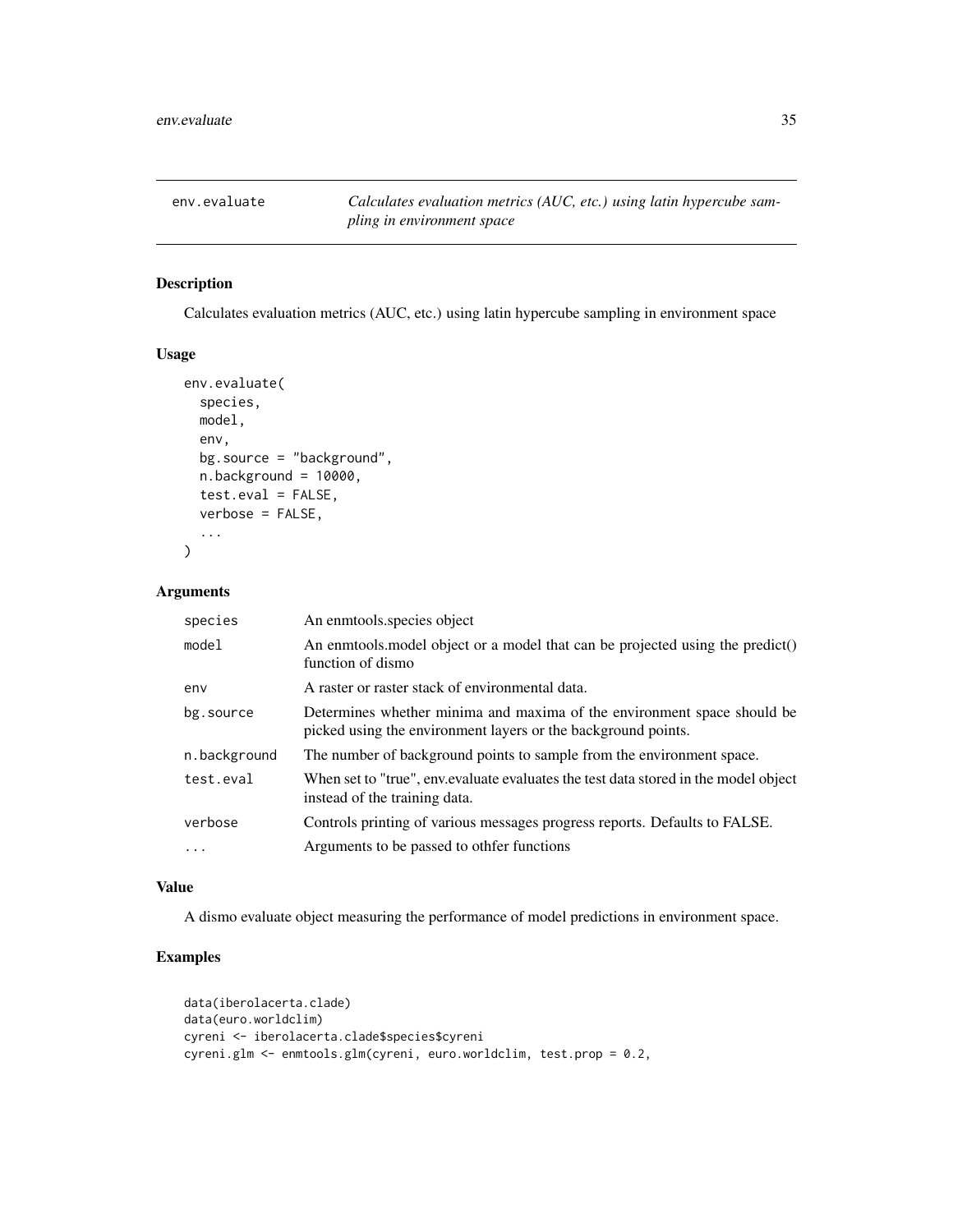```
f = pres ~ ~ ~ bio1 + bio12, nback = 500)env.evaluate(cyreni, cyreni.glm, euro.worldclim)
```
env.overlap *Calculates overlap between models in environment space using latin hypercube sampling*

#### Description

Calculates overlap between models in environment space using latin hypercube sampling

#### Usage

```
env.overlap(
 model.1,
 model.2,
 env,
 tolerance = 0.001,
 max.reps = 10,cor.method = "spearman",
 chunk.size = 1e+05,recal.model.1 = NA,
 recal.model.2 = NA,
  verbose = FALSE
)
```

| model.1       | An enmotols model object model object that can be projected using the predict()<br>function                                                                                    |
|---------------|--------------------------------------------------------------------------------------------------------------------------------------------------------------------------------|
| model.2       | Another enmodels, model object or other model object that can be projected using<br>the predict() function                                                                     |
| env           | A raster, raster stack of environmental data, or a list of minima and maxima for<br>the environmental space to evaluate models over                                            |
| tolerance     | How close do successive overlap metrics have to be before we decide we're<br>close enough to the final answer                                                                  |
| max.reps      | Maximum number of attempts that will be made to find suitable starting condi-<br>tions                                                                                         |
| cor.method    | Which method to use for calculating correlations between models                                                                                                                |
| chunk.size    | How many combinations of environmental variables to try at a time. If your<br>niche breadth in environment space is small, increasing this value may help you<br>get a result. |
| recal.model.1 | Optional. The output of enmtools recalibrate for model 1, which needs to have<br>been run with "recalibrate $=$ TRUE".                                                         |

<span id="page-35-0"></span>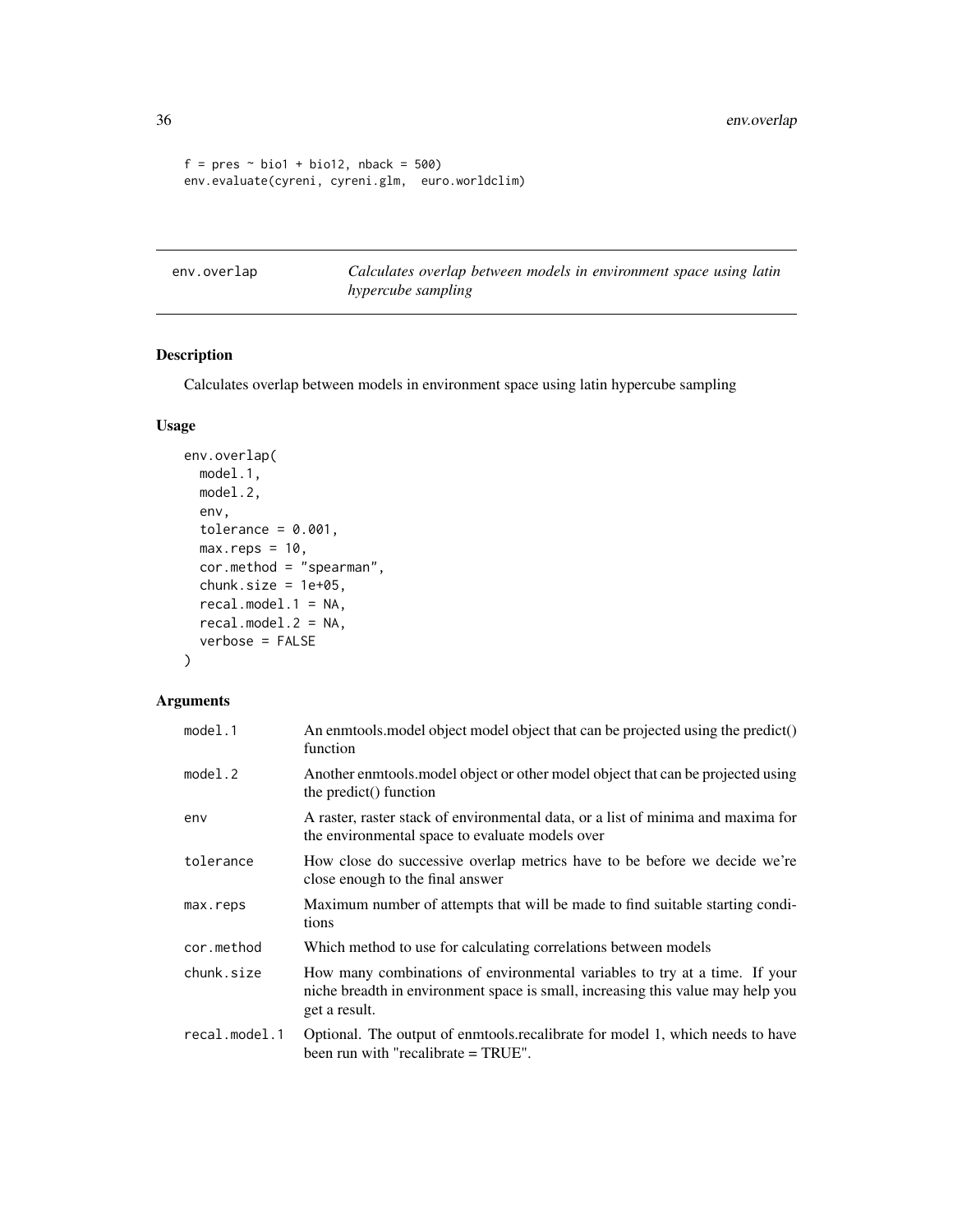<span id="page-36-0"></span>

|         | recal model 2 Optional. The output of enmotols recalibrate for model 2, which needs to have<br>been run with "recalibrate = TRUE". |
|---------|------------------------------------------------------------------------------------------------------------------------------------|
| verbose | Controls printing of various messages progress reports. Defaults to FALSE.                                                         |

#### Value

A list of values measuring the overlap between models in environment space, as well as some plots depicting change of the estimates as a function of how many samples were used, which are included as a sort of convergence diagnostic.

#### Examples

```
data(iberolacerta.clade)
data(euro.worldclim)
cyreni <- iberolacerta.clade$species$cyreni
monticola <- iberolacerta.clade$species$monticola
cyreni.glm <- enmtools.glm(cyreni, euro.worldclim, f = pres ~ bio1 + bio12, nback = 500)
monticola.glm <- enmtools.glm(monticola, euro.worldclim, f = pres ~ bio1 + bio12, nback = 500)
env.overlap(cyreni.glm, monticola.glm, euro.worldclim)
```
euro.worldclim *Worldclim data for Europe*

#### Description

This is a fairly low-resolution set of Worldclim layers for Europe to be used in demonstrating ENMTools functions.

#### Usage

```
data(euro.worldclim)
```
#### Format

A raster brick with 19 worldclim layers.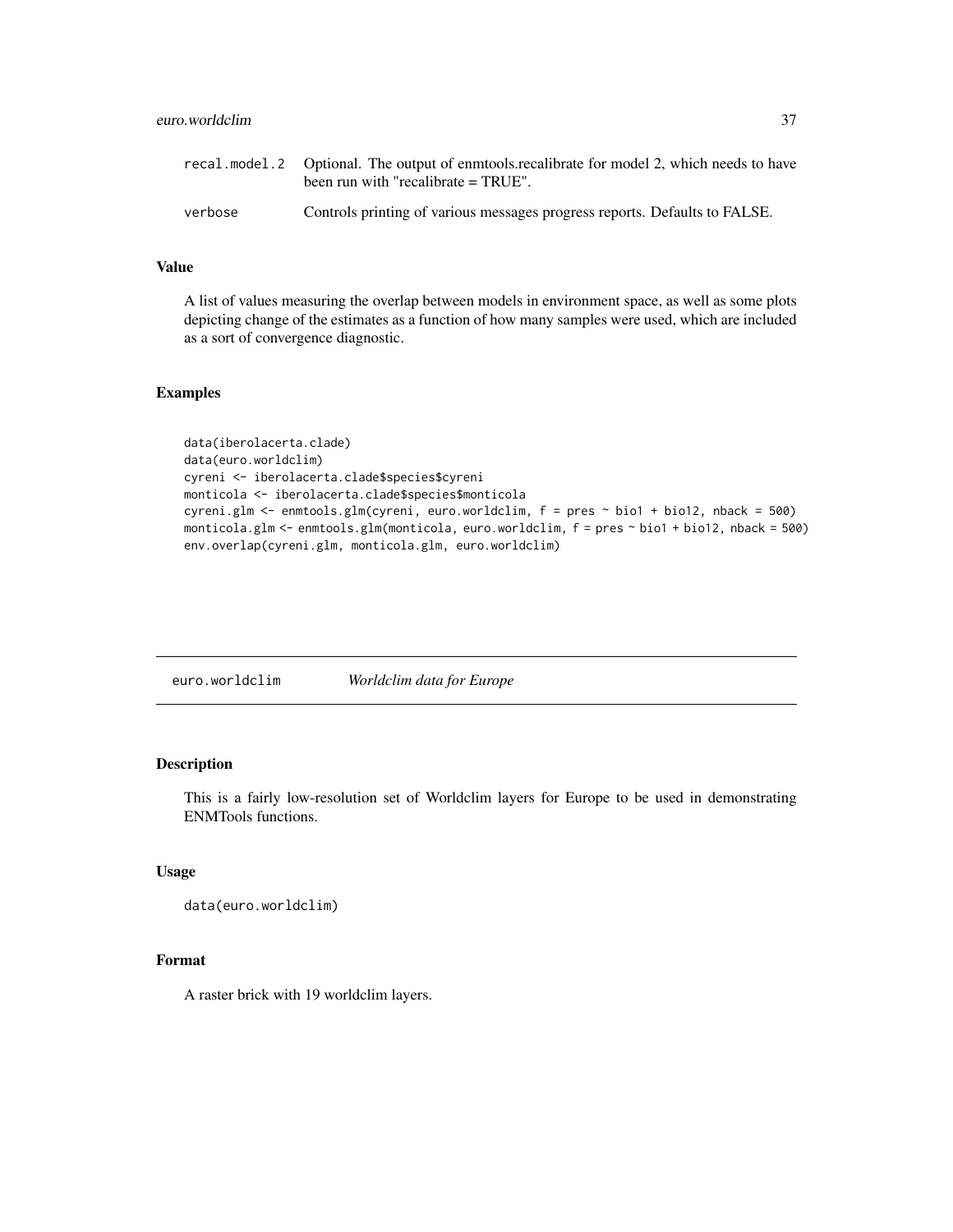<span id="page-37-0"></span>

#### Description

Takes two emtools.species objects with range rasters, calculates overlap between them as in Fitzpatrick and Turelli 2006

#### Usage

geog.range.overlap(x, y)

#### Arguments

| An enmotols species object containing a range raster |
|------------------------------------------------------|
| An enmtools species object containing a range raster |

#### Value

A numeric value measuring range overlap.

#### Examples

```
data(iberolacerta.clade)
data(euro.worldclim)
cyreni <- iberolacerta.clade$species$cyreni
monticola <- iberolacerta.clade$species$monticola
cyreni$range <- background.raster.buffer(cyreni$presence.points, 100000, euro.worldclim)
monticola$range <- background.raster.buffer(monticola$presence.points, 100000, euro.worldclim)
geog.range.overlap(cyreni, monticola)
```

| hypervolume.overlap | Takes an emtools species object and environmental layers, and con- |
|---------------------|--------------------------------------------------------------------|
|                     | structs a hypervolume using the R package hypervolume              |

#### Description

Takes an emtools.species object and environmental layers, and constructs a hypervolume using the R package hypervolume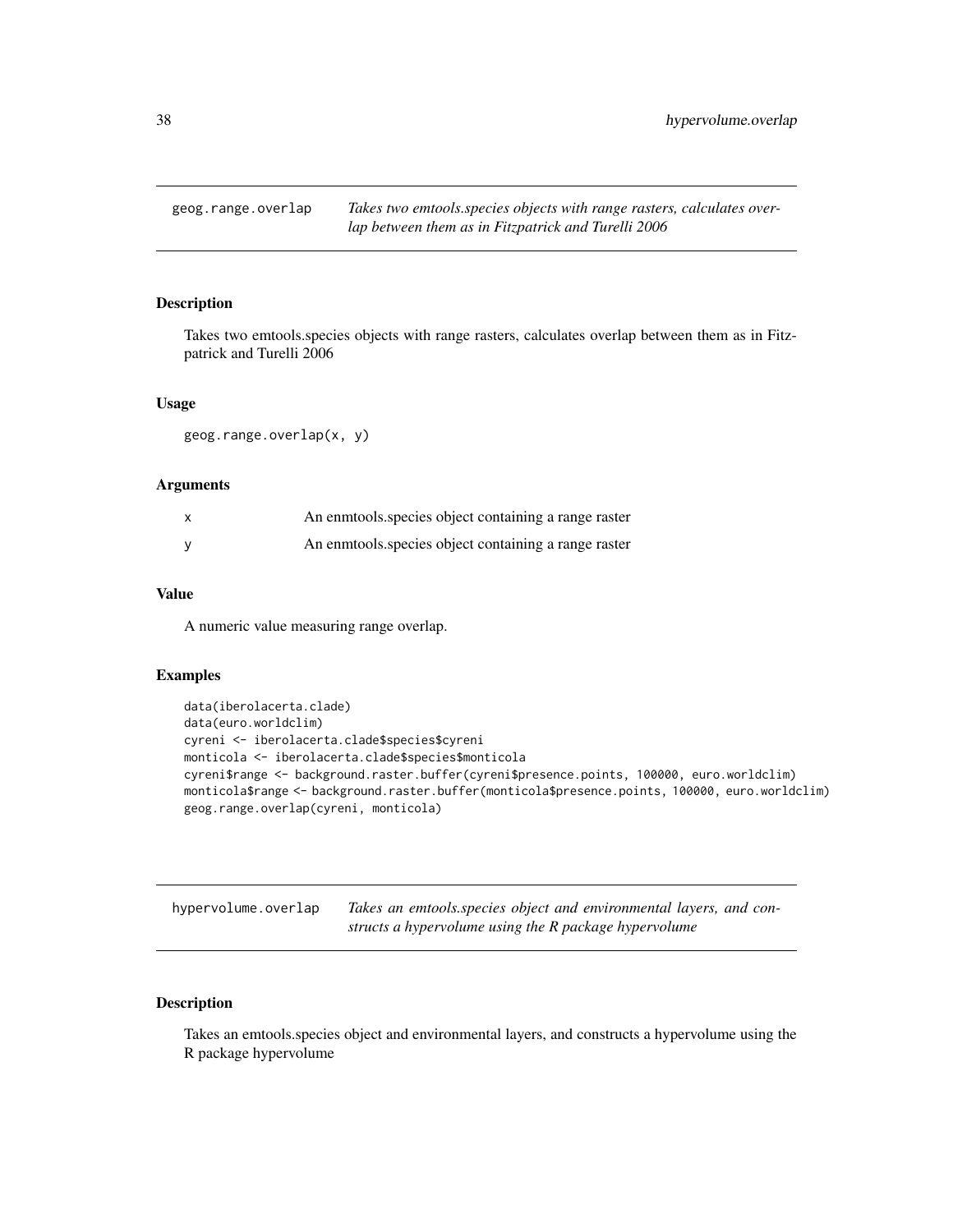#### <span id="page-38-0"></span>iberolacerta.clade 39

#### Usage

```
hypervolume.overlap(
  species.1,
  species.2,
 env = NA,
  reduction.factor = 0.1,
  ...
)
```
#### Arguments

| species.1               | An enmtools species or enmtools hypervolume object                                     |
|-------------------------|----------------------------------------------------------------------------------------|
| species.2               | An enmotols species or enmotols hypervolume object                                     |
| env                     | A stack of environmental rasters, required when enmotols species objects are<br>passed |
| reduction.factor        |                                                                                        |
|                         | Passed to hypervolume functions                                                        |
| $\cdot$ $\cdot$ $\cdot$ | Extra parameters to be passed to enmotols. hypervolume                                 |
|                         |                                                                                        |

#### Value

A list containing a set of hypervolume objects and the overlap that was measured between them.

#### Examples

```
## Not run:
install.extras(repos='http://cran.us.r-project.org')
data(euro.worldclim)
data(iberolacerta.clade)
mont <- iberolacerta.clade$species$monticola
cyr <- iberolacerta.clade$species$cyreni
env <- euro.worldclim[[c(1,8,12,17)]]
if(requireNamespace("hypervolume", quietly = TRUE)) {
    hypervolume.overlap(mont, cyr, env = env)
}
## End(Not run)
```
iberolacerta.clade *GBIF data for a clade of Iberolacerta lizards from spain*

#### Description

This is some sample data downloaded from GBIF for the purposes of demonstrating ENMTools functionality.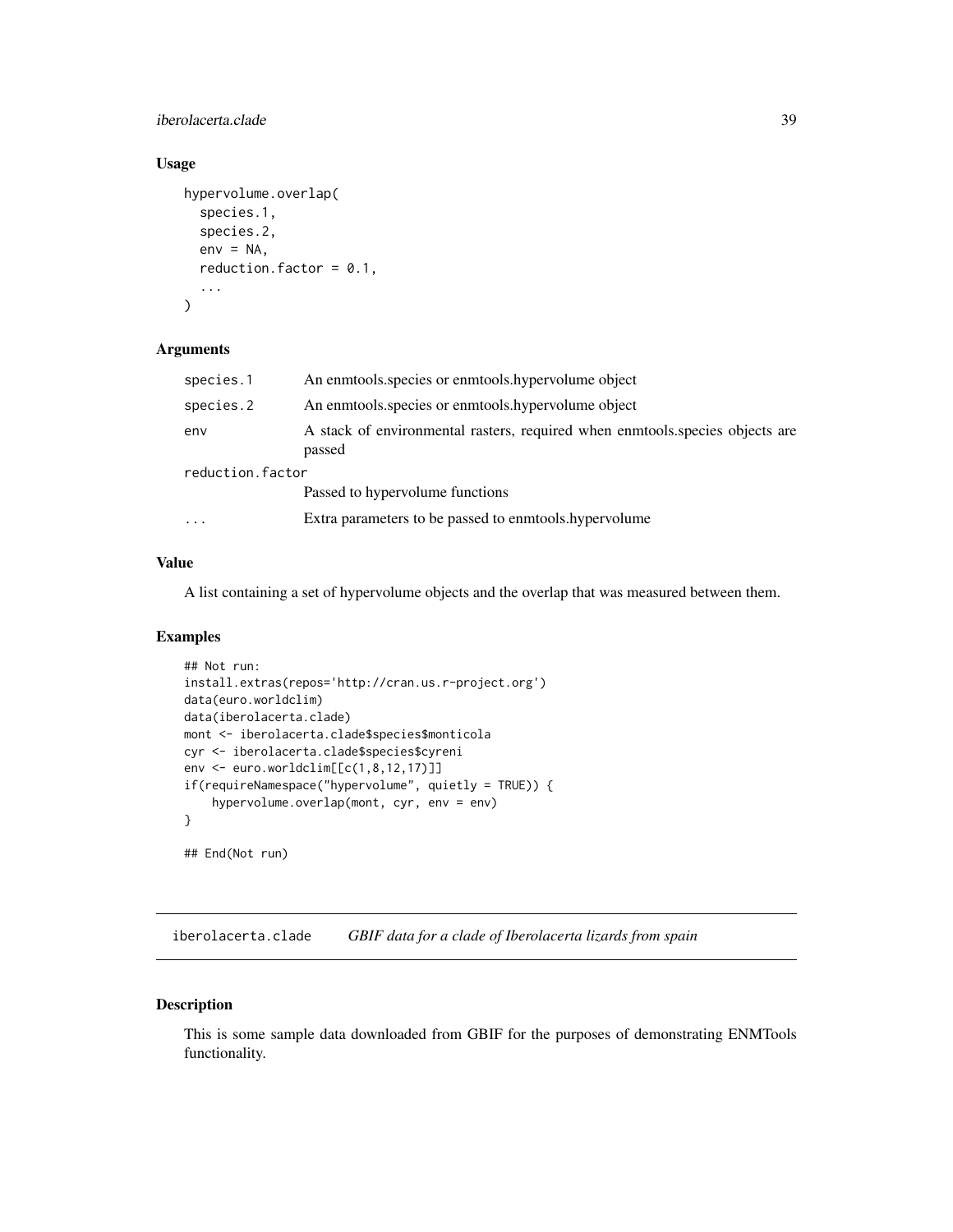#### Usage

data(iberolacerta.clade)

#### Format

An enmtools.clade object with seven species and a phylogeny.

| identity.test | identity.test Conduct a niche identity/equivalency test as described in |
|---------------|-------------------------------------------------------------------------|
|               | Warren et al. 2008.                                                     |

#### Description

identity.test Conduct a niche identity/equivalency test as described in Warren et al. 2008.

#### Usage

```
identity.test(
  species.1,
  species.2,
 env,
  type,
  f = NULL,nreps = 99,
 nback = 1000,
 bg.source = "default",
  low.memory = FALSE,
  rep.dim = NA,verbose = FALSE,
 clamp = TRUE,...
\mathcal{L}
```

| species.1    | An emtools.species object                                                                    |
|--------------|----------------------------------------------------------------------------------------------|
| species.2    | An enmtools species object                                                                   |
| env          | A RasterLayer or RasterStack object containing environmental data                            |
| type         | The type of model to construct, currently accepts "glm", "mx", "bc", "gam",<br>"rf", or "dm" |
| $\mathsf{f}$ | A function to use for model fitting. Only required for GLM models at the mo-<br>ment.        |
| nreps        | Number of replicates to perform                                                              |
| nback        | Number of background points for models                                                       |
|              |                                                                                              |

<span id="page-39-0"></span>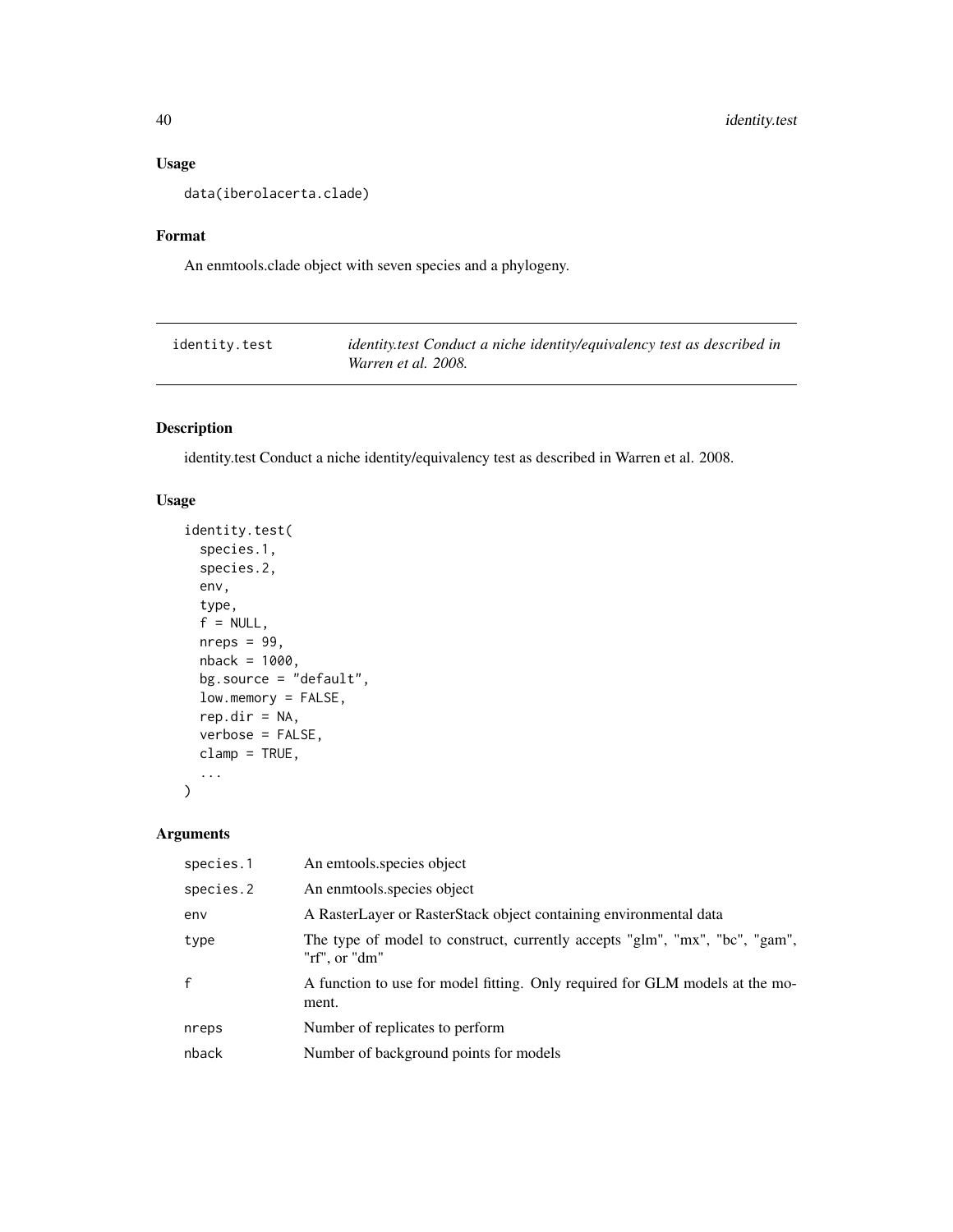#### <span id="page-40-0"></span>install.extras 41

| bg.source  | Source for drawing background points. If "points", it just uses the background<br>points that are already in the species object. If "range", it uses the range raster.<br>If "env", it draws points at randome from the entire study area outlined by the<br>first environmental layer. |
|------------|-----------------------------------------------------------------------------------------------------------------------------------------------------------------------------------------------------------------------------------------------------------------------------------------|
| low.memory | When set to TRUE, replicate models are written to disc instead of being stored<br>in the output object. Replicate models stored in the output object contain paths<br>to the replicate models on disk instead of the rasters themselves.                                                |
| rep.dir    | Directory for storing replicate models when low memory is set to TRUE. If not<br>specified, the working directory will be used.                                                                                                                                                         |
| verbose    | Controls printing of various messages progress reports. Defaults to FALSE.                                                                                                                                                                                                              |
| clamp      | Controls whether empirical and replicate models should be clamped to the envi-<br>ronment space used for training.                                                                                                                                                                      |
|            | Additional arguments to be passed to model fitting functions.                                                                                                                                                                                                                           |

#### Value

results A list containing the replicates, models for the empirical data, and summary statistics and plots.

#### Examples

```
data(iberolacerta.clade)
data(euro.worldclim)
cyreni <- iberolacerta.clade$species$cyreni
monticola <- iberolacerta.clade$species$monticola
cyreni$range <- background.raster.buffer(cyreni$presence.points, 100000, euro.worldclim)
monticola$range <- background.raster.buffer(monticola$presence.points, 100000, euro.worldclim)
identity.test(cyreni, monticola, env = euro.worldclim, type = "glm",
f = pres ~ ~ ~ bio1 + bio12, nreps = 10)
```
install.extras *install.extras*

#### Description

Convenience function that installs all extra packages used in ENMTools. ENMTools uses functions from a lot of external packages, and due to CRAN best practices it doesn't install those packages by default. The function install.extras() just calls install.packages with a list of all of the extra packages. At present this list includes mgcv, ecospat, randomForest, hypervolume, ape, leaflet, ranger, CalibratR, caret, and ResourceSelection.

#### Usage

```
install.extras(repos = "http://cran.us.r-project.org", ...)
```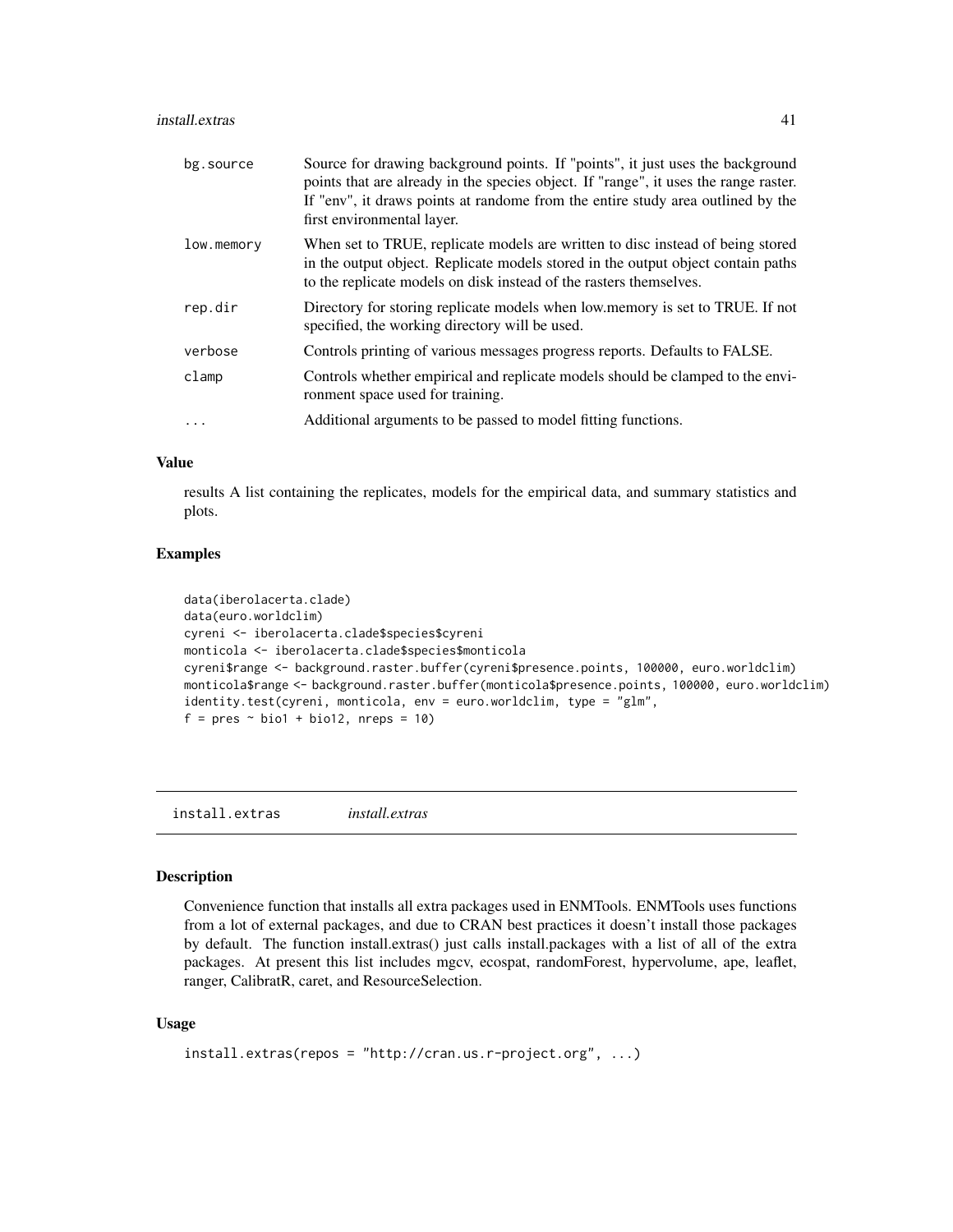#### <span id="page-41-0"></span>Arguments

| repos    | URL for the repository to use for installing R packages |
|----------|---------------------------------------------------------|
| $\cdots$ | Other parameters to be passed to install, packages      |

#### Value

No return value.

#### Examples

install.extras()

| interactive.plot | Generic function for making interactive plots of ENMTools models and |
|------------------|----------------------------------------------------------------------|
|                  | species                                                              |

#### Description

Function that takes an enmtools.model or enmtools.species object and calls the class-appropriate interactive.plot.xx function for it. These functions use [leaflet](#page-0-0) for mapping and will only function properly if you have an active internet connection.

#### Usage

```
interactive.plot(x, ...)
```
#### Arguments

|                      | entools model or species object to plot                                                        |
|----------------------|------------------------------------------------------------------------------------------------|
| $\ddot{\phantom{0}}$ | other arguments passed to interactive.plot.enmtools.model or interactive.plot.enmtools.species |

#### Value

An interactive leaflet plot depicting the predictions and data from the enmtools.model object.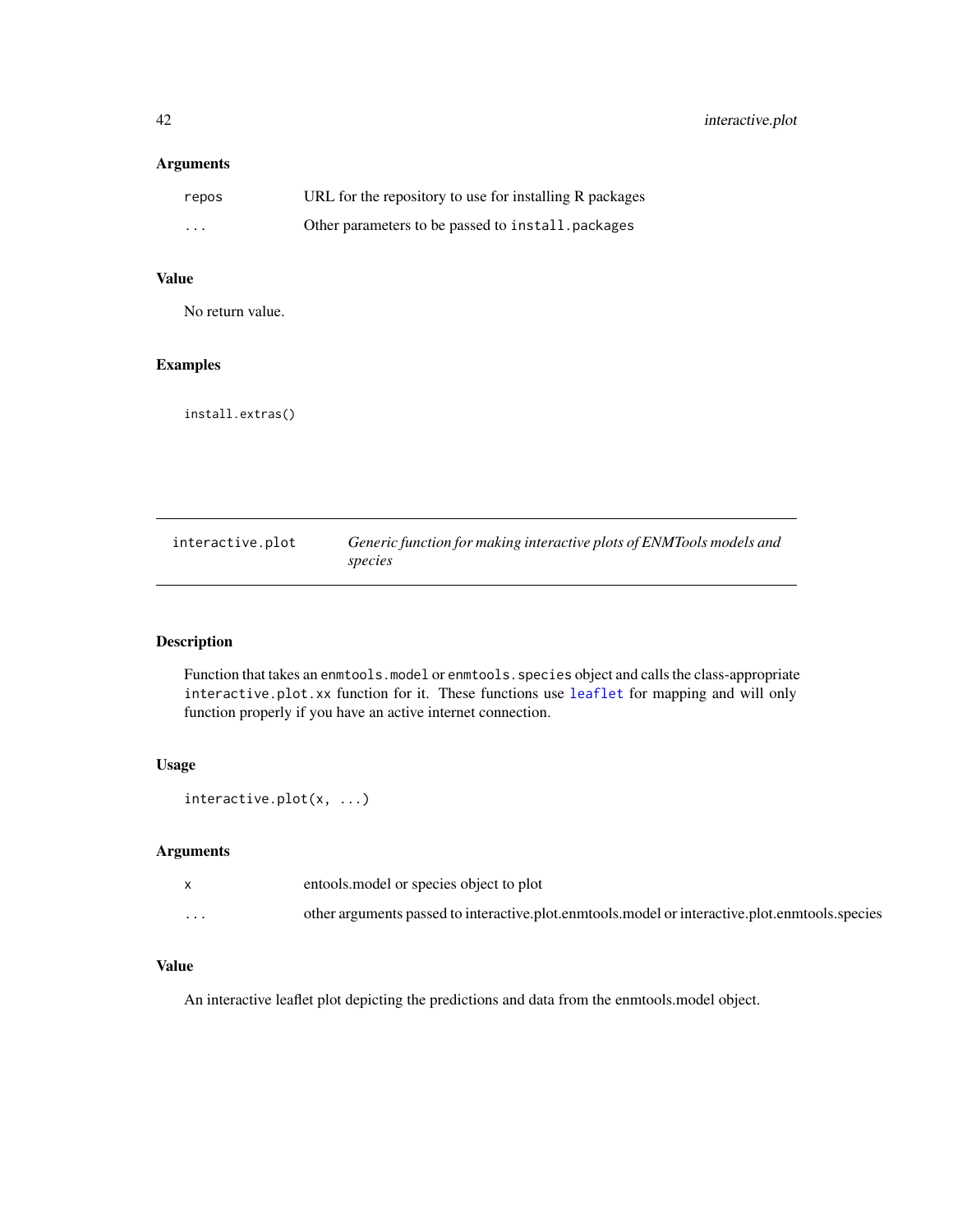<span id="page-42-0"></span>interactive.plot.enmtools.model

*Plot an enmtools.model object on an interactive map*

#### Description

Function that take an enmtools.model object and plots an interactive map of the presence points, background points (if applicable), and species suitability map. This function uses [leaflet](#page-0-0) for mapping and will only function properly if you have an active internet connection.

#### Usage

```
## S3 method for class 'enmtools.model'
interactive.plot(
 x,
 map.provider = "Esri.WorldPhysical",
 cluster.points = FALSE,
 raster.opacity = 1,
 max.bytes = 4194304,
  ...
\mathcal{L}
```
#### Arguments

| X              | entools model object to plot                                                                                                                                                                                                                                                             |
|----------------|------------------------------------------------------------------------------------------------------------------------------------------------------------------------------------------------------------------------------------------------------------------------------------------|
| map.provider   | Name of a map provider for the underlying interactive base map. Default is<br>"Esri. WorldPhysical", and attractive topographic map with no place labels. A<br>preview of all map provider options can be viewed at http://leaflet-extras.<br>github.io/leaflet-providers/preview/       |
|                | cluster points Should points be clustered? If TRUE, points close together will be grouped into<br>clusters that can be interactively expanded by clicking on them.                                                                                                                       |
| raster.opacity | Specifies the opacity level of the suitability raster.                                                                                                                                                                                                                                   |
| max.bytes      | Maximum size of raster image to plot. Defaults to 4MB (4194304 bytes) but can<br>be overridden if you have a large raster. Be aware that the image will be knitted<br>into an output file if you're working in R Markdown, causing your output file to<br>be huge if the raster is huge. |
| .              | other arguments (not used currently)                                                                                                                                                                                                                                                     |

#### Value

An interactive leaflet plot depicting the predictions and data from the enmtools.model object.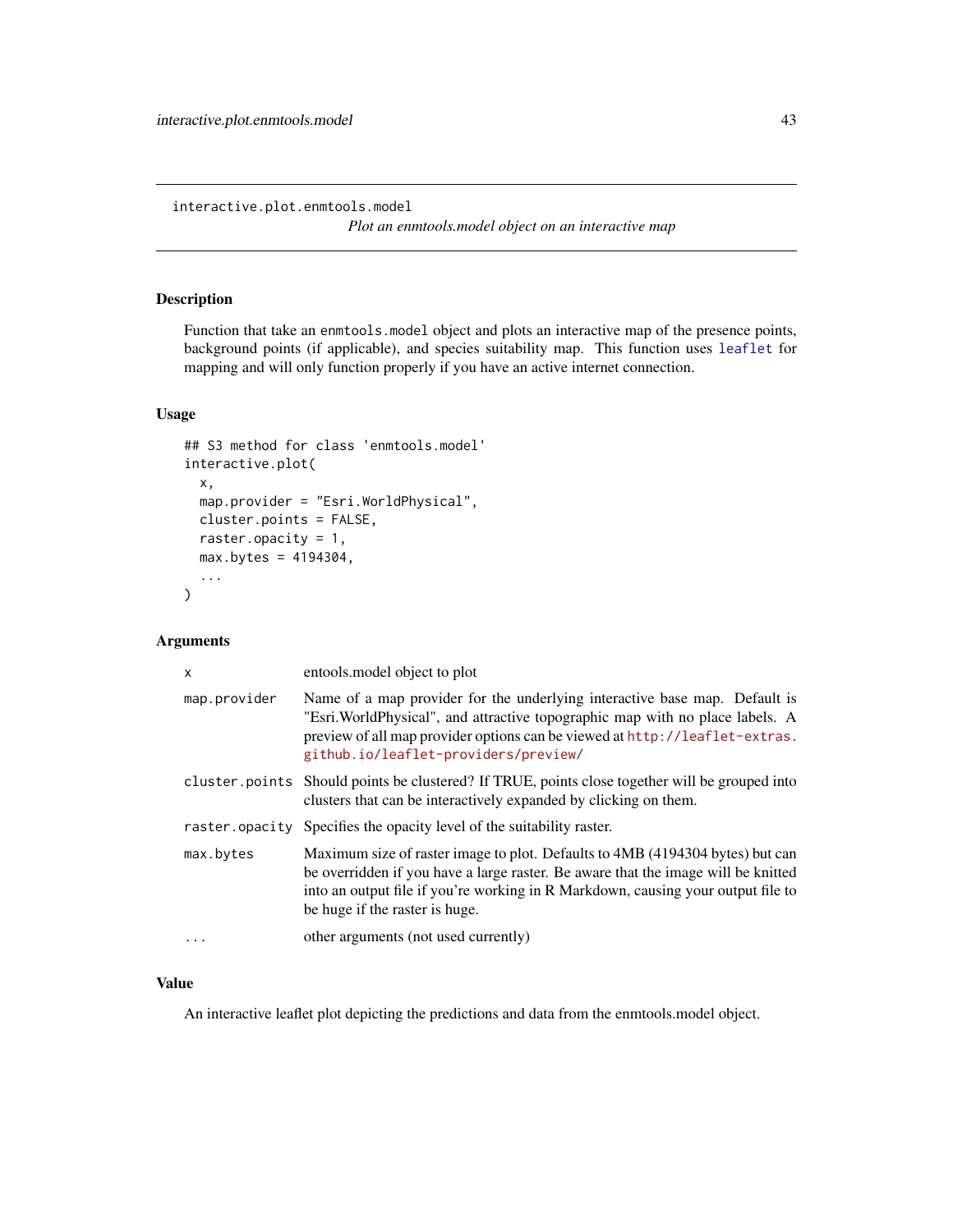```
interactive.plot.enmtools.species
```
*Plot an enmtools.species object on an interactive map*

#### Description

Function that take an enmtools. species object and plots an interactive map of the presence points, background points (if applicable), and species range raster (if applicable). This function uses [leaflet](#page-0-0) for mapping and will only function properly if you have an active internet connection.

#### Usage

```
## S3 method for class 'enmtools.species'
interactive.plot(
 x,
 map.provider = "Esri.WorldPhysical",
 cluster.points = FALSE,
 max.bytes = 4194304,
  ...
\mathcal{L}
```
#### Arguments

| X            | entools species object to plot                                                                                                                                                                                                                                                                       |
|--------------|------------------------------------------------------------------------------------------------------------------------------------------------------------------------------------------------------------------------------------------------------------------------------------------------------|
| map.provider | Name of a map provider for the underlying interactive base map. Default is<br>"Esri. WorldPhysical", and attractive topographic map with no place labels. A<br>preview of all map provider options can be viewed at http://leaflet-extras.<br>github.io/leaflet-providers/preview/                   |
|              | cluster points Should points be clustered? If TRUE, points close together will be grouped into<br>clusters that can be interactively expanded by clicking on them.                                                                                                                                   |
| max.bytes    | Maximum size of range raster image to plot. Defaults to 4MB (4194304 bytes)<br>but can be overridden if you have a large range raster. Be aware that the image<br>will be knitted into an output file if you're working in R Markdown, causing<br>your output file to be huge if the raster is huge. |
| .            | other arguments (not used currently)                                                                                                                                                                                                                                                                 |
|              |                                                                                                                                                                                                                                                                                                      |

#### Value

An interactive leaflet plot visualizing the data present in the species object.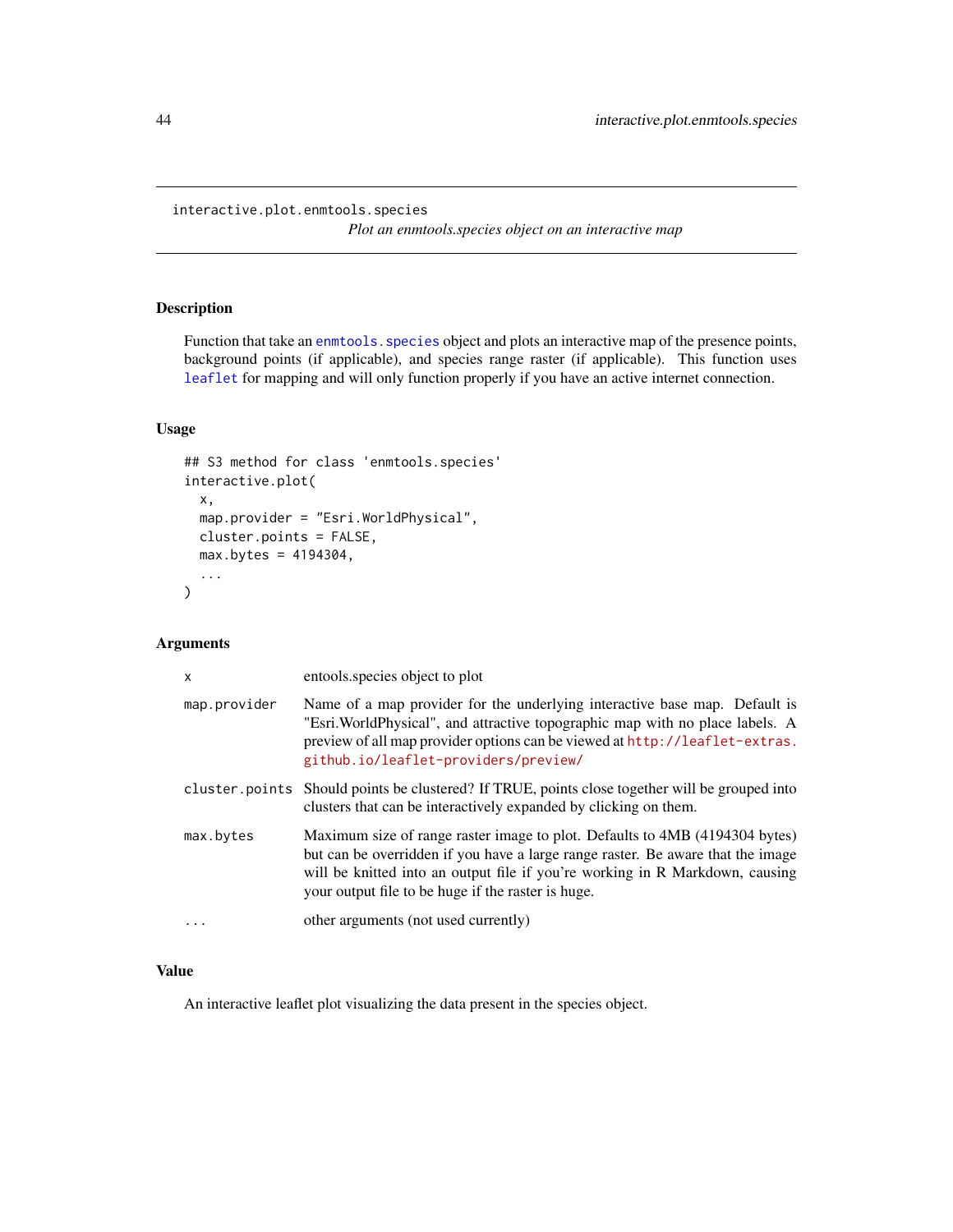<span id="page-44-0"></span>

#### Description

marginal.plots Plots the marginal response of a model to an environmental variable with all other variables held at their mean in env

#### Usage

```
marginal.plots(model, env, layer, standardize = TRUE, verbose = FALSE)
```
#### Arguments

| model       | An enmotols model object                                                                       |
|-------------|------------------------------------------------------------------------------------------------|
| env         | A RasterLayer or RasterStack object containing environmental data                              |
| layer       | The name of the layer to plot                                                                  |
| standardize | Whether to set the maximum of the response function to 1, or to instead use the<br>raw values. |
| verbose     | Controls printing of messages                                                                  |

#### Value

results A plot of the marginal response of the model to the environmental variable.

#### Examples

```
data(iberolacerta.clade)
data(euro.worldclim)
cyreni.glm <- enmtools.glm(iberolacerta.clade$species$cyreni,
f = pres ~ ~ ~ bio1 + bio12, euro.worldclim)marginal.plots(cyreni.glm, euro.worldclim, "bio1")
```
moses.list *Takes a list of enmtools.species objects and uses model selection to ask whether they're better treated jointly or separately*

#### Description

Takes a list of enmtools.species objects and uses model selection to ask whether they're better treated jointly or separately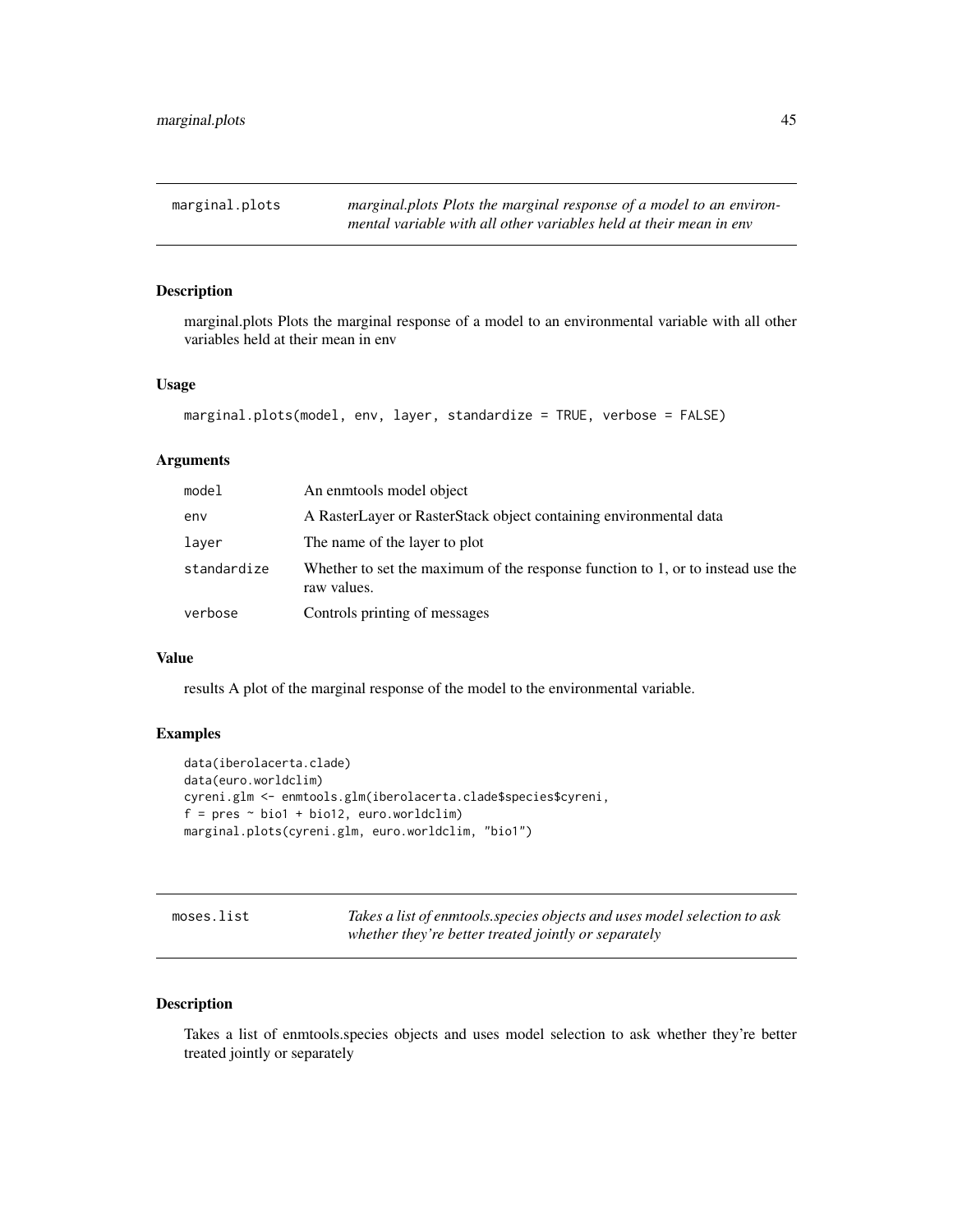#### Usage

```
moses.list(
  species.list,
 env,
  f = NULL,eval = FALSE,nback = 1000,
 bg.source = "default",
 verbose = FALSE,
  ...
)
```
#### Arguments

| species.list | A list of enmotols species objects, or an enmotols clade object.                                                                                                                                                                                                                        |
|--------------|-----------------------------------------------------------------------------------------------------------------------------------------------------------------------------------------------------------------------------------------------------------------------------------------|
| env          | A raster or raster stack of environmental data.                                                                                                                                                                                                                                         |
| $\mathsf{f}$ | A GLM-style function for model fitting                                                                                                                                                                                                                                                  |
| eval         | Boolean indicating whether or not GLMs should be evaluated using AUC/TSS/etc.                                                                                                                                                                                                           |
| nback        | Number of background points to generate, if any                                                                                                                                                                                                                                         |
| bg.source    | Source for drawing background points. If "points", it just uses the background<br>points that are already in the species object. If "range", it uses the range raster.<br>If "env", it draws points at randome from the entire study area outlined by the<br>first environmental layer. |
| verbose      | Controls printing of various messages progress reports. Defaults to FALSE.                                                                                                                                                                                                              |
| $\ddots$ .   | further arguments to be passed to enmotols.glm                                                                                                                                                                                                                                          |

#### Value

A list containing GLMs for the groups separately and together, as well as AIC values for those models.

| multistack.pca | multistack.pca, simultaneous PCA on more than one stack of environ- |
|----------------|---------------------------------------------------------------------|
|                | <i>mental rasters</i>                                               |

#### Description

multistack.pca, simultaneous PCA on more than one stack of environmental rasters

#### Usage

multistack.pca $(..., n = 2)$ 

<span id="page-45-0"></span>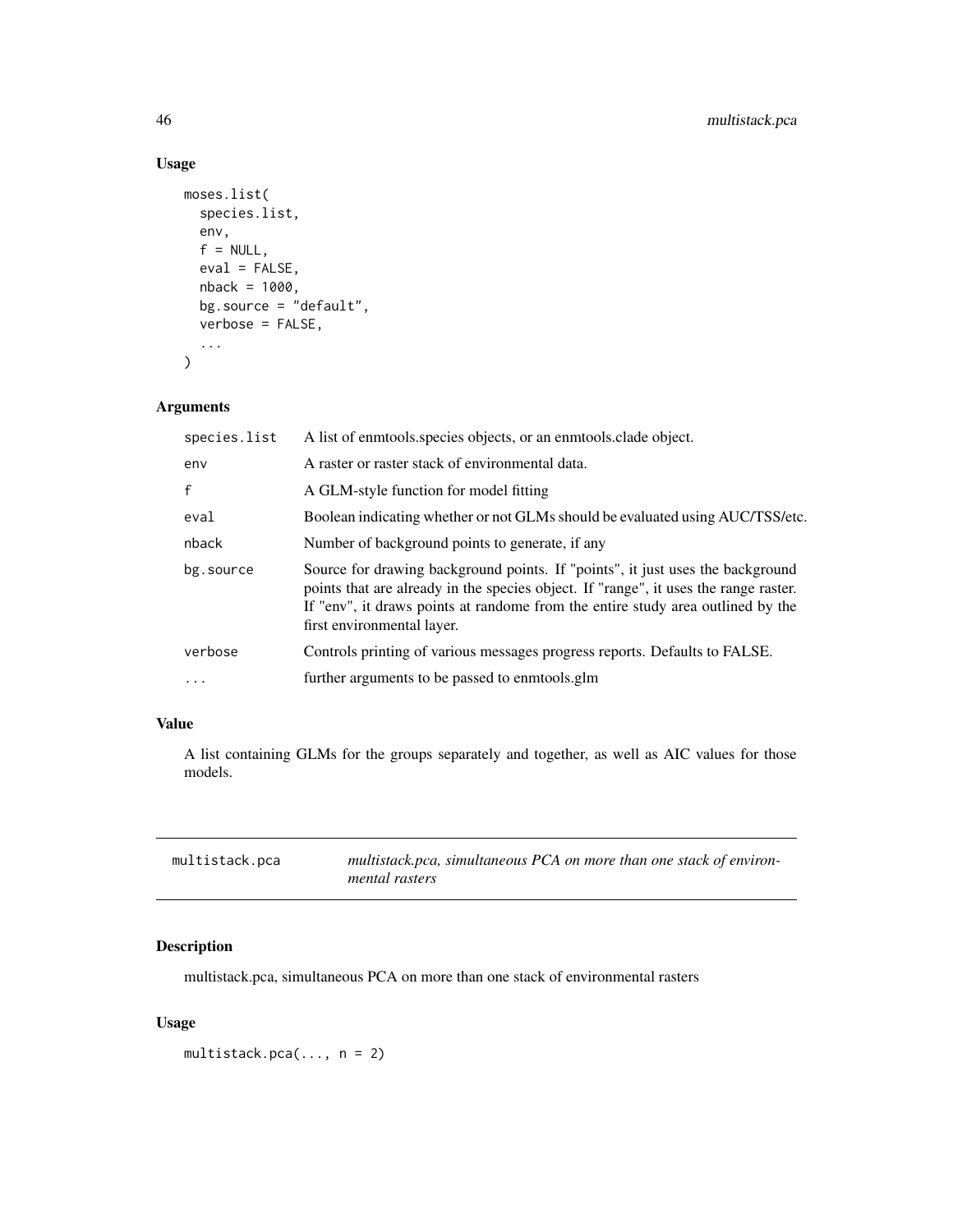#### <span id="page-46-0"></span>node.overlap 47

#### Arguments

| $\cdots$ | Any number of environmental raster stacks or bricks |
|----------|-----------------------------------------------------|
|          | The number of PCA layers to return                  |

#### Value

A list containing a stack or brick of rasters for each input set representing the top n pca axes of the initial environmental variables, as well as the pca object from the analysis that produced them and some useful plots showing the distribution of each PC in the different stacks.

#### Examples

```
test1 <- crop(euro.worldclim, extent(-10, -5, 40, 43))
test2 <- crop(euro.worldclim, extent(-5, 5, 40, 48))
test3 <- crop(euro.worldclim, extent(5, 15, 44, 48))
multistack.pca(test1, test2, test3)
```

| node.overlap | Takes an overlap matrix and a tree and returns average overlap at   |
|--------------|---------------------------------------------------------------------|
|              | nodes using Fitzpatrick & Turelli averaging method. Typicall called |
|              | via enmtools.aoc rather than used directly.                         |

#### Description

Takes an overlap matrix and a tree and returns average overlap at nodes using Fitzpatrick & Turelli averaging method. Typicall called via enmtools.aoc rather than used directly.

#### Usage

```
node.overlap(overlap, tree)
```
#### Arguments

| overlap | An overlap matrix |
|---------|-------------------|
| tree    | A tree            |

#### Value

A data frame of node ages and overlaps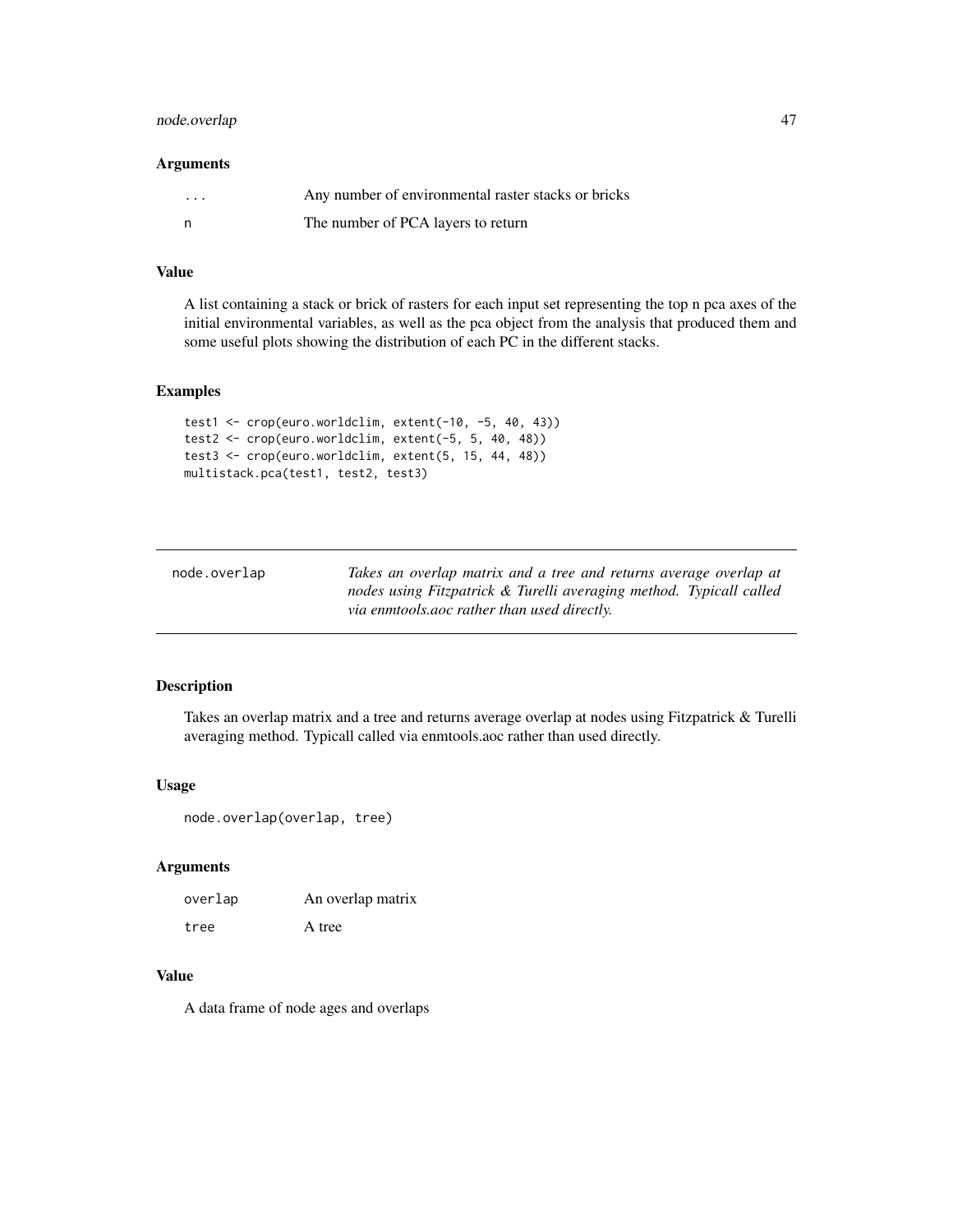<span id="page-47-0"></span>

#### Description

Takes two emtools.species objects with range rasters, calculates overlap between them as in Cardillo and Warren 2016

#### Usage

```
point.overlap(x, y)
```
#### Arguments

| An enmtools species object containing presence points |
|-------------------------------------------------------|
| An enmotols species object containing presence points |

#### Value

A numeric value measuring the overlap between point distributions.

#### Examples

```
data(iberolacerta.clade)
data(euro.worldclim)
cyreni <- iberolacerta.clade$species$cyreni
monticola <- iberolacerta.clade$species$monticola
if(requireNamespace("fields", quietly = TRUE)) {
    point.overlap(cyreni, monticola)
}
```

| rangebreak.blob | rangebreak.blob Conduct a blob rangebreak test as described in Glor |
|-----------------|---------------------------------------------------------------------|
|                 | and Warren 2011.                                                    |

#### Description

rangebreak.blob Conduct a blob rangebreak test as described in Glor and Warren 2011.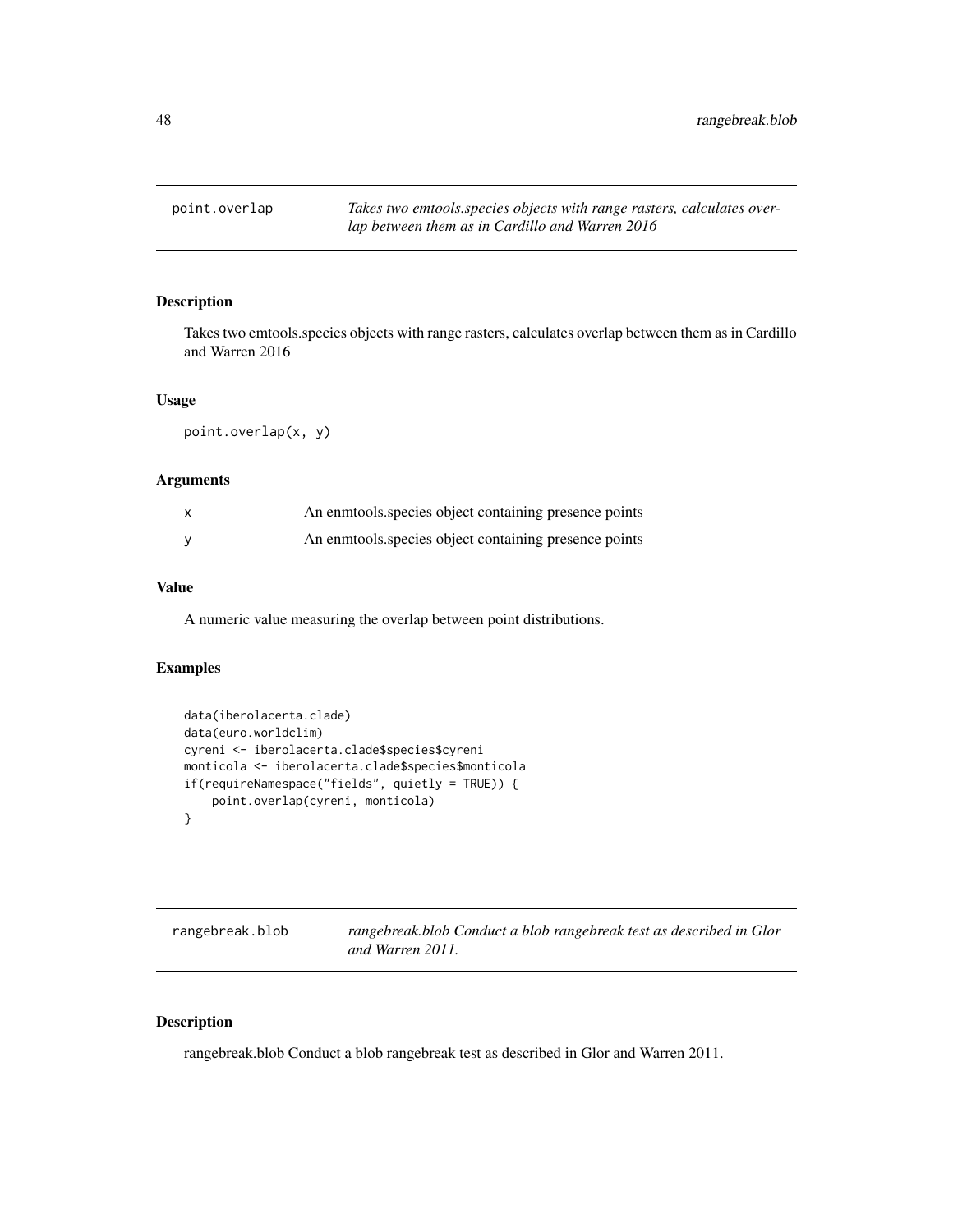#### rangebreak.blob 49

#### Usage

```
rangebreak.blob(
  species.1,
  species.2,
 env,
  type,
  f = NULL,nreps = 99,nback = 1000,
 bg.source = "default",
  low-memory = FALSE,rep.dim = NA,verbose = FALSE,
 clamp = TRUE,
  ...
\mathcal{L}
```
#### Arguments

| species.1    | An emtools.species object                                                                                                                                                                                                                                                               |
|--------------|-----------------------------------------------------------------------------------------------------------------------------------------------------------------------------------------------------------------------------------------------------------------------------------------|
| species.2    | An enmtools.species object                                                                                                                                                                                                                                                              |
| env          | A RasterLayer or RasterStack object containing environmental data                                                                                                                                                                                                                       |
| type         | The type of model to construct, currently accepts "glm", "mx", "bc", "gam", or<br>"dm"                                                                                                                                                                                                  |
| $\mathsf{f}$ | A function to use for model fitting. Only required for GLM models at the mo-<br>ment.                                                                                                                                                                                                   |
| nreps        | Number of replicates to perform                                                                                                                                                                                                                                                         |
| nback        | Number of background points for models                                                                                                                                                                                                                                                  |
| bg.source    | Source for drawing background points. If "points", it just uses the background<br>points that are already in the species object. If "range", it uses the range raster.<br>If "env", it draws points at randome from the entire study area outlined by the<br>first environmental layer. |
| low.memory   | When set to TRUE, replicate models are written to disc instead of being stored<br>in the output object. Replicate models stored in the output object contain paths<br>to the replicate models on disk instead of the rasters themselves.                                                |
| rep.dir      | Directory for storing replicate models when low.memory is set to TRUE. If not<br>specified, the working directory will be used.                                                                                                                                                         |
| verbose      | Controls printing of various messages progress reports. Defaults to FALSE.                                                                                                                                                                                                              |
| clamp        | Controls whether empirical and replicate models should be clamped to the envi-<br>ronment space used for training.                                                                                                                                                                      |
| $\cdots$     | Additional arguments to be passed to model fitting functions.                                                                                                                                                                                                                           |

#### Value

results A list containing the replicates, models for the empirical data, and summary statistics and plots.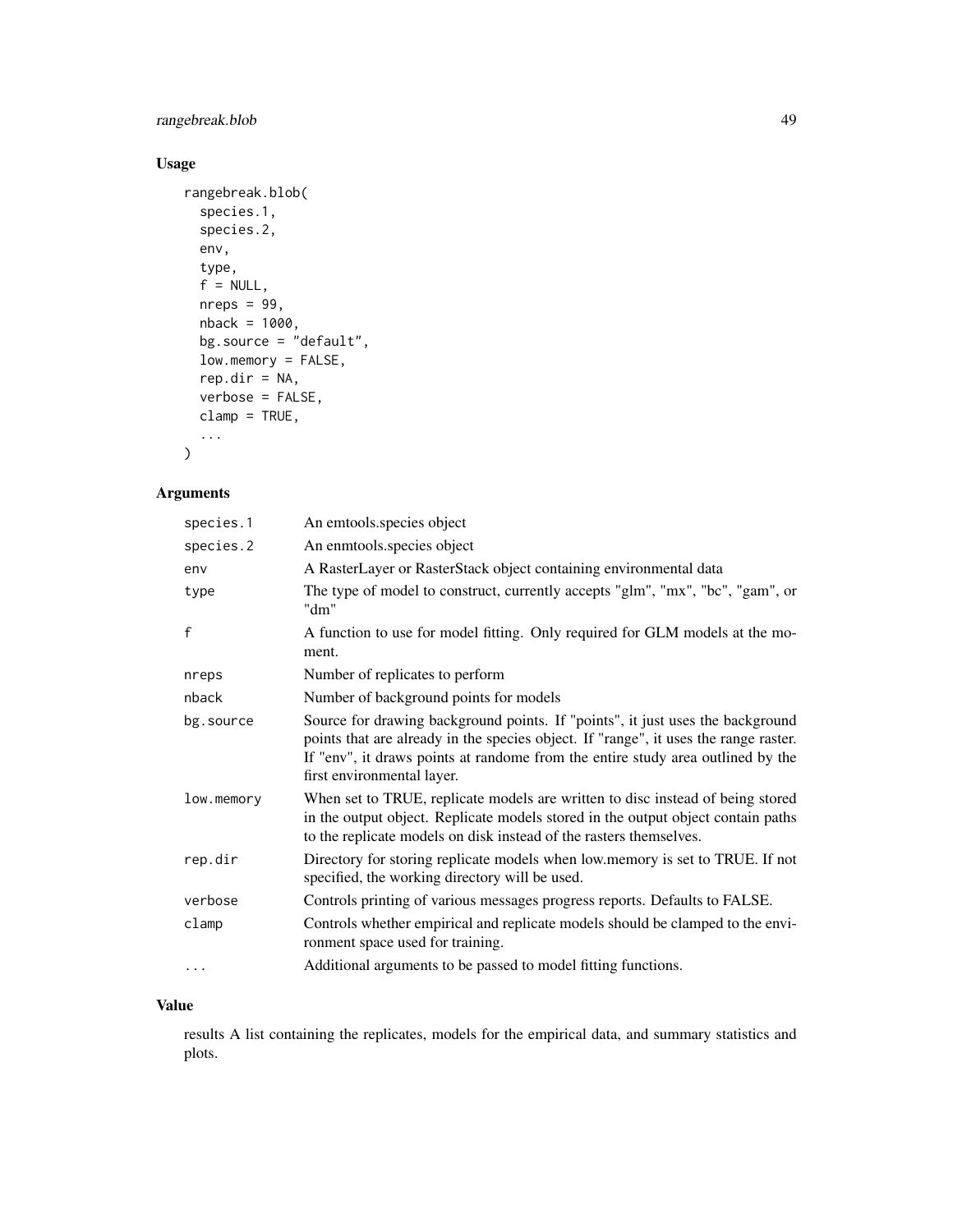#### Examples

```
data(iberolacerta.clade)
data(euro.worldclim)
cyreni <- iberolacerta.clade$species$cyreni
aranica <- iberolacerta.clade$species$aranica
if(requireNamespace("fields", quietly = TRUE)) {
    rangebreak.blob(cyreni, aranica, env = euro.worldclim, type = "glm",
f= \text{pres} \sim \text{biol} + \text{biol2}, \text{nreps} = 10}
```

| rangebreak.linear | rangebreak.linear Conduct a linear rangebreak test as described in |
|-------------------|--------------------------------------------------------------------|
|                   | Glor and Warren 2011.                                              |

#### Description

rangebreak.linear Conduct a linear rangebreak test as described in Glor and Warren 2011.

#### Usage

```
rangebreak.linear(
  species.1,
  species.2,
 env,
  type,
  f = NULL,nreps = 99,
 nback = 1000,
 bg.source = "default",
 low.memory = FALSE,
  rep.dir = NA,
 verbose = FALSE,
  clamp = TRUE,
  ...
\mathcal{L}
```

| species.1    | An emtools species object                                                              |
|--------------|----------------------------------------------------------------------------------------|
| species.2    | An enmtools species object                                                             |
| env          | A RasterLayer or RasterStack object containing environmental data                      |
| type         | The type of model to construct, currently accepts "glm", "mx", "bc", "gam", or<br>"dm" |
| $\mathbf{f}$ | A function to use for model fitting. Only required for GLM models at the mo-<br>ment.  |

<span id="page-49-0"></span>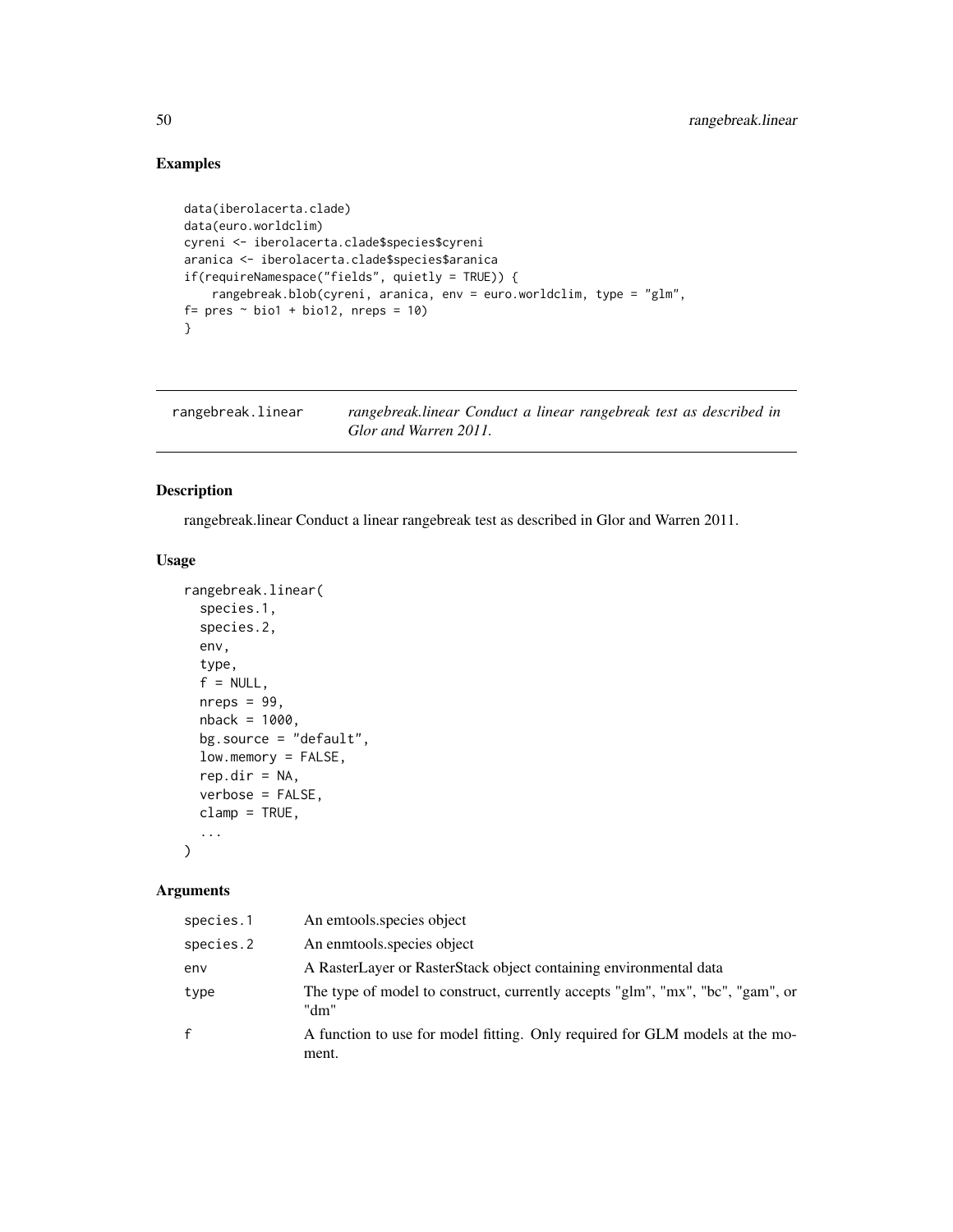<span id="page-50-0"></span>

| nreps      | Number of replicates to perform                                                                                                                                                                                                                                                         |
|------------|-----------------------------------------------------------------------------------------------------------------------------------------------------------------------------------------------------------------------------------------------------------------------------------------|
| nback      | Number of background points for models                                                                                                                                                                                                                                                  |
| bg.source  | Source for drawing background points. If "points", it just uses the background<br>points that are already in the species object. If "range", it uses the range raster.<br>If "env", it draws points at randome from the entire study area outlined by the<br>first environmental layer. |
| low.memory | When set to TRUE, replicate models are written to disc instead of being stored<br>in the output object. Replicate models stored in the output object contain paths<br>to the replicate models on disk instead of the rasters themselves.                                                |
| rep.dir    | Directory for storing replicate models when low memory is set to TRUE. If not<br>specified, the working directory will be used.                                                                                                                                                         |
| verbose    | Controls printing of various messages progress reports. Defaults to FALSE.                                                                                                                                                                                                              |
| clamp      | Controls whether empirical and replicate models should be clamped to the envi-<br>ronment space used for training.                                                                                                                                                                      |
| $\ddotsc$  | Additional arguments to be passed to model fitting functions.                                                                                                                                                                                                                           |

#### Value

results A list containing the replicates, models for the empirical data, and summary statistics and plots.

#### Examples

```
data(iberolacerta.clade)
data(euro.worldclim)
cyreni <- iberolacerta.clade$species$cyreni
aranica <- iberolacerta.clade$species$aranica
rangebreak.linear(cyreni, aranica, env = euro.worldclim, type = "glm",
f= pres ~ ~ ~ bio1 + bio12, nreps = 10)
```

| rangebreak.ribbon | rangebreak.ribbon Conduct a ribbon rangebreak test as described in |
|-------------------|--------------------------------------------------------------------|
|                   | Glor and Warren 2011.                                              |

#### Description

rangebreak.ribbon Conduct a ribbon rangebreak test as described in Glor and Warren 2011.

#### Usage

```
rangebreak.ribbon(
  species.1,
  species.2,
  ribbon,
```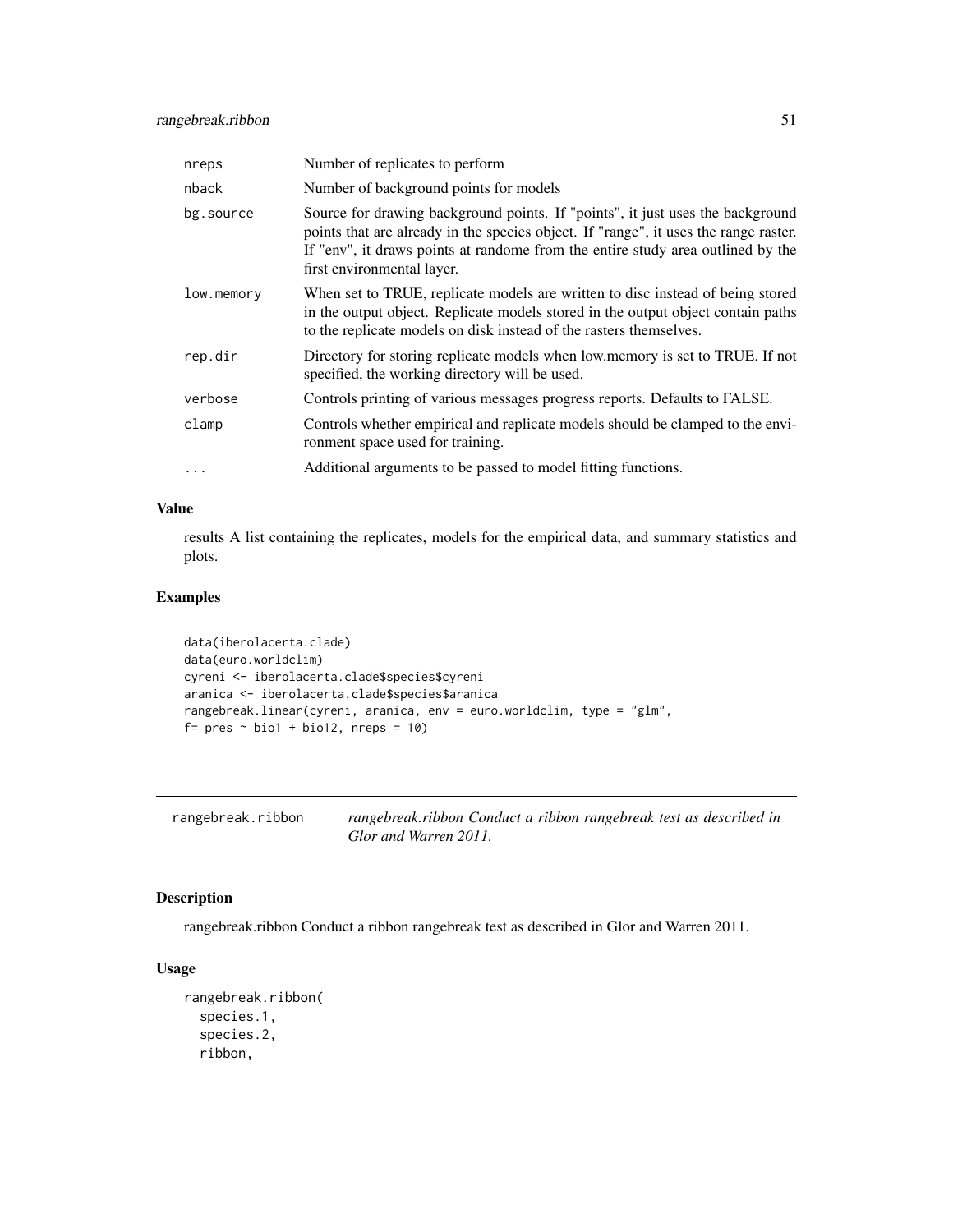```
env,
 type,
 f = NULL,width = 1,
 nreps = 99,
 nback = 1000,
 bg.source = "default",
 low.memory = FALSE,
 rep.dir = NA,
 verbose = FALSE,
 clamp = TRUE,
  ...
)
```
#### Arguments

| species.1    | An emtools.species object                                                                                                                                                                                                                                                               |
|--------------|-----------------------------------------------------------------------------------------------------------------------------------------------------------------------------------------------------------------------------------------------------------------------------------------|
| species.2    | An enmtools.species object                                                                                                                                                                                                                                                              |
| ribbon       | An enmtools species object representing the region of marginal habitat in the<br>overlap between the species' ranges                                                                                                                                                                    |
| env          | A RasterLayer or RasterStack object containing environmental data                                                                                                                                                                                                                       |
| type         | The type of model to construct, currently accepts "glm", "mx", "bc", or "dm"                                                                                                                                                                                                            |
| $\mathbf{f}$ | A function to use for model fitting. Only required for GLM models at the mo-<br>ment.                                                                                                                                                                                                   |
| width        | Width of the ribbon, in the same units as the occurrence points (e.g. decimal<br>degrees)                                                                                                                                                                                               |
| nreps        | Number of replicates to perform                                                                                                                                                                                                                                                         |
| nback        | Number of background points for models                                                                                                                                                                                                                                                  |
| bg.source    | Source for drawing background points. If "points", it just uses the background<br>points that are already in the species object. If "range", it uses the range raster.<br>If "env", it draws points at randome from the entire study area outlined by the<br>first environmental layer. |
| low.memory   | When set to TRUE, replicate models are written to disc instead of being stored<br>in the output object. Replicate models stored in the output object contain paths<br>to the replicate models on disk instead of the rasters themselves.                                                |
| rep.dir      | Directory for storing replicate models when low.memory is set to TRUE. If not<br>specified, the working directory will be used.                                                                                                                                                         |
| verbose      | Controls printing of various messages progress reports. Defaults to FALSE.                                                                                                                                                                                                              |
| clamp        | Controls whether empirical and replicate models should be clamped to the envi-<br>ronment space used for training.                                                                                                                                                                      |
| $\cdots$     | Additional arguments to be passed to model fitting functions.                                                                                                                                                                                                                           |
|              |                                                                                                                                                                                                                                                                                         |

#### Value

results A list containing models for the replicates, models for the empirical data, and summary statistics and plots.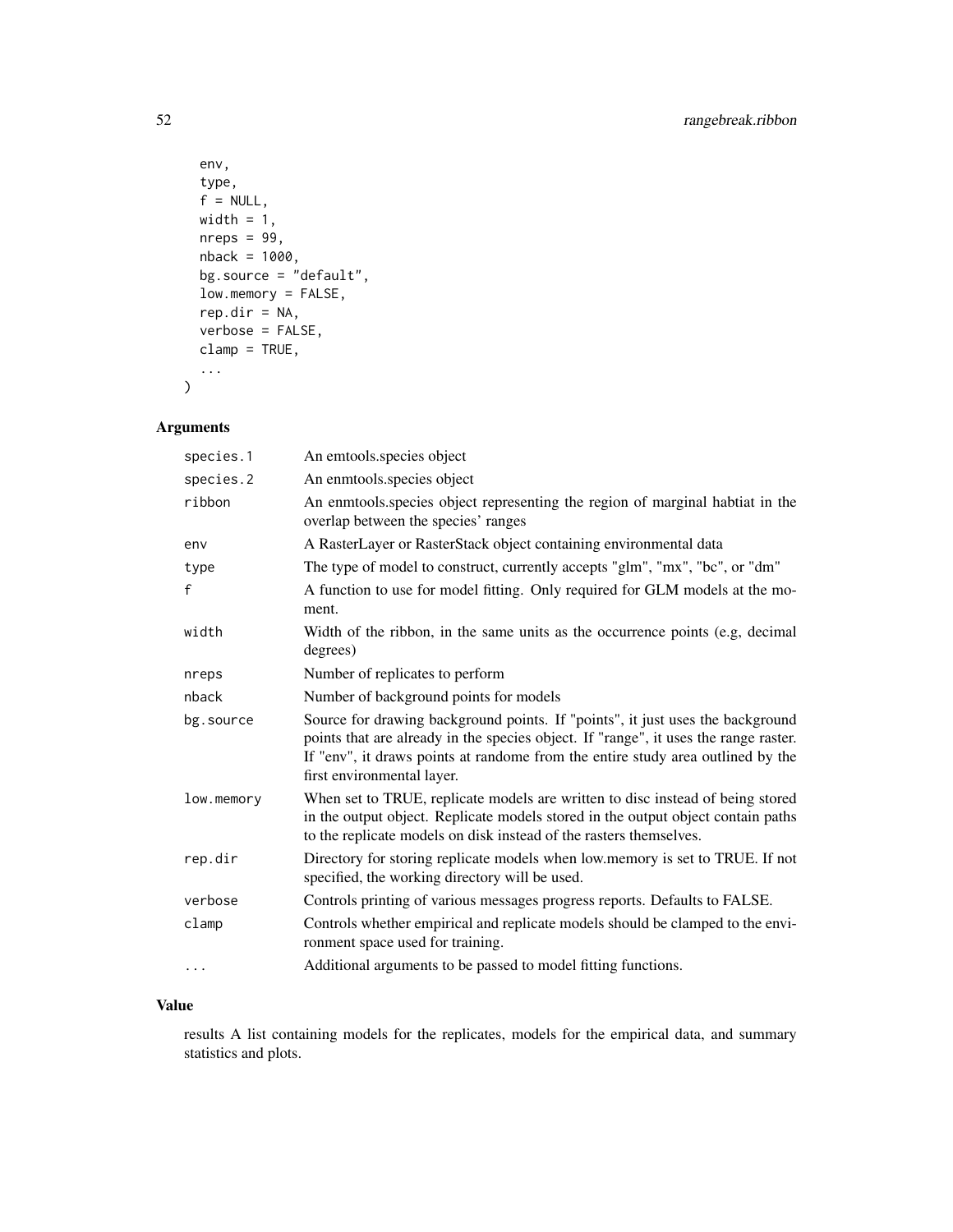#### <span id="page-52-0"></span>raster.breadth 53

#### Examples

```
data(iberolacerta.clade)
data(euro.worldclim)
cyreni <- iberolacerta.clade$species$cyreni
aranica <- iberolacerta.clade$species$aranica
# We're just going to fudge together occurrence data from a ribbon here
# from random points between the two species' ranges
p \leftarrow data.frame(Longitude = runif(50, -4, -2), Latitude = runif(50, 40, 43))
bg <- background.points.buffer(p, 100000, 100, euro.worldclim[[1]])
ribbon <- enmtools.species(species.name = "ribbon", presence.points = p, background.points = bg)
rangebreak.ribbon(cyreni, aranica, ribbon = ribbon, env = euro.worldclim,
type = "glm", f = pres ~ ~ ~ ~ ~ ~ ~ ~ ~ ~ ~ ~ bio1 + bio12, nreps = 10)
```
raster.breadth *raster.breadth, applies measures of niche breadth to an ENM*

#### Description

This function measures the spatial heterogeneity of the distribution of suitability scores from an ENM. It returns Levins' two metrics of niche breadth.

#### Usage

```
raster.breadth(x, verbose = FALSE)
```
#### Arguments

|         | An object of class raster or RasterLayer, or an ENMTools model object contain- |
|---------|--------------------------------------------------------------------------------|
|         | ing a suitability raster.                                                      |
| verbose | Controls printing of diagnostic messages                                       |

#### Value

results A vector containing the two metrics B1 and B2 for niche breadth.

```
data(iberolacerta)
data(euro.worldclim)
aurelioi.glm <- enmtools.glm(iberolacerta.clade$species$aurelioi, euro.worldclim,
f = pres ~ ~ ~ bio1 + bio12)raster.breadth(aurelioi.glm)
```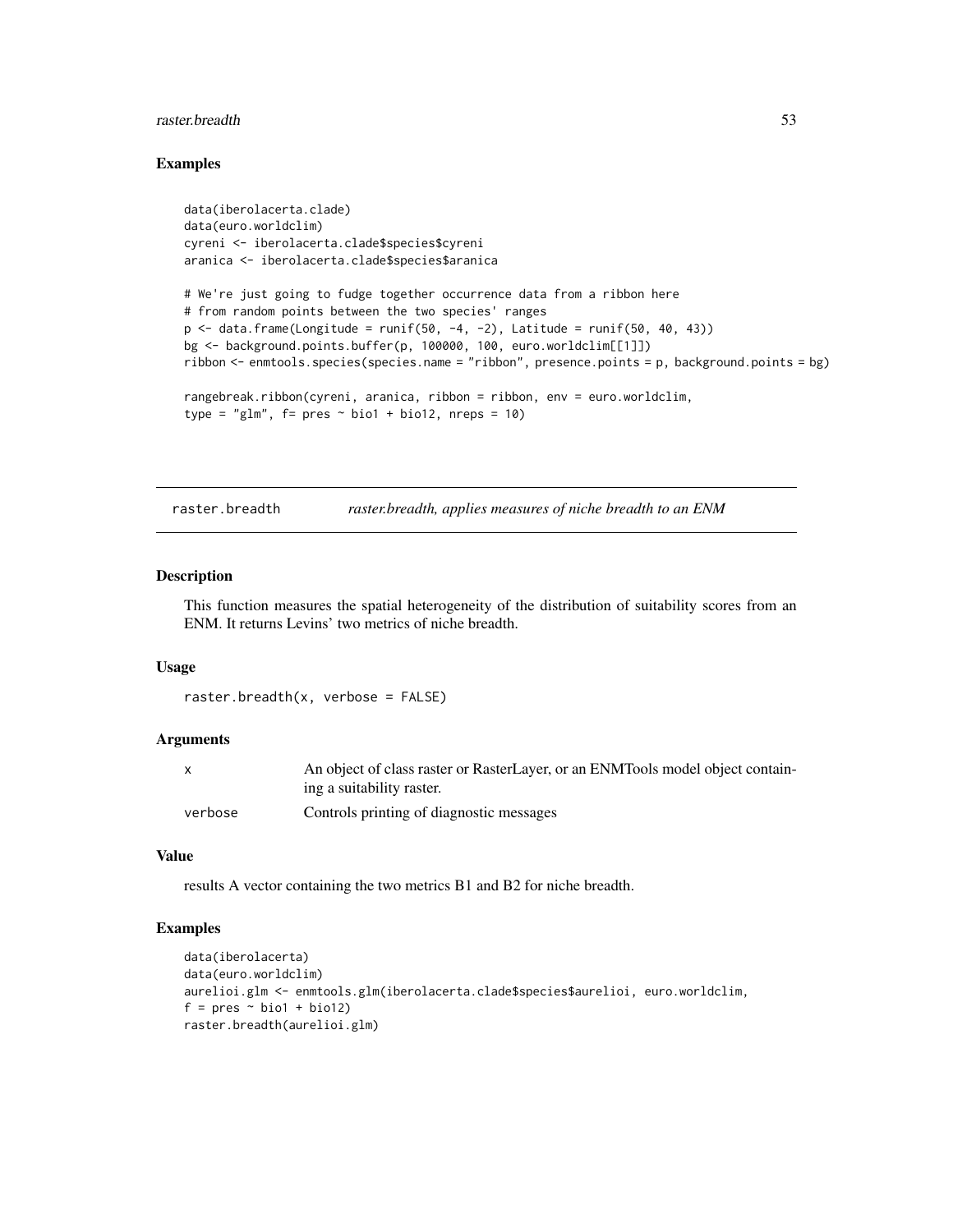<span id="page-53-0"></span>

#### Description

Calculates the correlation coefficient between two rasters.

#### Usage

raster.cor(x, y, method = "spearman")

#### Arguments

| $\mathsf{X}$ | Either a raster or an ENMTools model object with a suitability raster.        |
|--------------|-------------------------------------------------------------------------------|
| <b>V</b>     | Either a raster or an ENMTools model object with a suitability raster.        |
| method       | The method to be used for calculating correlations. Defaults to spearman, but |
|              | can take "kendall" or "pearson" as well.                                      |

#### Value

A numeric correlation coefficient.

#### Examples

```
data(euro.worldclim)
raster.cor(euro.worldclim[[1]], euro.worldclim[[2]])
```

| raster.cor.matrix | Takes a raster stack and returns a data frame containing Pearson cor- |
|-------------------|-----------------------------------------------------------------------|
|                   | relation coefficients between the included rasters                    |

#### Description

Takes a raster stack and returns a data frame containing Pearson correlation coefficients between the included rasters

#### Usage

raster.cor.matrix(env, method = "pearson")

| env    | A RasterStack object containing two or more rasters                        |
|--------|----------------------------------------------------------------------------|
| method | Type of correlation to measure. Can do "pearson", "kendall", or "spearman" |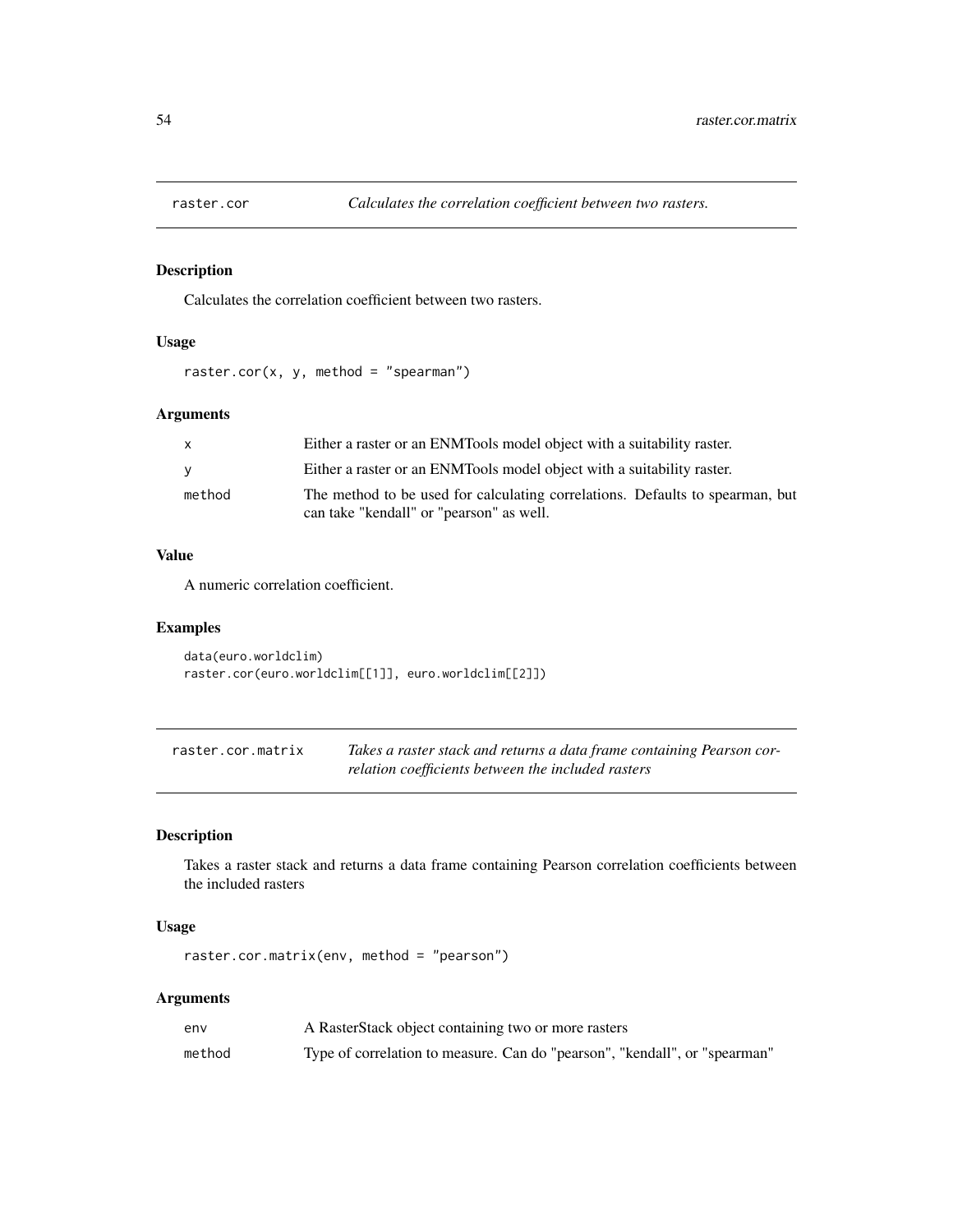#### <span id="page-54-0"></span>raster.cor.plot 55

#### Value

A data frame of correlation coefficients for a set of rasters.

#### Examples

```
data(euro.worldclim)
raster.cor.matrix(euro.worldclim)
```
raster.cor.plot *Takes a raster stack and returns a data frame containing Pearson correlation coefficients between the included rasters*

#### Description

Takes a raster stack and returns a data frame containing Pearson correlation coefficients between the included rasters

#### Usage

raster.cor.plot(env, method = "pearson")

#### Arguments

| env    | A RasterStack object containing two or more rasters                        |
|--------|----------------------------------------------------------------------------|
| method | Type of correlation to measure. Can do "pearson", "kendall", or "spearman" |

#### Value

A list of two plots. The first maps the correlations between rasters into an MDS space, so that predictors that fall close together in that space are more correlated. The second plot is a heatmap depicting the correlations between pairs of layers.

```
data(euro.worldclim)
raster.cor.plot(euro.worldclim)
```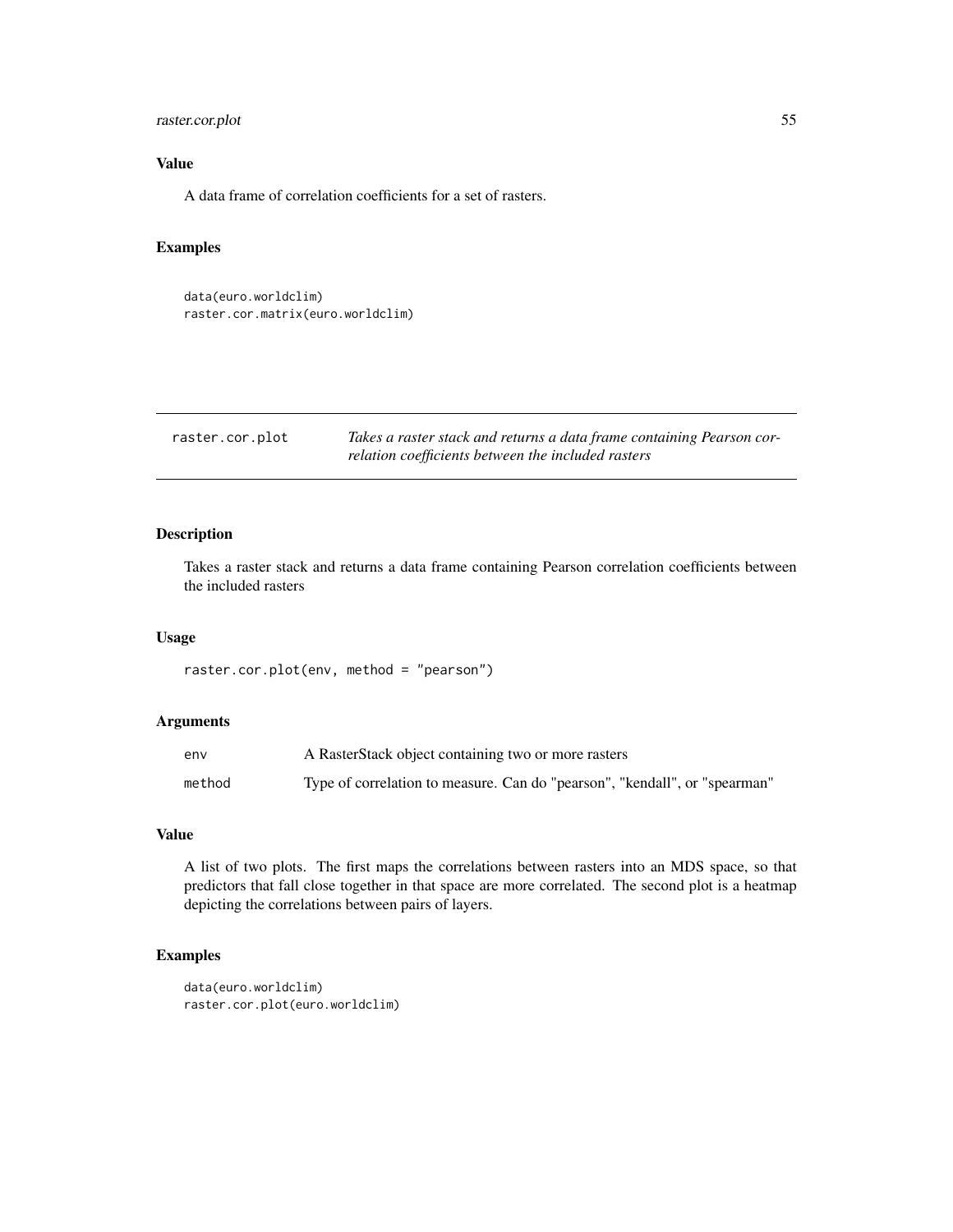<span id="page-55-0"></span>

#### Description

This function measures similarity in the geographic distribution of suitability scores from two ENMs. It returns two metrics, I and D. These metrics are described in Warren et al. 2008.

#### Usage

```
raster.overlap(x, y, verbose = FALSE)
```
#### Arguments

| $\mathsf{x}$ | A raster or RasterLayer object, or ENMTools model object containing a suit-<br>ability raster.     |
|--------------|----------------------------------------------------------------------------------------------------|
| <b>V</b>     | Another raster or RasterLayer object, or ENMTools model object containing a<br>suitability raster. |
| verbose      | Controls printing of diagnostic messages                                                           |

#### Value

results A vector containing the three metrics (I, D, and Spearman rank correlation)

#### Examples

```
data(iberolacerta.clade)
data(euro.worldclim)
aurelioi.glm <- enmtools.glm(iberolacerta.clade$species$aurelioi,
euro.worldclim, f = pres ~ ~ bio1 + bio12)aranica.glm <- enmtools.glm(iberolacerta.clade$species$aranica,
euro.worldclim, f = pres ~ ~ ~ bio1 + bio12)raster.overlap(aurelioi.glm, aranica.glm)
```

| raster.pca | raster.pca, PCA on a set of environmental rasters |  |
|------------|---------------------------------------------------|--|
|------------|---------------------------------------------------|--|

#### Description

raster.pca, PCA on a set of environmental rasters

#### Usage

raster.pca(env, n)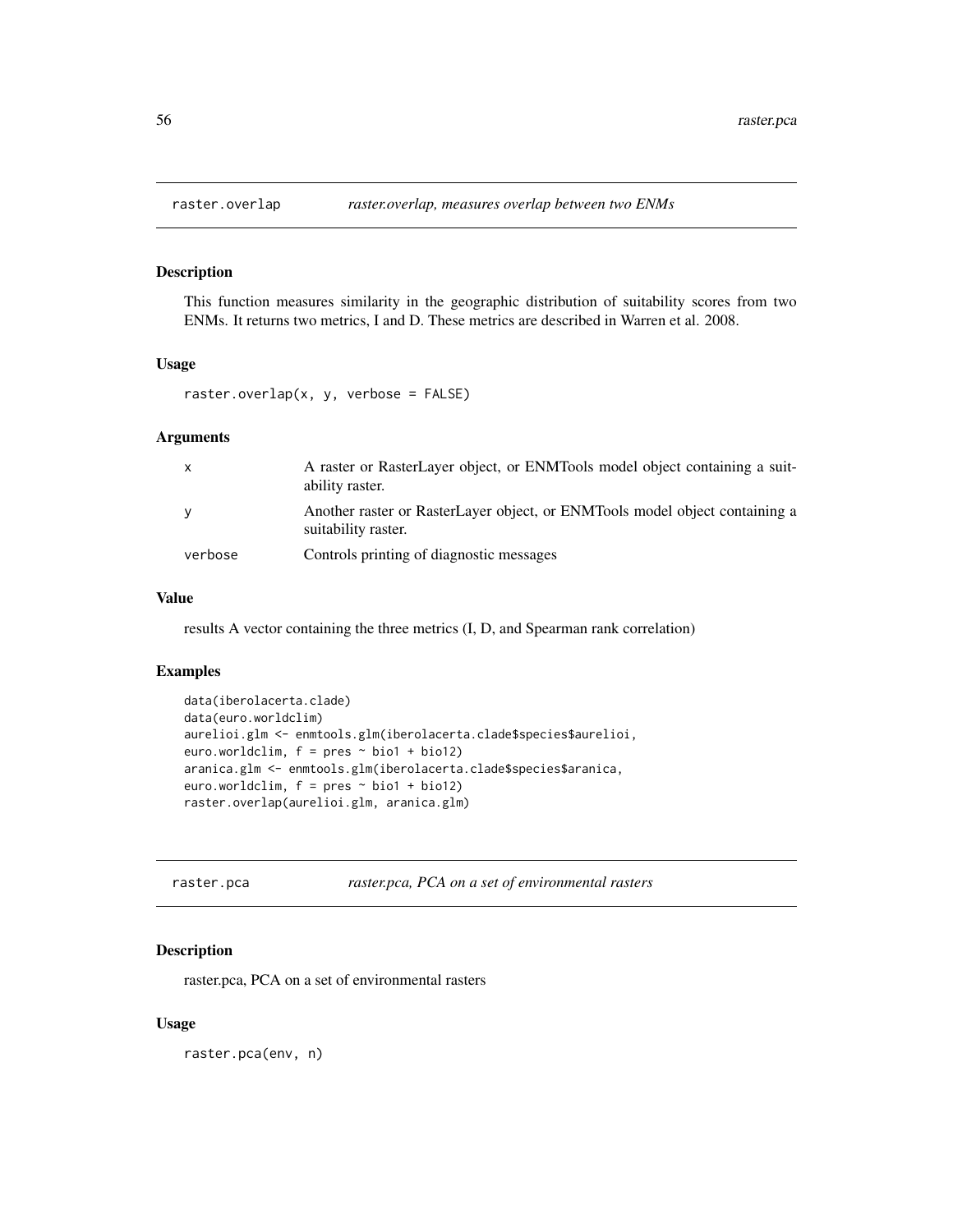#### <span id="page-56-0"></span>raster.resid 57

#### Arguments

| env | A set of environmental layers      |
|-----|------------------------------------|
| - n | The number of PCA layers to return |

#### Value

A list containing a stack of rasters representing the top n pca axes of the initial environmental variables, as well as the pca object from the analysis that produced them.

#### Examples

env.pca <- raster.pca(euro.worldclim, 2)

| raster.resid | raster.resid Measure standardized residuals from a linear regression |
|--------------|----------------------------------------------------------------------|
|              | between two rasters.                                                 |

#### Description

This function builds a linear model for the relationship between two rasters, and returns the linear model and a spatial raster of the residuals from that model.

#### Usage

```
raster.resid(x, y)
```
#### Arguments

| A raster or RasterLayer object, or ENMTools model object containing a suit-<br>ability raster.     |
|----------------------------------------------------------------------------------------------------|
| Another raster or RasterLayer object, or ENMTools model object containing a<br>suitability raster. |

#### Value

results A list containing a raster of residuals from a linear regression between the two supplied rasters and the linear model itself.

```
data(euro.worldclim)
raster.resid(euro.worldclim[[1]], euro.worldclim[[2]])
```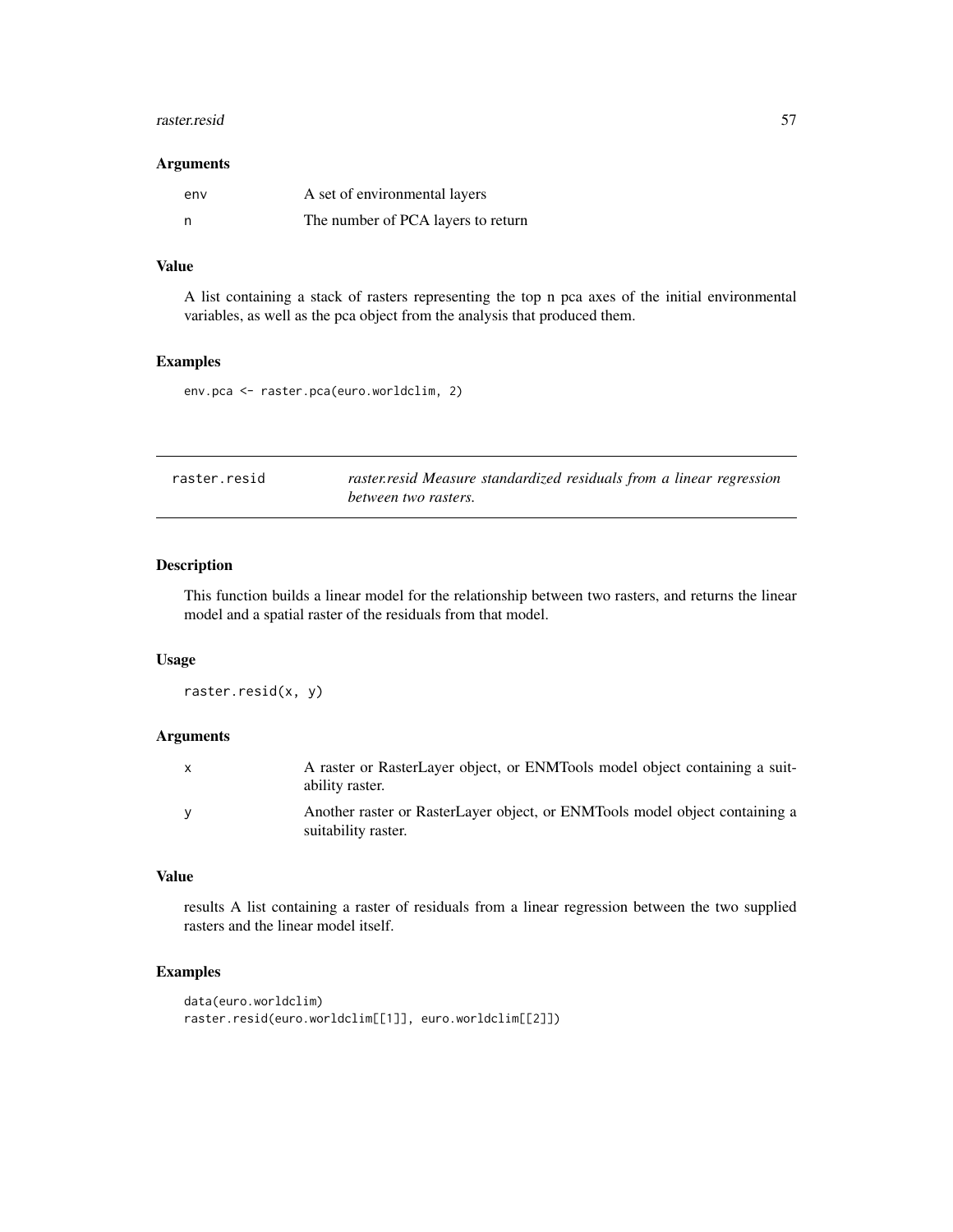<span id="page-57-0"></span>raster.standardize *raster.standardize, standardizes all values in a raster file*

#### Description

This function is used by a lot of the metrics calculated by ENMTools, in order to standardize suitability scores so they sum to 1 over a geographic space.

#### Usage

raster.standardize(x, verbose = FALSE)

#### Arguments

|         | A raster or RasterLayer object, or an ENMTools model object containing a suit- |
|---------|--------------------------------------------------------------------------------|
|         | ability raster.                                                                |
| verbose | Controls printing of diagnostic messages                                       |

#### Value

A new raster object, standardized so that values sum to 1

#### Examples

data(euro.worldclim) raster.standardize(euro.worldclim[[1]])

sim.points *Simulate a point process from an enmtools.model object*

#### Description

Function that takes an enmtools.model object and simulates points from it using a point process.

#### Usage

```
sim.points(
  object,
  n.points = 1000,
  seed = NA,
  sample.type = "ppp",
  replace = FALSE,
  threshold = NA,
  ...
\mathcal{E}
```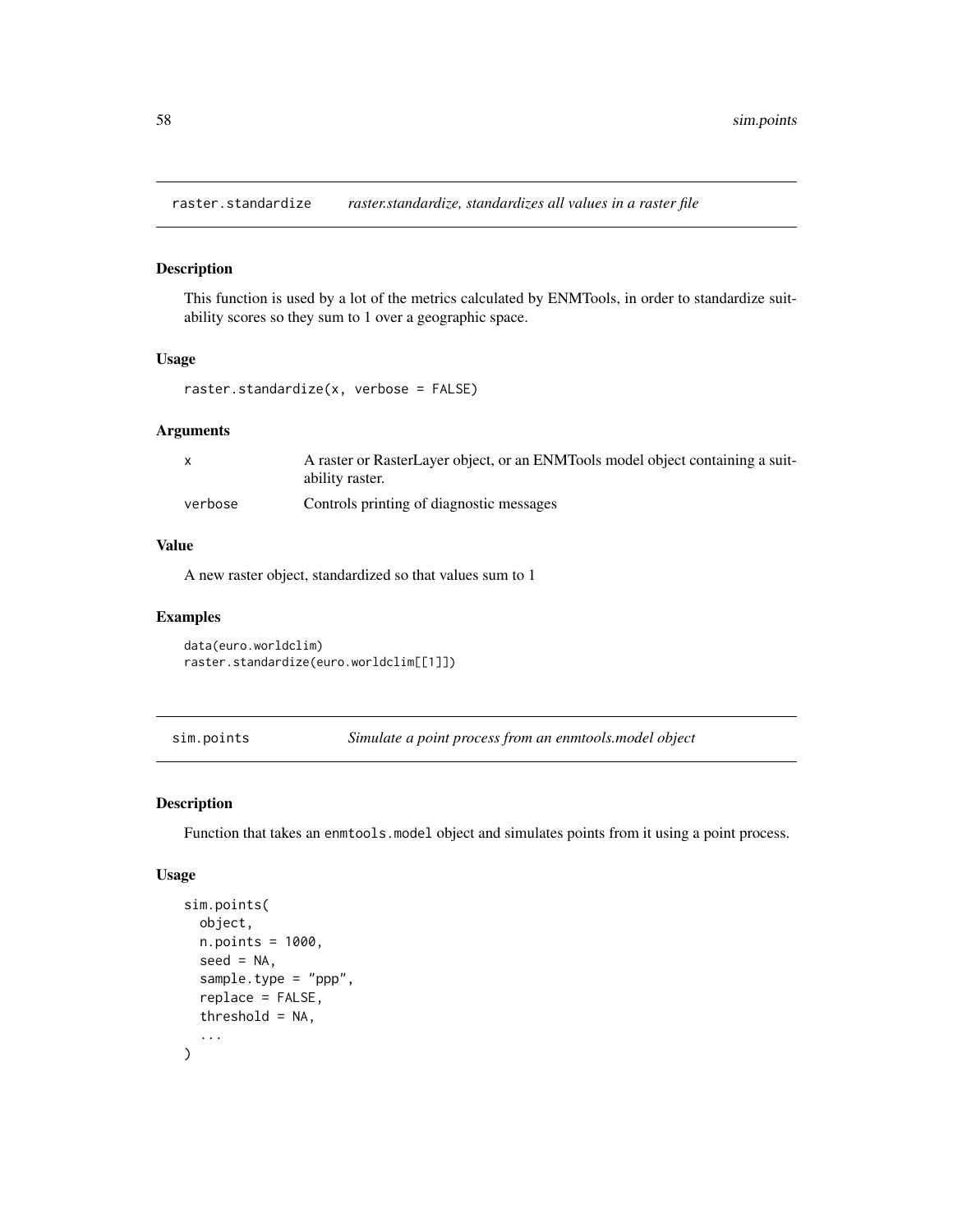#### <span id="page-58-0"></span>Arguments

| object      | entools model object to simulate from                                                                                                                                                                                                                                                                                                                                          |
|-------------|--------------------------------------------------------------------------------------------------------------------------------------------------------------------------------------------------------------------------------------------------------------------------------------------------------------------------------------------------------------------------------|
| n.points    | approximate number of points to simulate. You may get small number fewer or<br>greater. If you need an exact number of points, generate too many, then drop the<br>extra ones.                                                                                                                                                                                                 |
| seed        | optional seed for the random number generator                                                                                                                                                                                                                                                                                                                                  |
| sample.type | method for sampling occurrence points. Default is "ppp", which is a poisson<br>point process. Also accepts "binomial" for treating suitabilities as binomial tri-<br>als, "thresh.pa" for sampling with equal probability every grid cell above a cer-<br>tain threshold value, and "thresh.con" for sampling in proportion to suitability<br>above a certain threshold value. |
| replace     | whether to sample with replacement.                                                                                                                                                                                                                                                                                                                                            |
| threshold   | a threshold suitability below which probability of sampling drops to zero. Used<br>for "thresh.pa" and "thresh.con" sampling.                                                                                                                                                                                                                                                  |
|             | additional parameters, not currently used but included for S3 compatability                                                                                                                                                                                                                                                                                                    |

#### Value

A data frame of simulated points from the enmtools.model object

| species.from.file | Takes a csy file and uses it to construct one or more enmtools.species<br>objects. It constructs one object per unique value in the "species.col"<br>column. |
|-------------------|--------------------------------------------------------------------------------------------------------------------------------------------------------------|
|-------------------|--------------------------------------------------------------------------------------------------------------------------------------------------------------|

#### Description

Takes a csv file and uses it to construct one or more enmtools.species objects. It constructs one object per unique value in the "species.col" column.

#### Usage

```
species.from.file(filename, species.col = "species")
```
#### Arguments

| filename    | Name of a .csv file                                                                     |  |
|-------------|-----------------------------------------------------------------------------------------|--|
| species.col | Name of the column from the csv file to use for species names. Default is<br>"species". |  |

#### Value

A list containing species objects, one for each unique value in species.col.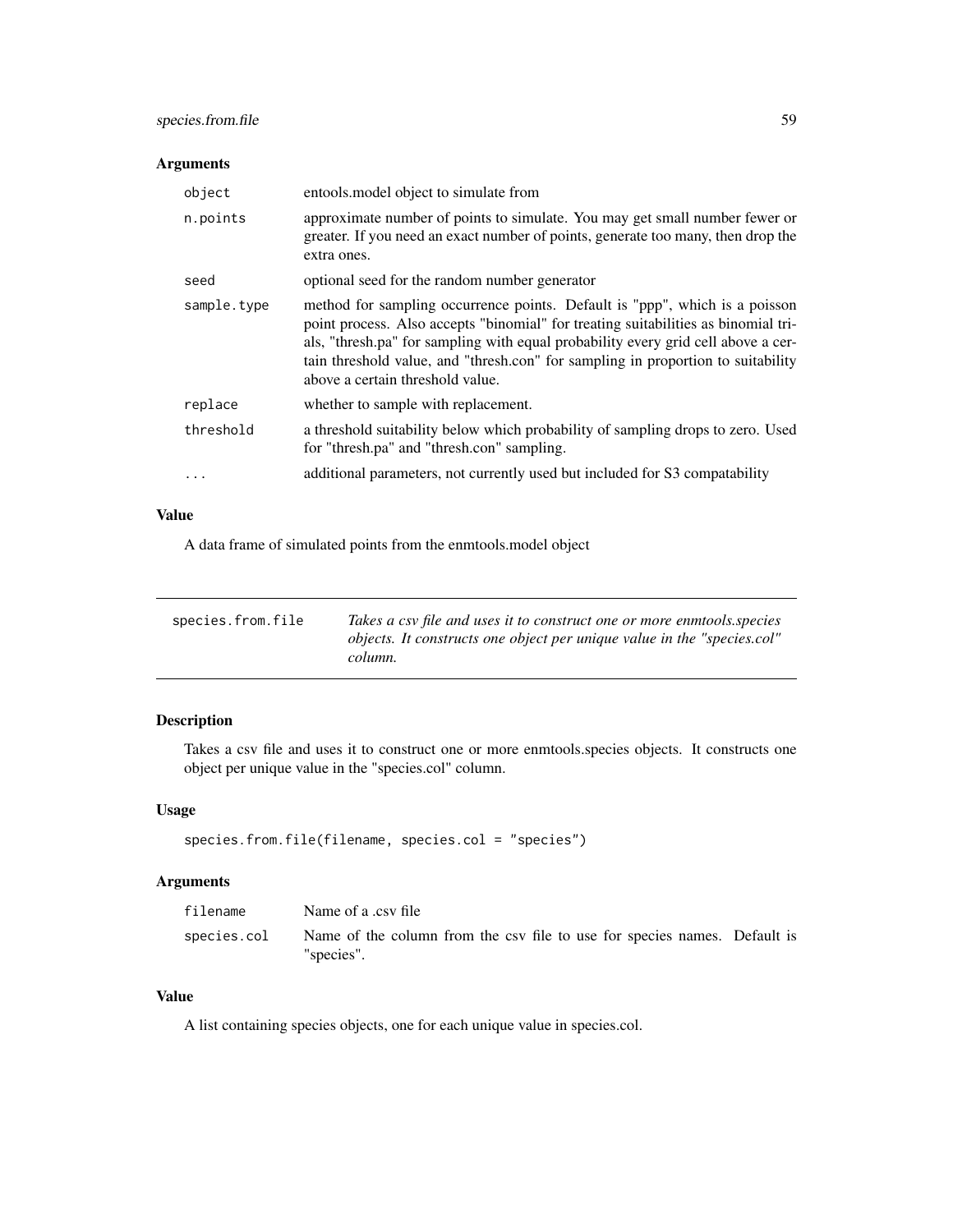<span id="page-59-0"></span>threespace.plot *threespace.plot, A plot that compares the environmental distribution of presence points, background points, and the set of supplied environmental layers.*

#### Description

threespace.plot, A plot that compares the environmental distribution of presence points, background points, and the set of supplied environmental layers.

#### Usage

threespace.plot(model, env, maxpts = NA)

#### Arguments

| model  | An enmtools model object                         |
|--------|--------------------------------------------------|
| env    | A set of environment layers                      |
| maxpts | Maximum number of points to plot from env layers |

#### Value

A ggplot2 object that plots the distribution of environments in the climate layers to the distribution of environments at background and presence localities.

#### Examples

```
my.model<- enmtools.gam(iberolacerta.clade$species$monticola, euro.worldclim)
threespace.plot(my.model, euro.worldclim)
```

| trimdupes.by.raster | Takes a set of points and a raster mask and returns a data frame     |
|---------------------|----------------------------------------------------------------------|
|                     | trimmed so that only one point is returned per grid cell in the mask |
|                     | raster.                                                              |

#### Description

Takes a set of points and a raster mask and returns a data frame trimmed so that only one point is returned per grid cell in the mask raster.

#### Usage

trimdupes.by.raster(points, mask)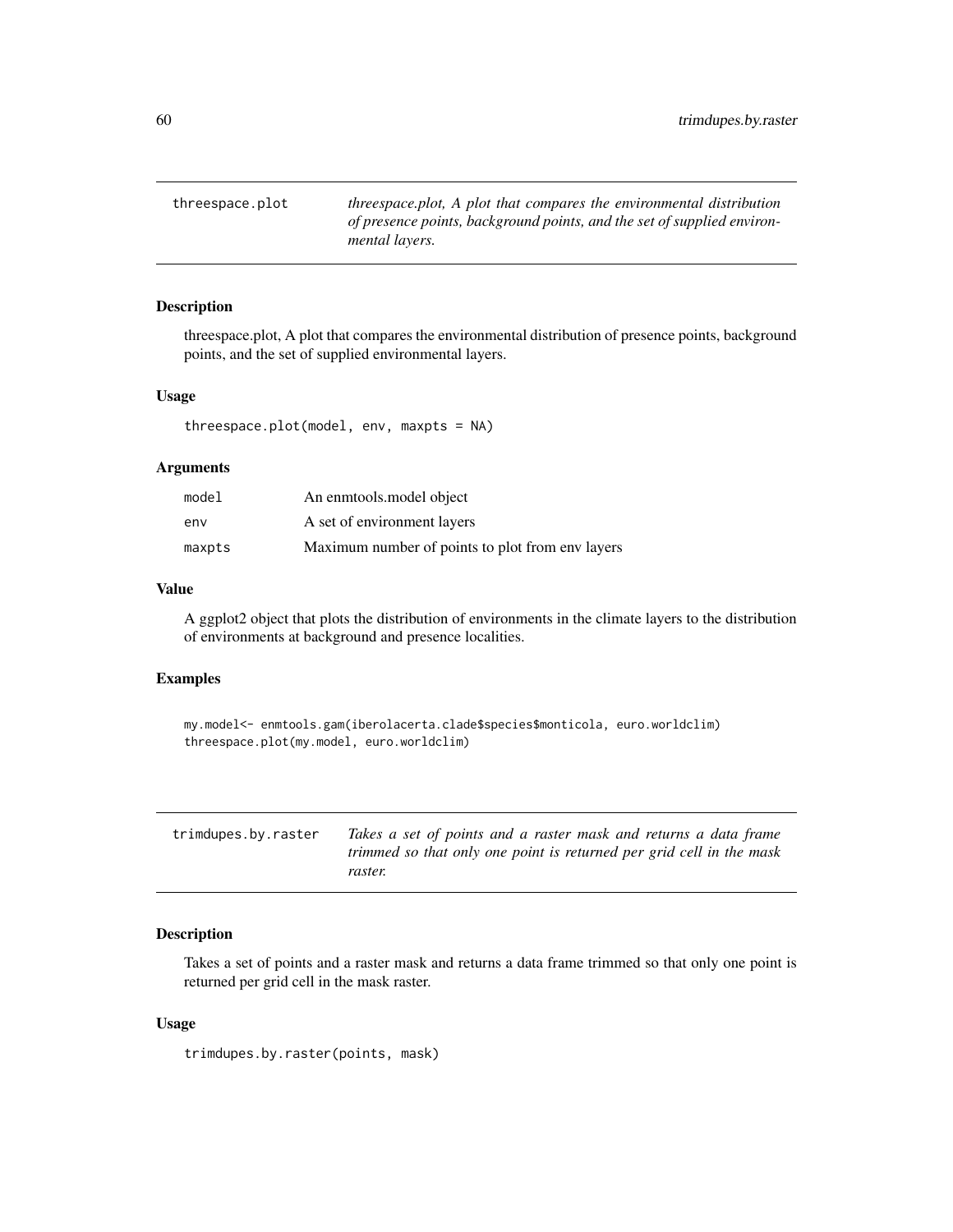#### <span id="page-60-0"></span>visualize.enm 61

#### Arguments

| points | A two column data frame with X and Y coordinates |
|--------|--------------------------------------------------|
| mask   | A raster to use as a mask for drawing points     |

#### Value

A new data frame with one point per grid cell.

#### Examples

```
data(iberolacerta.clade)
data(euro.worldclim)
pts <- iberolacerta.clade$species$monticola$presence.points
trimdupes.by.raster(pts, euro.worldclim)
```

| visualize.enm | visualize.enm, Makes a heatmap of suitability of habitat in environ- |
|---------------|----------------------------------------------------------------------|
|               | ment space according to a given model                                |

#### Description

visualize.enm, Makes a heatmap of suitability of habitat in environment space according to a given model

#### Usage

```
visualize.enm(
 model,
 env,
 nbins = 100,layers = names(env)[1:2],plot.test.data = FALSE,
 plot.points = TRUE,
 minmax = NA)
```

| model       | An enmtools model object                                                                                                                                       |
|-------------|----------------------------------------------------------------------------------------------------------------------------------------------------------------|
| env         | A set of environmental layers                                                                                                                                  |
| nbins       | The number of bins per layer to use for drawing environment space                                                                                              |
| layers      | A vector of layer names to use for drawing environment space                                                                                                   |
|             | plot.test.data Logical determining whether test data should be plotted, if present. If test data<br>is plotted, it will appear as translucent green triangles. |
| plot.points | Logical determining whether presence points should be plotted on suitability<br>plot                                                                           |
| minmax      | A named list of minima and maxima for each axis, in case the user wants to<br>constrain or expand the space over which models are plotted.                     |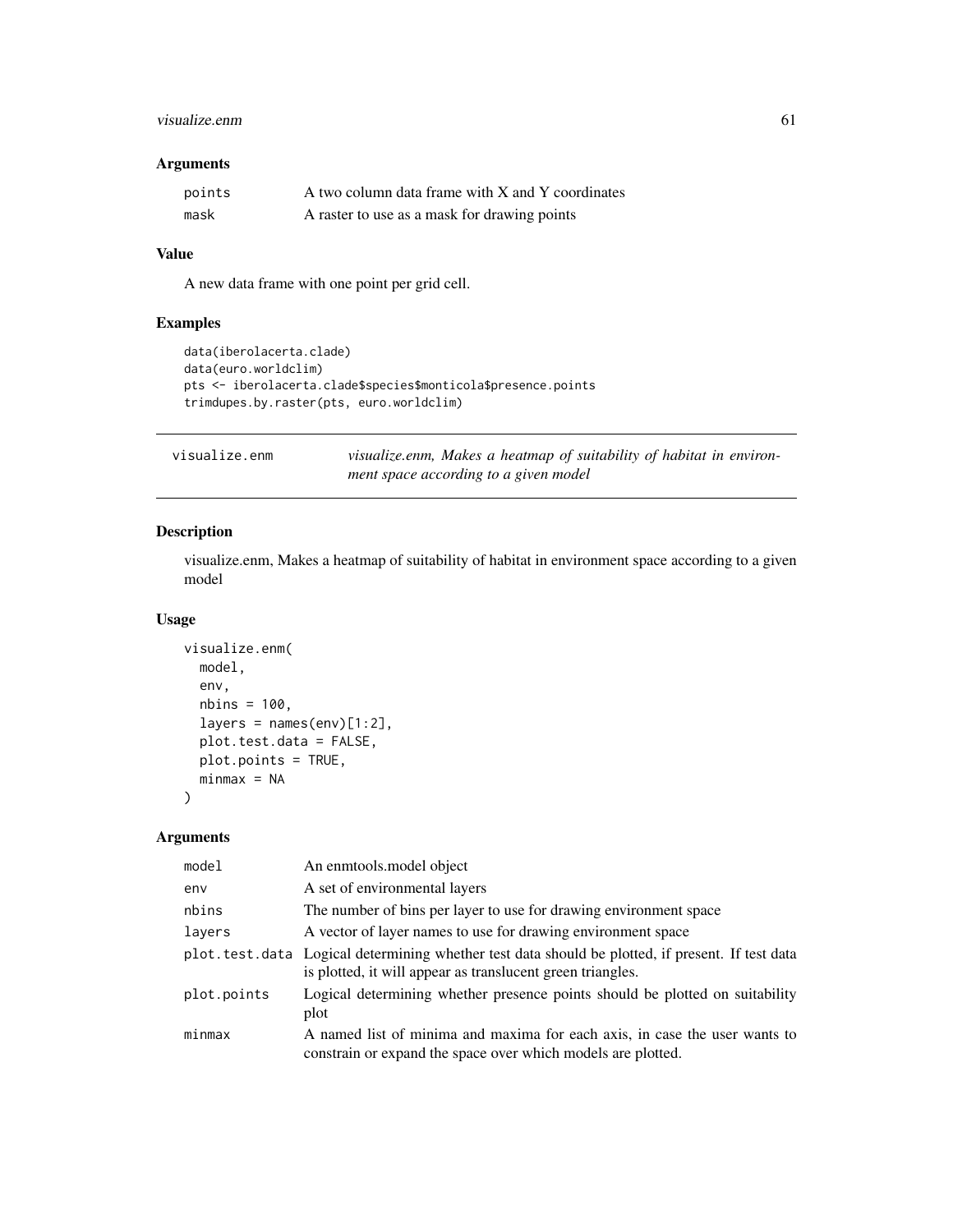#### <span id="page-61-0"></span>Value

suit.plot A list containing two dimensional plot of an ENM in environment space and a plot of the available environments.

#### Examples

```
data(iberolacerta.clade)
data(euro.worldclim)
aurelioi.glm <- enmtools.glm(iberolacerta.clade$species$aurelioi, euro.worldclim,
f = pres ~ ~ ~ ~ ~ ~ ~ ~ ~ ~ ~ ~ ~ ~visualize.enm(aurelioi.glm, euro.worldclim, layers = c("bio1", "bio12"))
```

| visualize.overlap | visualize.overlap, Makes a contour map of suitability of habitat in en- |
|-------------------|-------------------------------------------------------------------------|
|                   | vironment space for two models                                          |

#### Description

visualize.overlap, Makes a contour map of suitability of habitat in environment space for two models

#### Usage

```
visualize.overlap(
 model.1,
 model.2,
 env,
 nbins = 100,
 layers,
 plot.points = TRUE
)
```
#### Arguments

| model.1     | An enmtools model object                                                             |
|-------------|--------------------------------------------------------------------------------------|
| model.2     | An enmtools, model object                                                            |
| env         | A set of environmental layers                                                        |
| nbins       | The number of bins per layer to use for drawing environment space                    |
| layers      | A vector of layer names to use for drawing environment space                         |
| plot.points | Logical determining whether presence points should be plotted on suitability<br>plot |

#### Value

overlap.plot A two dimensional plot of an ENM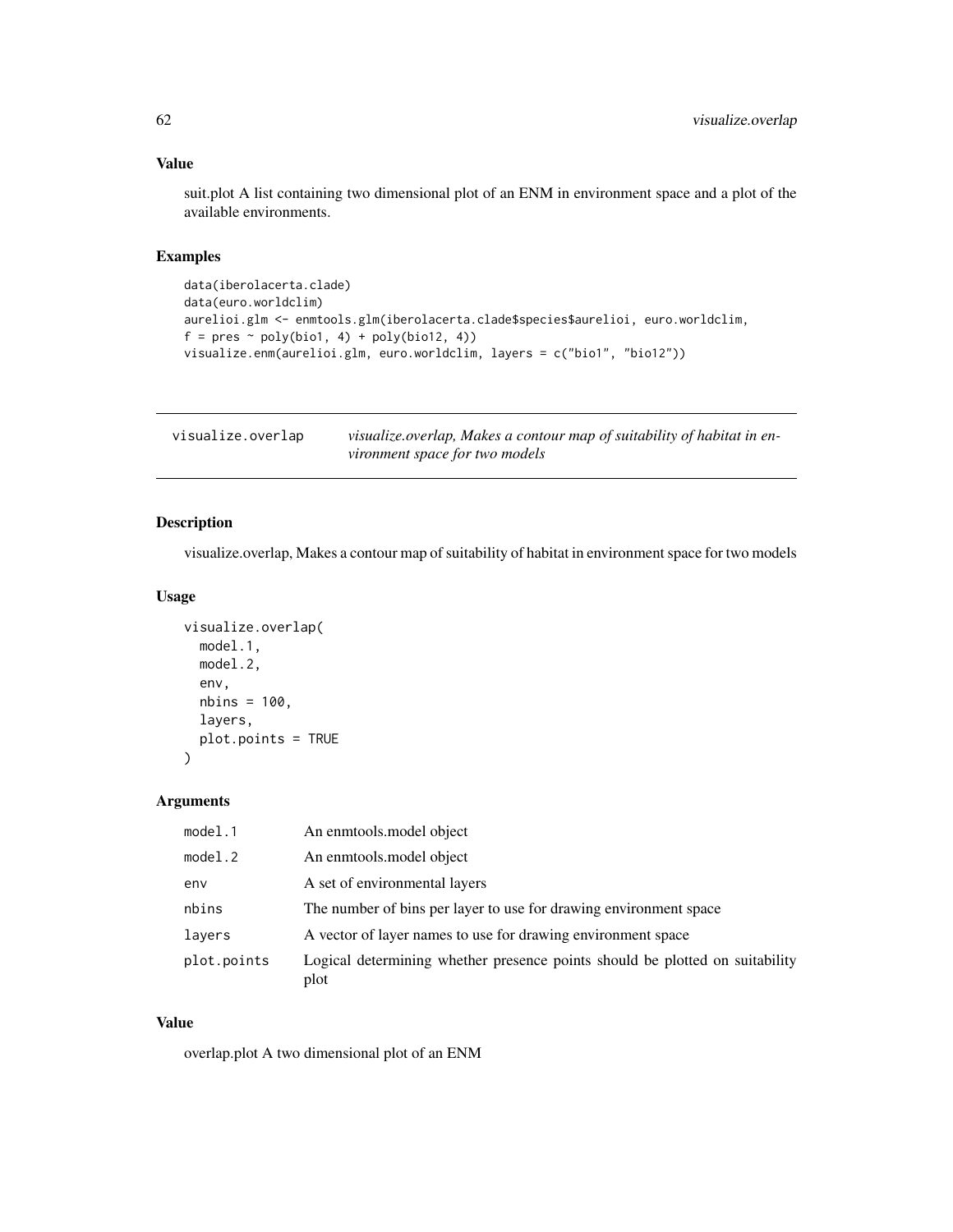#### visualize.overlap 63

```
data(iberolacerta.clade)
ar <- iberolacerta.clade$species$aranica
au <- iberolacerta.clade$species$aurelioi
data(euro.worldclim)
aranica.dm <- enmtools.dm(ar, euro.worldclim)
aurelioi.dm <- enmtools.dm(au, euro.worldclim)
visualize.overlap(aranica.dm, aurelioi.dm, euro.worldclim, layers = c("bio1", "bio9"))
```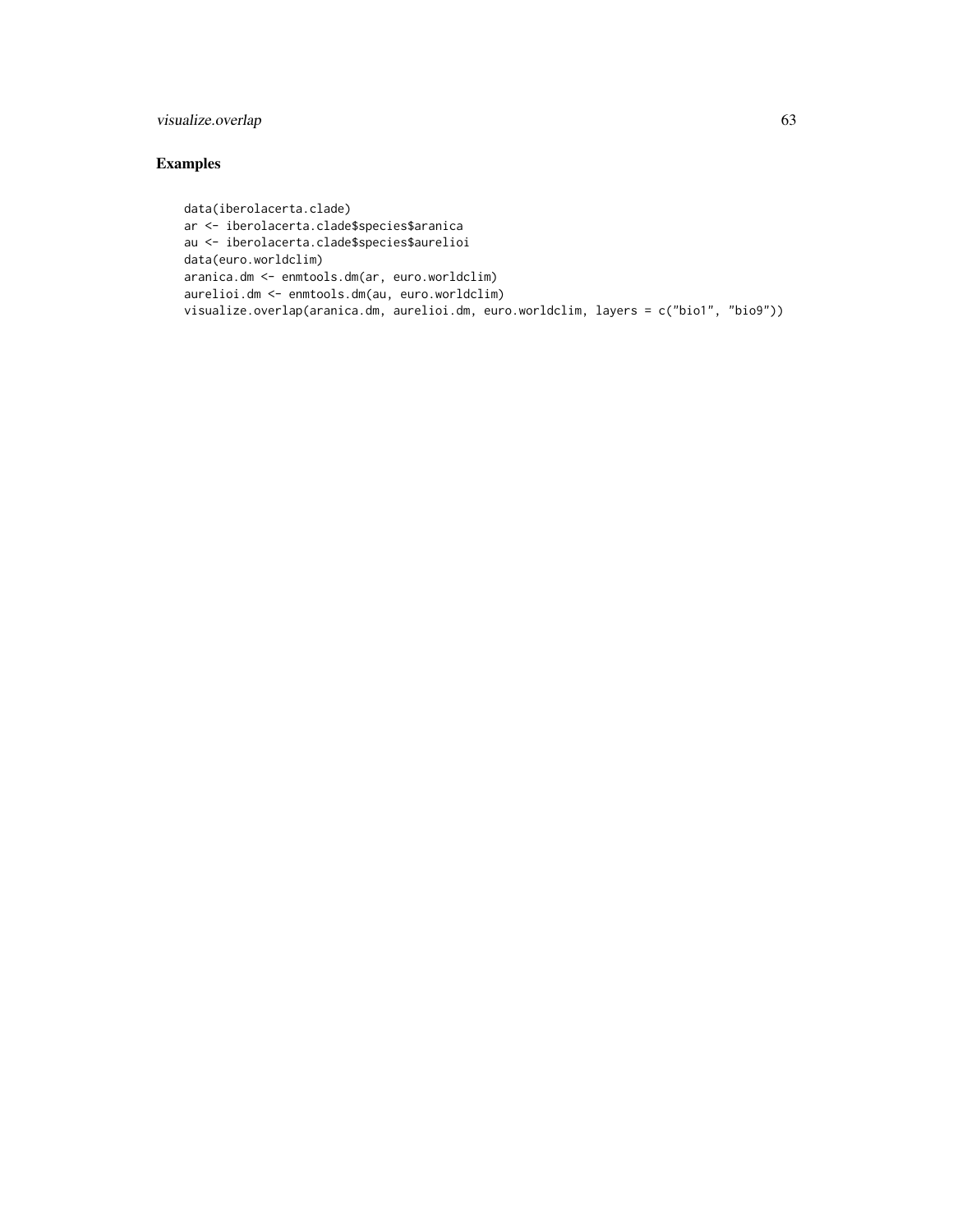# <span id="page-63-0"></span>**Index**

∗ background background.test, [6](#page-5-0) threespace.plot, [60](#page-59-0) ∗ barrier rangebreak.blob, [48](#page-47-0) rangebreak.linear, [50](#page-49-0) rangebreak.ribbon, [51](#page-50-0) ∗ biogeography rangebreak.blob, [48](#page-47-0) rangebreak.linear, [50](#page-49-0) rangebreak.ribbon, [51](#page-50-0) ∗ breadth calc.B1, [8](#page-7-0) calc.B2, [9](#page-8-0) ∗ comparison threespace.plot, [60](#page-59-0) ∗ correlation raster.resid, [57](#page-56-0) ∗ datasets euro.worldclim, [37](#page-36-0) iberolacerta.clade, [39](#page-38-0) ∗ enmtools background.test, [6](#page-5-0) identity.test, [40](#page-39-0) rangebreak.blob, [48](#page-47-0) rangebreak.linear, [50](#page-49-0) rangebreak.ribbon, [51](#page-50-0) ∗ enm calc.B1, [8](#page-7-0) calc.B2, [9](#page-8-0) enmtools.ecospat.bg, [19](#page-18-0) enmtools.ecospat.id, [21](#page-20-0) marginal.plots, [45](#page-44-0) visualize.enm, [61](#page-60-0) visualize.overlap, [62](#page-61-0) ∗ environment multistack.pca, [46](#page-45-0) raster.pca, [56](#page-55-0) threespace.plot, [60](#page-59-0)

∗ equivalency background.test, [6](#page-5-0) identity.test, [40](#page-39-0) ∗ extrapolation threespace.plot, [60](#page-59-0) ∗ hypothesis-testing identity.test, [40](#page-39-0) rangebreak.blob, [48](#page-47-0) rangebreak.linear, [50](#page-49-0) rangebreak.ribbon, [51](#page-50-0) ∗ hypothesis background.test, [6](#page-5-0) ∗ identity identity.test, [40](#page-39-0) ∗ keywords raster.breadth, [53](#page-52-0) raster.overlap, [56](#page-55-0) raster.standardize, [58](#page-57-0) ∗ niche calc.B1, [8](#page-7-0) calc.B2, [9](#page-8-0) enmtools.ecospat.bg, [19](#page-18-0) enmtools.ecospat.id, [21](#page-20-0) visualize.enm, [61](#page-60-0) visualize.overlap, [62](#page-61-0) ∗ overlap visualize.overlap, [62](#page-61-0) ∗ pca multistack.pca, [46](#page-45-0) raster.pca, [56](#page-55-0) threespace.plot, [60](#page-59-0) ∗ plot enmtools.ecospat.bg, [19](#page-18-0) enmtools.ecospat.id, [21](#page-20-0) marginal.plots, [45](#page-44-0) visualize.enm, [61](#page-60-0) visualize.overlap, [62](#page-61-0) ∗ presence

threespace.plot, [60](#page-59-0)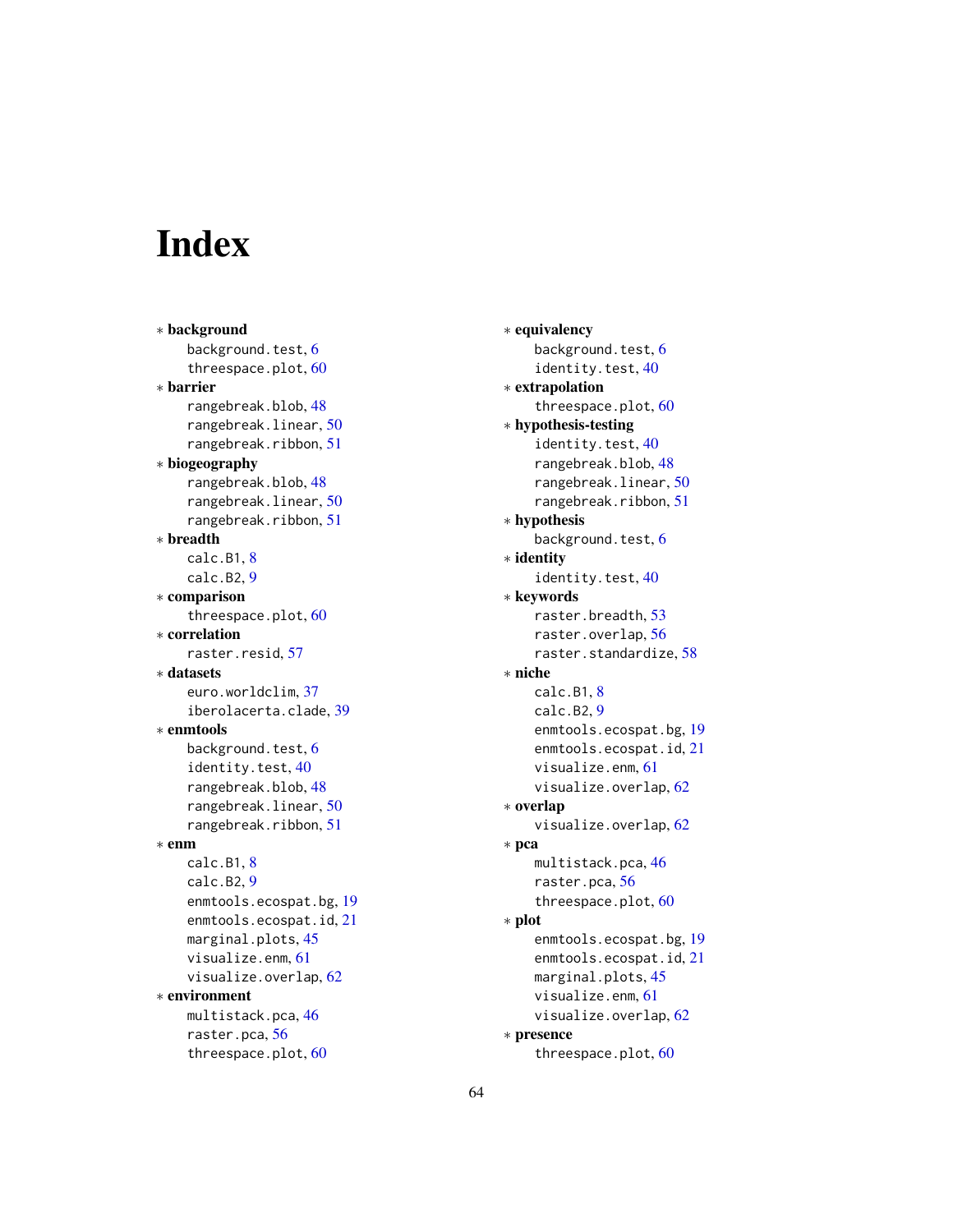#### $I<sub>N</sub>$  and  $I<sub>S</sub>$  and  $I<sub>S</sub>$  and  $I<sub>S</sub>$  and  $I<sub>S</sub>$  and  $I<sub>S</sub>$  and  $I<sub>S</sub>$  and  $I<sub>S</sub>$  and  $I<sub>S</sub>$  and  $I<sub>S</sub>$  and  $I<sub>S</sub>$  and  $I<sub>S</sub>$  and  $I<sub>S</sub>$  and  $I<sub>S</sub>$  and  $I<sub>S</sub>$  and  $I<sub>S</sub>$  a

```
∗ rangebreak
  rangebreak.blob
, 48
  rangebreak.linear
, 50
  rangebreak.ribbon
, 51
∗ raster
  46
  raster.pca
, 56
  57
∗ residuals
  57
∗ response
  45
∗ sdm
  8
  calc.B2
,
9
  19
  21
  45
  visualize.enm
, 61
  visualize.overlap
, 62
∗ testing
  6
add.env
,
3
4
5
5
6
6
8
calc.B2
,
9
check.bg
,
9
check.clade
, 10
check.env
, 11
check.species
, 11
clamp.env
, 12
13
drop.species
, 13
enmtools.aoc
, 14
enmtools.bc
, 15
16
enmtools.clade
, 17
enmtools.dm
, 18
19
21
```
enmtools.gam , [22](#page-21-0) enmtools.glm , [24](#page-23-0) enmtools.hypervolume, [26](#page-25-0) enmtools.maxent, [27](#page-26-0) enmtools.rf , [29](#page-28-0) enmtools.rf.ranger, [30](#page-29-0) enmtools.species , [32](#page-31-0) , *[44](#page-43-0)* enmtools.vip, [33](#page-32-0) env.breadth , [34](#page-33-0) env.evaluate, [35](#page-34-0) env.overlap, [36](#page-35-0) euro.worldclim , [37](#page-36-0) geog.range.overlap, [38](#page-37-0) hypervolume.overlap, [38](#page-37-0) iberolacerta.clade, [39](#page-38-0) identity.test, [40](#page-39-0) install.extras , [41](#page-40-0) interactive.plot , [42](#page-41-0) interactive.plot.enmtools.model , [43](#page-42-0) interactive.plot.enmtools.species , [44](#page-43-0) leaflet , *[42](#page-41-0) [–44](#page-43-0)* marginal.plots, [45](#page-44-0) moses.list , [45](#page-44-0) multistack.pca, [46](#page-45-0) node.overlap , [47](#page-46-0) point.overlap , [48](#page-47-0) rangebreak.blob , [48](#page-47-0) rangebreak.linear , [50](#page-49-0) rangebreak.ribbon, [51](#page-50-0) ranger , *[32](#page-31-0)* raster.breadth , [53](#page-52-0) raster.cor , [54](#page-53-0) raster.cor.matrix , [54](#page-53-0) raster.cor.plot, [55](#page-54-0) raster.overlap , [56](#page-55-0) raster.pca , [56](#page-55-0) raster.resid, [57](#page-56-0) raster.standardize, [58](#page-57-0) sim.points , [58](#page-57-0) species.from.file , [59](#page-58-0) threespace.plot , [60](#page-59-0)